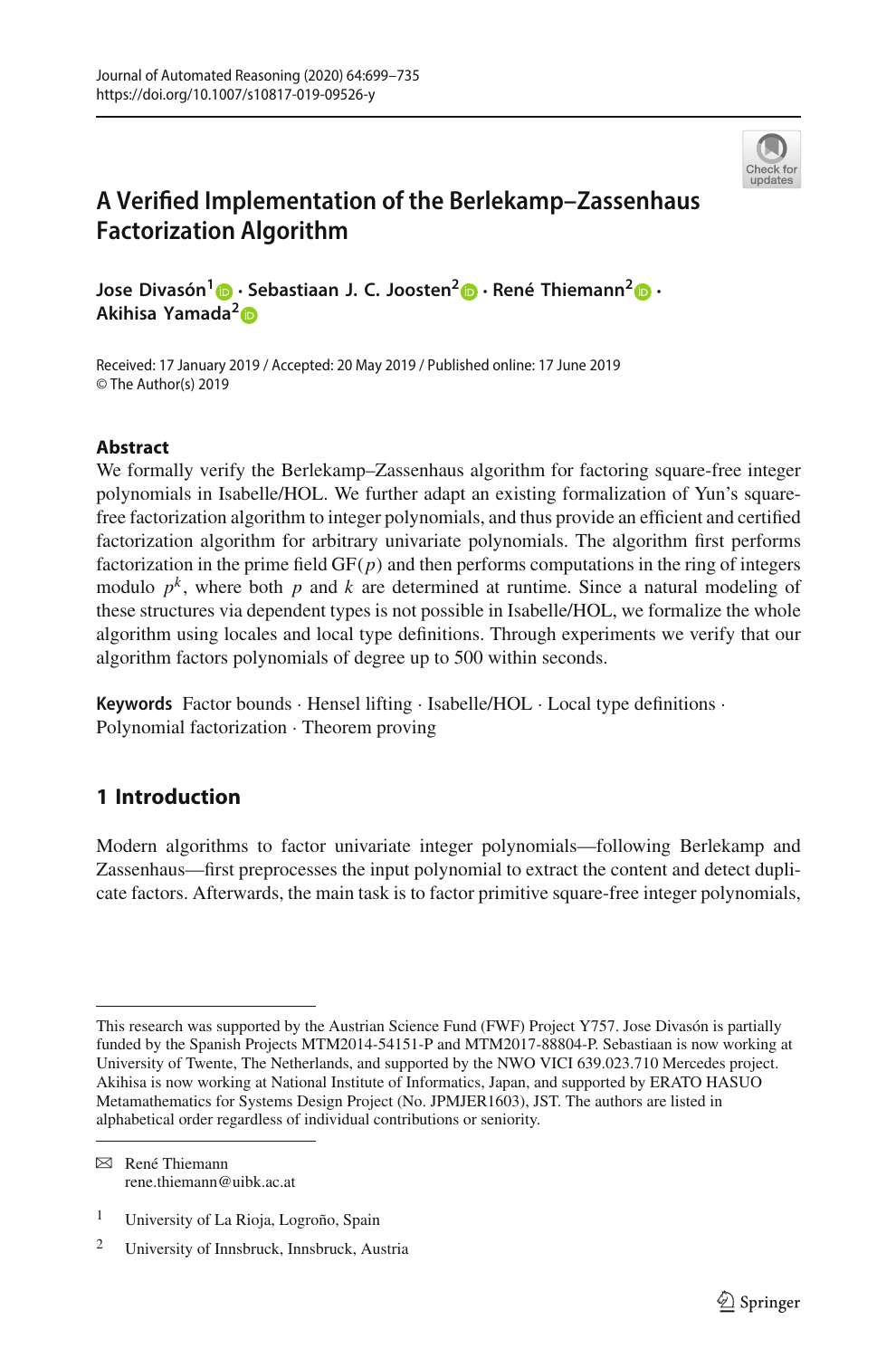first over prime fields GF(*p*), then over quotient rings  $\mathbb{Z}/p^k\mathbb{Z}$ , and finally over integers  $\mathbb Z$ [\[5](#page-35-0)[,8](#page-35-1)]. Algorithm [1](#page-1-0) illustrates the basic structure of such a method for factoring polynomials[.1](#page-1-1)

<span id="page-1-0"></span>

| <b>Algorithm 1:</b> A modern factorization algorithm |                                                                                                                                                                                                                                                         |  |  |  |  |
|------------------------------------------------------|---------------------------------------------------------------------------------------------------------------------------------------------------------------------------------------------------------------------------------------------------------|--|--|--|--|
|                                                      | <b>Input:</b> Univariate integer polynomial $f$ .                                                                                                                                                                                                       |  |  |  |  |
|                                                      | <b>Output:</b> Factorization of f into the content c and irreducible factors $f_{i,j}$ with their multiplicities $(f_{i,j})^T$ .                                                                                                                        |  |  |  |  |
|                                                      | 4 Extract the content and compute a square-free factorization with multiplicities: $f = c \cdot (f_1)^1 \cdot \ldots \cdot (f_m)^m$ .                                                                                                                   |  |  |  |  |
|                                                      | <b>for</b> each $f_i \neq 1$ <b>do</b>                                                                                                                                                                                                                  |  |  |  |  |
| 5                                                    | Choose a suitable prime $p$ depending on $f_i$ .                                                                                                                                                                                                        |  |  |  |  |
| 6                                                    | Factor $f_i$ in GF(p)[x] via Berlekamp's algorithm: $f_i \equiv g_1 \cdot \ldots \cdot g_\ell \pmod{p}$ .                                                                                                                                               |  |  |  |  |
| $\overline{7}$                                       | Determine a suitable bound d on the degree, depending on $g_1, \ldots, g_\ell$ . Choose an exponent k such<br>that every coefficient of a factor of $f_i$ in $\mathbb Z$ with degree at most d can be uniquely represented by<br>a number below $p^k$ . |  |  |  |  |
| 8                                                    | Compute the factorization $f_i \equiv h_1 \cdot \ldots \cdot h_\ell \pmod{p^k}$ via the Hensel lifting.                                                                                                                                                 |  |  |  |  |
| 9                                                    | Reconstruct the factorization $f_i = f_{i,1} \cdot \ldots \cdot f_{i,n_i}$ in $\mathbb{Z}[x]$ where each $f_{i,j}$ corresponds to the<br>product of one or more $h$ 's.                                                                                 |  |  |  |  |
|                                                      | <b>return</b> $f = c \cdot (f_{1,1})^1 \cdot \ldots \cdot (f_{1,n_1})^1 \cdot \ldots \cdot (f_{m,1})^m \cdot \ldots \cdot (f_{m,n_m})^m$                                                                                                                |  |  |  |  |

In earlier work on algebraic numbers [\[31\]](#page-36-0) we implemented Algorithm [1](#page-1-0) in Isabelle/HOL [\[29\]](#page-36-1). There, however, the algorithm was not formally proven correct and thus followed by certification, i.e., a validity check on the result factorization. Moreover, there was no guarantee on the irreducibility of resulting factors. During our formalization we indeed found an error in the implementation of Line 7 of this earlier work. Since in several experiments with algebraic numbers this error was not exposed, this clearly shows the advantage of verification over certification.

<span id="page-1-2"></span>In this work we fully formalize the correctness of our implementation. It delivers a factorization into the content and a list of irreducible factors.

**Theorem 1** (Factorization of Univariate Integer Polynomials)

**assumes** factorize int poly  $f = (c, fs)$ **shows** square free factorization  $f(c, fs)$ **and** ∀( $f_i$ ,  $i$ ) ∈ set  $fs$ . irreducible  $f_i$ **and** ∀ $(f_i, i)$  ∈ set *fs*. degree  $f_i \neq 0$ 

Here, square\_free\_factorization  $f(c,[(f_1, m_1), \ldots, (f_n, m_n)])$  means that  $f = c \cdot f_1^{m_1+1}$ .  $\dots$  *f*<sub>n</sub><sup>m<sub>n</sub>+1</sup>, *c* is a constant, each *f<sub>i</sub>* is square-free, and *f<sub>i</sub>* and *f<sub>j</sub>* are coprime whenever  $i \neq j$ . To obtain Theorem [1](#page-1-2) we perform the following tasks.

– In Sect. [3](#page-4-0) we introduce three Isabelle/HOL definitions of  $\mathbb{Z}/m\mathbb{Z}$  and GF(*p*). We first define a *type* to represent these domains, which allows us to reuse many algorithms for rings and fields from the Isabelle distribution and the AFP (Archive of Formal Proofs). At some points in our development, however, the type-based setting becomes too restrictive. Hence we also introduce the second *integer representation*, which explicitly applies the remainder operation modulo *m*. For efficient implementation we also introduce the third representation, which allows us to employ machine integers [\[24\]](#page-36-2) for reasonably small *m*. Between the representations we transform statements using *transfer* [\[15](#page-35-2)] and *local type definitions* [\[21\]](#page-35-3).

<span id="page-1-1"></span><sup>1</sup> Our algorithm starts with step 4, so that section numbers and step-numbers coincide.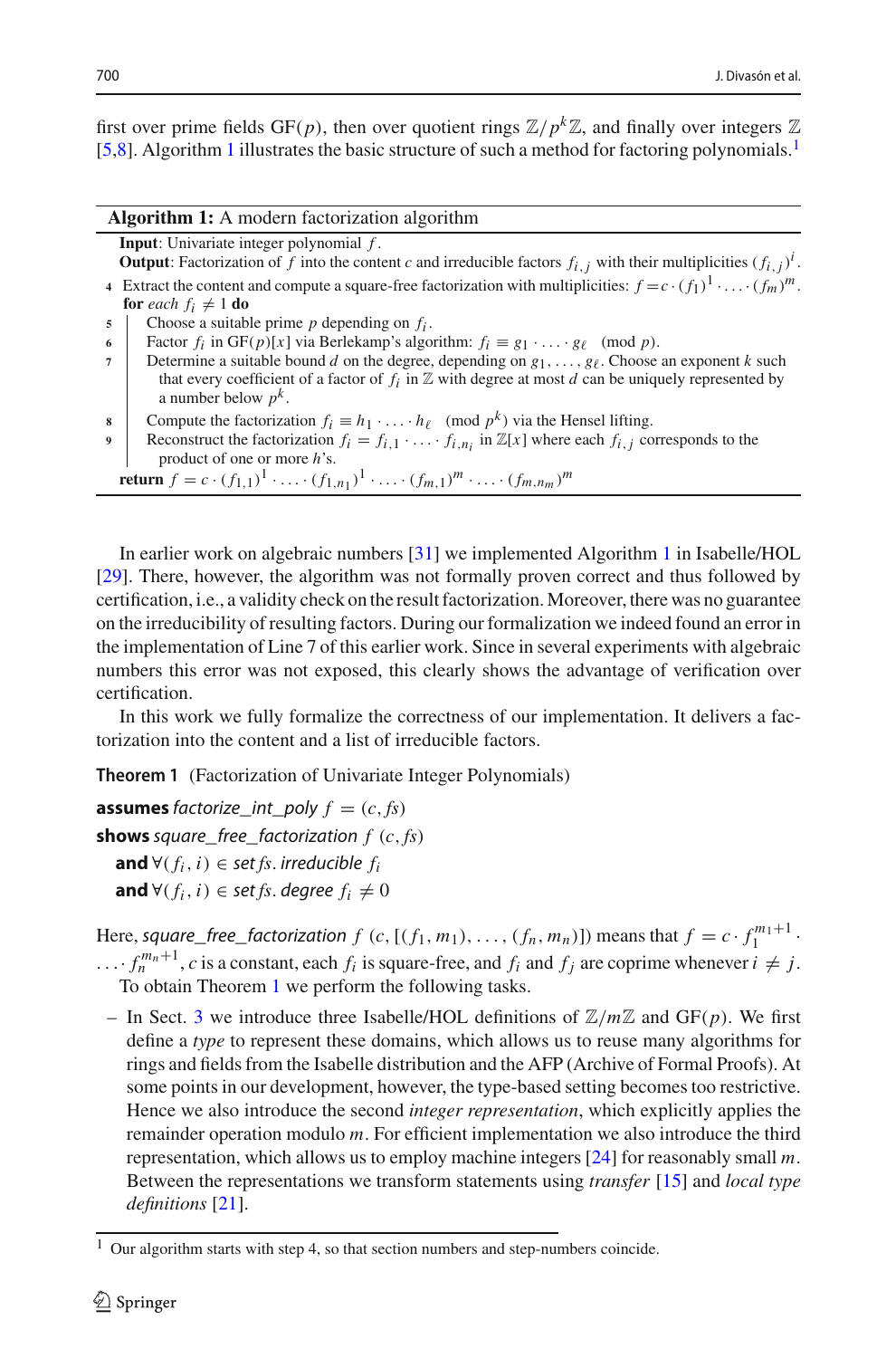- The first part of the algorithm is square-free factorization over integer polynomials. In Sect. [4](#page-12-0) we adapt Yun's square-free factorization algorithm  $[32,35]$  $[32,35]$  $[32,35]$  from  $\mathbb Q$  to  $\mathbb Z$ .
- The prime  $p$  in step 5 must be chosen so that  $f_i$  remains square-free in  $GF(p)$ . Therefore, in Sect. [5](#page-13-0) we prove the crucial property that such a prime always exists.
- In Sect. [6,](#page-14-0) we formalize Berlekamp's algorithm, which factors polynomials over prime fields, using the type-based representation. Since Isabelle's code generation does not work for the type-based representation of prime fields, we follow the steps presented in Sect. [3](#page-4-0) to define a record-based implementation of Berlekamp's algorithm and prove its soundness.
- In Sect. [7](#page-21-0) we formalize Mignotte's factor bound and Graeffe's transformation used in step 7, where we need to find bounds on the coefficients and degrees of the factors of a polynomial. During this formalization task we detected a bug in our previous oracle implementation, which computed improper bounds on the degrees of factors.
- In Sect. [8](#page-25-0) we formalize Hensel's algorithm, lifting a factorization modulo *p* into a factorization modulo  $p^k$ . The basic operation there is lifting from  $p^i$  to  $p^{i+1}$ , which we formalize in the type-based setting. Unfortunately, iteratively applying this basic operation to lift *p* to  $p^k$  cannot be done in the type-based setting. Therefore, we remodel the Hensel lifting using the integer representation. We moreover formalize the *quadratic* Hensel lifting and consider several approaches to efficiently lift  $p$  to  $p^k$ .
- Details on step 9 are provided in Sect. [9](#page-28-0) where we closely follow the brute-force algorithm as it is described by Knuth [\[18,](#page-35-4) p. 452]. Here, we use the same representation of polynomials over  $\mathbb{Z}/p^k\mathbb{Z}$  as for the Hensel lifting.
- In Sect. [10](#page-30-0) we illustrate how to assemble all the previous results in order to obtain the verified *factorize* int poly algorithm. This includes some optimizations for improving the runtime of the algorithm, such as the use of reciprocal polynomials and Karatsuba's multiplication algorithm.
- Finally, we compare the efficiency of our factorization algorithm with the one in Math-ematica 11.2 [\[34](#page-36-5)] in Sect. [11](#page-32-0) and give a summary in Sect. [12.](#page-34-0)

Since the soundness of each sub-algorithm has been formalized separately, our formalization is easily reusable for other related verification tasks. For instance, the polynomial-time factorization algorithm of Lenstra et al. [\[23\]](#page-36-6) has been verified [\[11](#page-35-5)], and that formalization could directly use the results about steps 4–8 of Algorithm [1](#page-1-0) from this paper without requiring any adaptations.

Our formalization is available in the AFP. The following website links theorems in this paper to the Isabelle sources. Moreover, it provides details on the experiments.

#### <https://doi.org/10.5281/zenodo.2525350>

The formalization as described in this paper corresponds to the AFP 2019 version which compiles with the Isabelle 2019 release.

## **1.1 Related Work**

To our knowledge, the current work provides the first formalization of a modern factorization algorithm based on Berlekamp's algorithm. Indeed, it is reported that there is no formalization of an efficient factorization algorithm over  $GF(p)$  available in Coq [\[4](#page-35-6), Sect. 6, note 3 on formalization].

Kobayashi et al. [\[19](#page-35-7)] provide an Isabelle formalization of Hensel's lemma. They define the valuations of polynomials via Cauchy sequences, and use this setup to prove the lemma.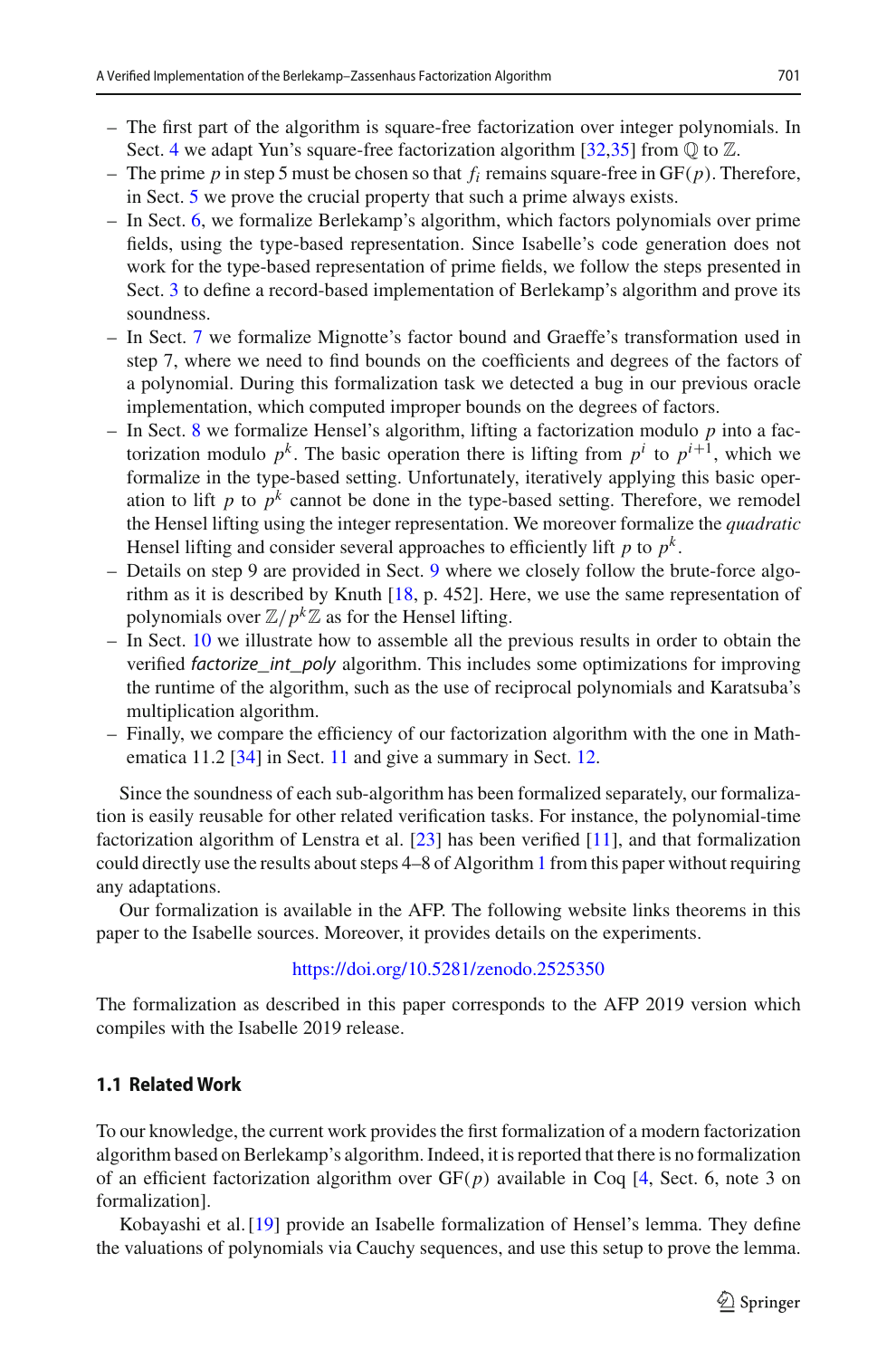Consequently, their result requires a 'valuation ring' as a precondition in their formalization. While this extra precondition is theoretically met in our setting, we did not attempt to reuse their results, because the type of polynomials in their formalization (from HOL-Algebra) differs from the polynomials in our development (from HOL/Library). Instead, we formalize a direct proof for Hensel's lemma. The two formalizations are incomparable: On the one hand, Kobayashi et al. did not restrict to integer polynomials as we do. On the other hand, we additionally formalize the quadratic Hensel lifting [\[36](#page-36-7)], extend the lifting from binary to *n*-ary factorizations, and prove a uniqueness result, which is required for proving Theorem [1.](#page-1-2) A Coq formalization of Hensel's lemma is also available. It is used for certifying integral roots and 'hardest-to-round computation' [\[26\]](#page-36-8).

If one is interested in certifying a factorization, rather than in a certified algorithm that performs it, it suffices to test that all the found factors are irreducible. Kirkels [\[17](#page-35-8)] formalized a sufficient criterion for this test in Coq: when a polynomial is irreducible modulo some prime, it is also irreducible in  $\mathbb{Z}$ . These formalizations are in Coq, and we did not attempt to reuse them, in particular since there are infinitely many irreducible polynomials which are reducible modulo every prime.

This work is a revised and extended version of our previous conference paper [\[10](#page-35-9)]. The formalization has been improved by adding over 7000 lines of new material, which are detailed through different sections of this paper. This new material has been developed to improve the performance of the verified factorization algorithm and includes among others:

- Integration of unsigned-32/64-bit integer implementation, cf. Sect. [3.](#page-4-0)
- Formalization of distinct-degree factorization and integration of it as an optional preprocessing step for Berlekamp's factorization, cf. Sect. [6.3.](#page-18-0)
- Integration of Graeffe's transformation for tighter factor bounds, cf. Sect. [7.](#page-21-0)
- Formalization of a fast logarithm algorithm, required for Graeffe's transformation, cf. Sect. [7.](#page-21-0)
- Formalization of balanced multifactor Hensel lifting based on factor trees, cf. Sect. [8.](#page-25-0)
- Formalization of Karatsuba's polynomial multiplication algorithm, cf. Sect. [10.](#page-30-0)
- Improvements on the GCD algorithm for integer polynomials, cf. Sect. [10.](#page-30-0)
- Integration of reciprocal polynomial before factoring, cf. Sect. [10.](#page-30-0)
- Overall, the runtime of our verified factorization algorithm has improved significantly. The new implementation is more than 4.5 times faster than the previous version [\[10\]](#page-35-9) when factoring 400 random polynomials, and the new version is only 2.5 times slower than Mathematica's factorization algorithm.

# **2 Preliminaries**

Our formalization is based on Isabelle/HOL. We state theorems, as well as certain definitions, following Isabelle's syntax. For instance, of int :: int  $\Rightarrow \alpha$  :: ring 1 is the ring homomorphism from integers to type α, which is of *class*ring\_1. Isabelle's type classes are similar to Haskell; a type class is defined by a collection of operators (over a single type variable  $\alpha$ ) and premises over them. The type class *ring*<sup>1</sup> is provided by the HOL library, representing the algebraic structure of ring with a multiplicative unit. We also often use the extension of the above function of\_int to polynomials, denoted by of\_int\_poly :: int poly  $\Rightarrow \alpha$  :: ring\_1 poly. Isabelle's keywords are written in **bold**. Other symbols are either clear from their notation, or defined on their appearance. We only assume the HOL axioms and local type definitions, and ensure that Isabelle can build our theories. Consequently, a sceptical reader that trusts the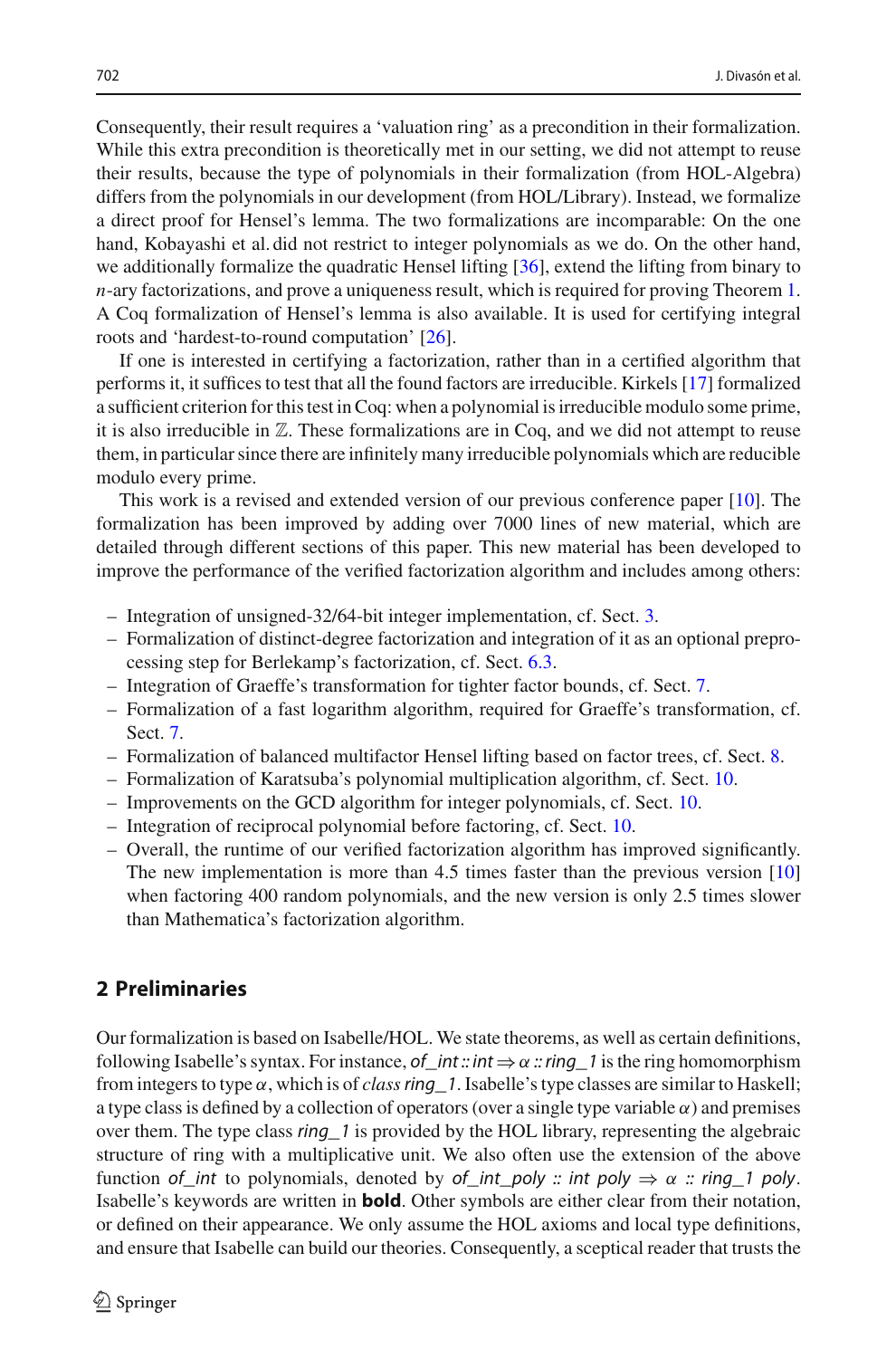soundness of Isabelle/HOL only needs to validate the definitions, as the proofs are checked by Isabelle.

We also expect basic familiarity with algebra, and use some of its standard notions without further explanation. The notion of polynomial in this paper always means univariate polynomial. Concerning notation, we write lc *f* for the leading coefficient of a polynomial *f* and res( $f$ ,  $g$ ) for the resultant of  $f$  and another polynomial  $g$ .

The derivative of a polynomial  $f = \sum_{i=0}^{n} a_i x^i$  is  $f' = \sum_{i=1}^{n} i a_i x^{i-1}$ . A *factorization* of a polynomial *f* is a decomposition into irreducible *factors*  $f_1, \ldots, f_n$  such that  $f = f_1 \cdot \ldots \cdot f_n$ . The irreducibility of a ring element *x* is defined via divisibility (denoted by the binary relation dvd following Isabelle):

> <span id="page-4-1"></span> $\mathsf{irreducible}\ x \longleftrightarrow \neg\ x\ \mathsf{dvd}\ 1 \wedge (\forall\, y.\ y\ \mathsf{dvd}\ x \longrightarrow y\ \mathsf{dvd}\ 1 \vee x\ \mathsf{dvd}\ y)$ . (1)

<span id="page-4-2"></span>We also define the degree-based irreducibility of a polynomial *f* as

irreducible<sub>d</sub> 
$$
f \longleftrightarrow
$$
 degree  $f \neq 0 \land (\forall g, g \text{ dvd } f \longrightarrow$  degree  $g \in \{0, \text{degree } f\}$ ). (2)

Note that [\(1\)](#page-4-1) and [\(2\)](#page-4-2) are not equivalent on integer polynomials; e.g., a factorization of  $f = 10x^2 - 10$  in terms of [\(1\)](#page-4-1) will be  $f = 2.5 \cdot (x - 1) \cdot (x + 1)$ , where the prime factorization of the *content*, i.e., the GCD of the coefficients, has to be performed. In contrast, [\(2\)](#page-4-2) does not demand a prime factorization, and a factorization may be  $f = (10x - 10) \cdot (x + 1)$ . Note that definitions [\(1\)](#page-4-1) and [\(2\)](#page-4-2) are equivalent on *primitive* polynomials, i.e., polynomials whose contents are 1, and in particular for field polynomials.

In a similar way to irreducibility w.r.t. [\(2\)](#page-4-2), we also define that a polynomial *f* is *squarefree* if there does not exist a polynomial *g* of non-zero degree such that  $g^2$  divides *f*. In particular, the integer polynomial  $2^2x$  is square-free. A polynomial f is *separable* if f and its derivative  $f'$  are coprime. Every separable polynomial is square-free, and in fields of characteristic zero, also the converse direction holds.

## <span id="page-4-0"></span>**3 Formalizing Prime Fields**

Our development requires several algorithms that work in the quotient ring  $\mathbb{Z}/p^k\mathbb{Z}$  and the prime field GF(*p*). Hence, we will need a formalization of these fundamental structures.

We will illustrate and motivate different representations of these structures with the help of a heuristic to ensure that two integer polynomials *f* and *g* are coprime [\[18,](#page-35-4) p. 453ff]: If *f* and *g* are already coprime in  $GF(p)[x]$  then *f* and *g* are coprime over the integers, too. In particular if *f* and its derivative *f'* are coprime in  $GF(p)[x]$ , i.e., *f* is separable modulo *p*, then *f* is separable and square-free over the integers. Hence, one can test whether  $f$  is separable modulo *p* for a few primes *p*, as a quick sufficient criterion to ensure square-freeness.

The informal proof of the heuristic is quite simple and we will discuss its formal proof in separate sections.

- If *f* is separable modulo *p*, then *f* is square-free modulo *p* (Sect. [3.1\)](#page-5-0).
- If *f* is square-free modulo *p* then *f* is square-free in  $\mathbb{Z}[x]$ , provided that *lc f* and *p* are coprime (Sect. [3.2\)](#page-6-0).
- Testing separability (i.e., coprimality) modulo *p* is implemented via the Euclidean algorithm in the ring  $GF(p)[x]$  (Sect. [3.3\)](#page-8-0).

Moreover, we will describe the connection of the separate steps, which is nontrivial since these steps use different representations (Sect. [3.4\)](#page-10-0).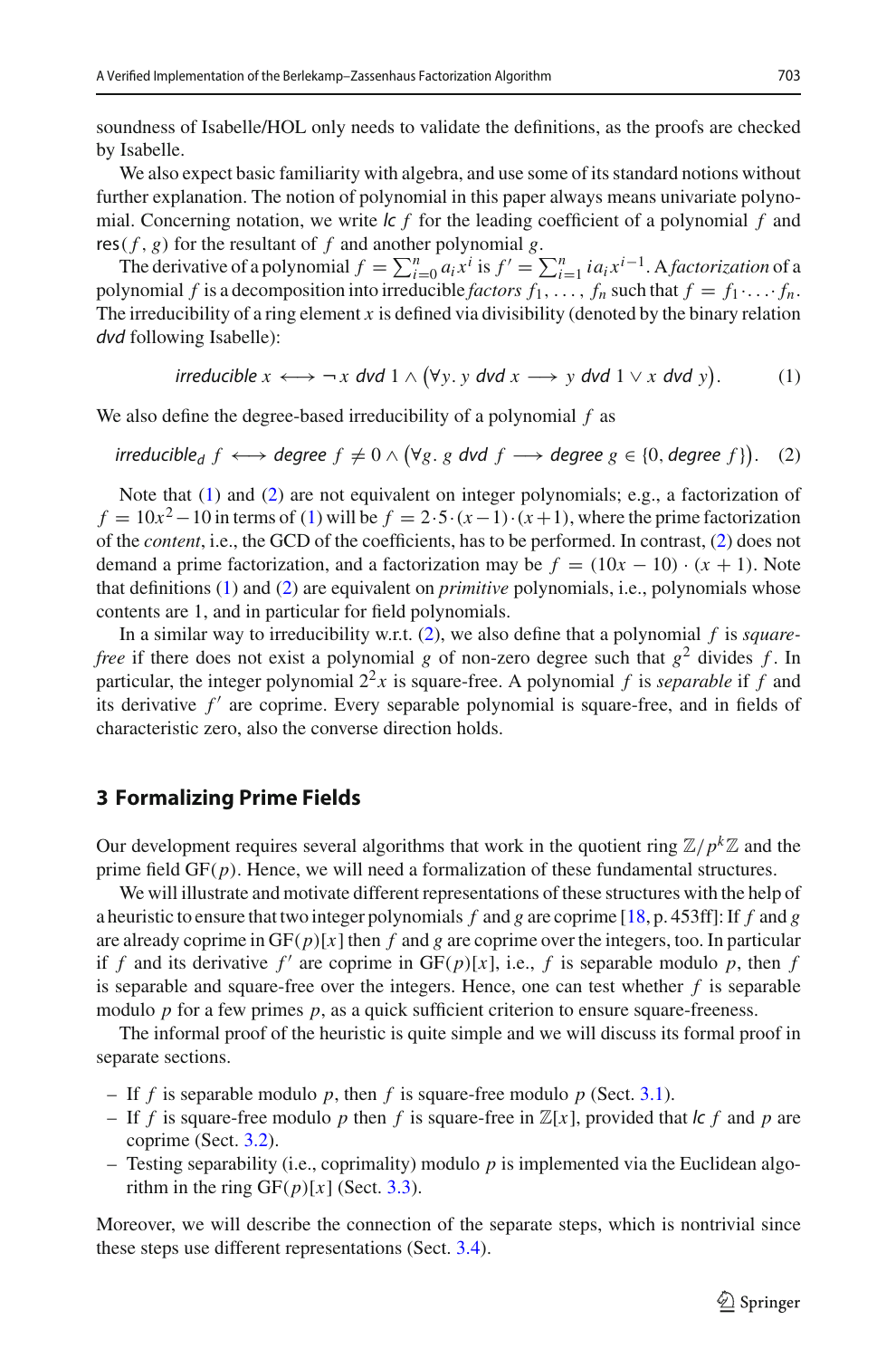# <span id="page-5-0"></span>**3.1 Type-Based Representation**

The type system of Isabelle/HOL allows concise theorem statements and good support for proof automation [\[21\]](#page-35-3). In our example, we formalize the first part of the proof of the heuristic conveniently in a type-based setting for arbitrary fields, which are represented by a type variable  $\tau$  with sort constraint field. All the required notions like separability, coprimality, derivatives and square-freeness are implicitly parametrized by the type.

```
Lemma 1 fixes f :: τ :: field poly
assumes separable f
shows square_free f
```
In order to apply Lemma [1](#page-5-1) to a finite field  $GF(p)$  we need a type that represents  $GF(p)$ . To this end, we first define a type to represent  $\mathbb{Z}/p\mathbb{Z}$  for an arbitrary  $p > 0$ , which forms the prime field  $GF(p)$  when p is a prime. Afterwards we can instantiate the lemma, as well as polymorphic functions that are available for field, e.g., the Gauss–Jordan elimination, GCD computation for polynomials, etc.

Since Isabelle does not support dependent types, we cannot directly use the term variable *p* in a type definition. To overcome the problem, we reuse the idea of the vector representation in HOL analysis [\[13\]](#page-35-10): types can encode natural numbers. We encode p as  $CARD(\alpha)$ , i.e., the cardinality of the universe of a (finite) type represented by a *type* variable  $\alpha$ . The **typedef** keyword introduces a new type whose elements are isomorphic to a given set, along with the corresponding bijections.

#### **typedef** ( $\alpha$  :: finite) mod\_ring = {0 .. < CARD( $\alpha$ )}

Given a finite type  $\alpha$  with *p* elements,  $\alpha$  mod ring is a type with elements  $0, \ldots, p-1$ . With the help of the lifting and transfer package, we naturally define arithmetic in  $\alpha$  mod\_ring based on integer arithmetic modulo  $CARD(\alpha)$ ; for instance, multiplication is defined as follows:

**lift\_definition** times\_mod\_ring :: α mod\_ring  $\Rightarrow$  α mod\_ring  $\Rightarrow$  α mod\_ring

**is**  $\lambda x$  *y*.  $(x \cdot y)$  mod CARD $(\alpha)$ 

Here the **lift\_definition** keyword applies the bijections from our type definition via **typedef** such that times\_mod\_ring is defined on  $\alpha$  mod\_ring through a definition on the type of the elements of the set used in the **typedef**, namely natural numbers. It is straightforward to show that  $\alpha$  mod\_ring forms a commutative ring:

#### **instantiation** mod\_ring :: (finite) comm\_ring

Note that comm ring does not assume the existence of the multiplicative unit 1. If CARD( $\alpha$ ) = 1, then  $\alpha$  mod\_ring is not an instance of the type class ring 1, for which  $0 \neq 1$  is required. Hence we introduce the following type class:

**class** nontriv = **assumes**  $CARD(\alpha) > 1$ 

and derive the following instantiation[:2](#page-5-2)

**instantiation** mod\_ring ::(nontriv) comm\_ring\_1

<span id="page-5-2"></span><sup>&</sup>lt;sup>2</sup> A formalization of the ring  $\mathbb{Z}/p\mathbb{Z}$  is already present in HOL-Library. Numeral\_Type as a locale mod\_ ring. In principle we could reuse results from the library by proving a connection between the locale and our class; however, as the resulting proofs became slightly longer than direct proofs, we did not use this library.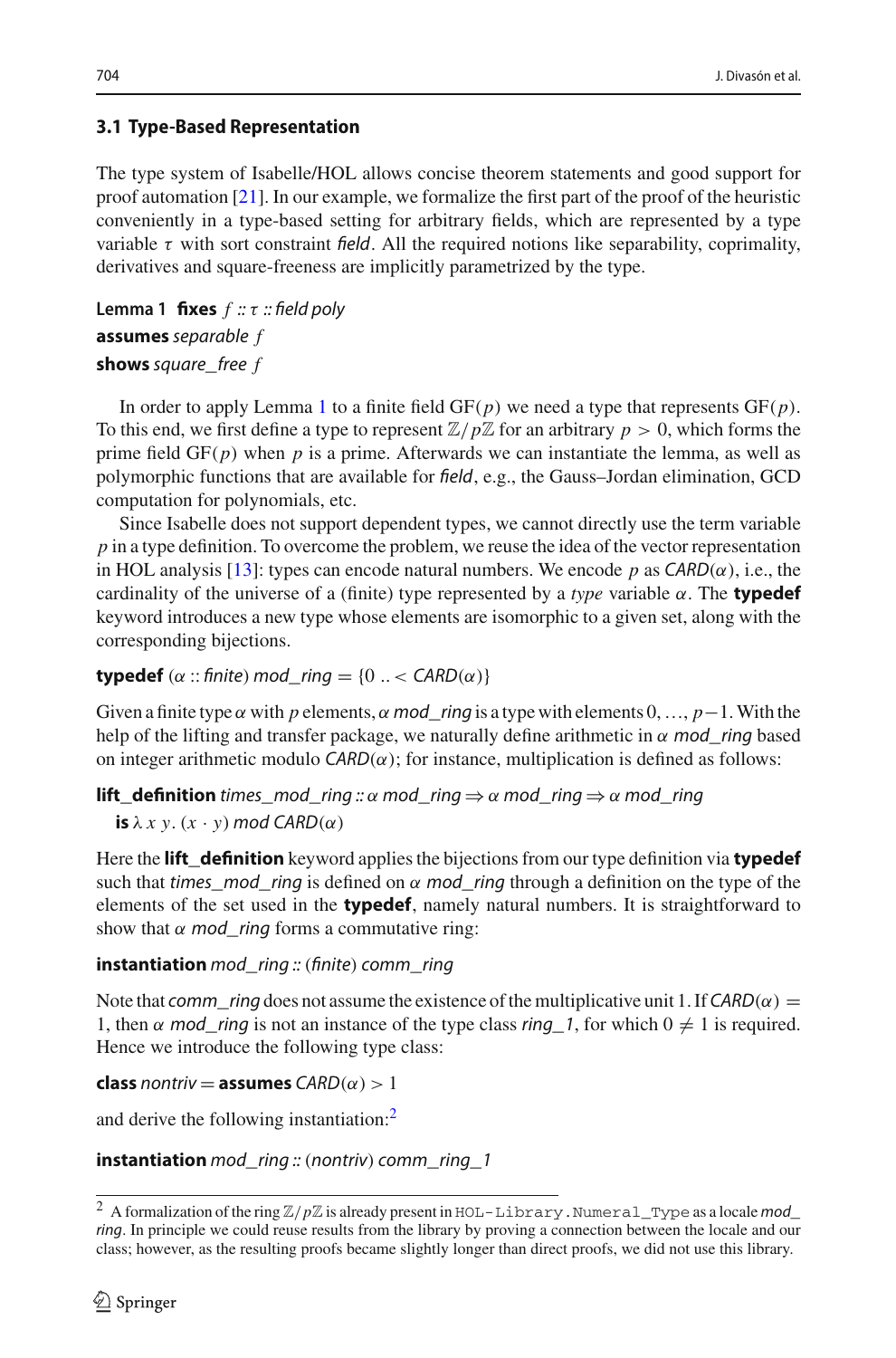Now we enforce the modulus to be a prime number, using the same technique as above, namely introducing a corresponding type class.

#### **class** prime\_card = **assumes** prime (CARD( $\alpha$ ))

The key to being a field is the existence of the multiplicative inverse  $x^{-1}$ . This follows from Fermat's little theorem: for any nonzero integer *x* and prime *p*,

$$
x \cdot x^{p-2} \equiv x^{p-1} \equiv 1 \pmod{p}
$$

that is,  $x^{-1} = x^{\text{CARD}(\alpha)-2}$  if  $\text{CARD}(\alpha)$  is a prime. The theorem is already available in the Isabelle distribution for the integers, and we just apply the transfer tactic [\[15](#page-35-2)] to lift the result to  $(\alpha$  :: prime\_card) mod\_ring.

#### **instantiation** mod\_ring :: (prime\_card) field

In the rest of the paper, we write  $\alpha$  GFp instead of ( $\alpha$  :: prime\_card) mod\_ring.<sup>[3](#page-6-1)</sup>

## <span id="page-6-0"></span>**3.2 Integer Representation**

The type-based representation becomes inexpressive when, for instance, formalizing a function which searches for a prime modulus *p* such that a given integer polynomial *f* is separable modulo *p* and hence square-free modulo *p*. Isabelle does not allow us to state this in the type-based representation: there is no existential quantifier on types, so in particular the expression

" $\exists \alpha$ . prime (CARD( $\alpha$ ))  $\land$  square\_free (of\_int\_poly *f* ::  $\alpha$  GFp poly)"

is not permitted.

Hence we introduce the second representation. This representation simply uses integers (type *int*) for elements in  $\mathbb{Z}/m\mathbb{Z}$  or  $GF(p)$ , and uses *int poly* for polynomials over them. To conveniently develop formalization we utilize Isabelle's *locale* mechanism [\[3](#page-35-11)], which allows us to locally declare variables and put assumptions on them in a hierarchical manner. We start with the following locale that fixes the modulus:

**locale** poly  $mod =$  **fixes**  $m :: int$ 

For prime fields we additionally assume the modulus to be a prime.

**locale** poly\_mod\_prime = poly\_mod p **for**  $p$  :: int + **assumes** prime p

Degrees, divisibility and square-freeness for polynomials modulo *m* are defined by[4](#page-6-2)

**definition** degree<sub>m</sub>  $f = degree(f \mod m)$ **definition**  $f$  dvd<sub>m</sub>  $g \leftrightarrow (\exists h. g \equiv f \cdot h \pmod{m})$ **definition** square\_free<sub>m</sub>  $f \leftrightarrow$  $f \not\equiv 0 \pmod{m} \wedge (\forall g. \text{ degree}_m g \not\equiv 0 \longrightarrow \neg g \cdot g \text{ dvd}_m f)$ 

<span id="page-6-1"></span><sup>3</sup> We would like to have introduced this abbreviation also in Isabelle. However, we are not aware of how to do this, since the **type\_synonym** keyword does not allow specifying type constraints such as  $\alpha$  :: prime\_card.

<span id="page-6-2"></span><sup>&</sup>lt;sup>4</sup> In this paper we use the conventional notations  $f \equiv g \pmod{m}$  and *f* mod *m*. In the formalization these notions are defined as eq\_m and Mp respectively.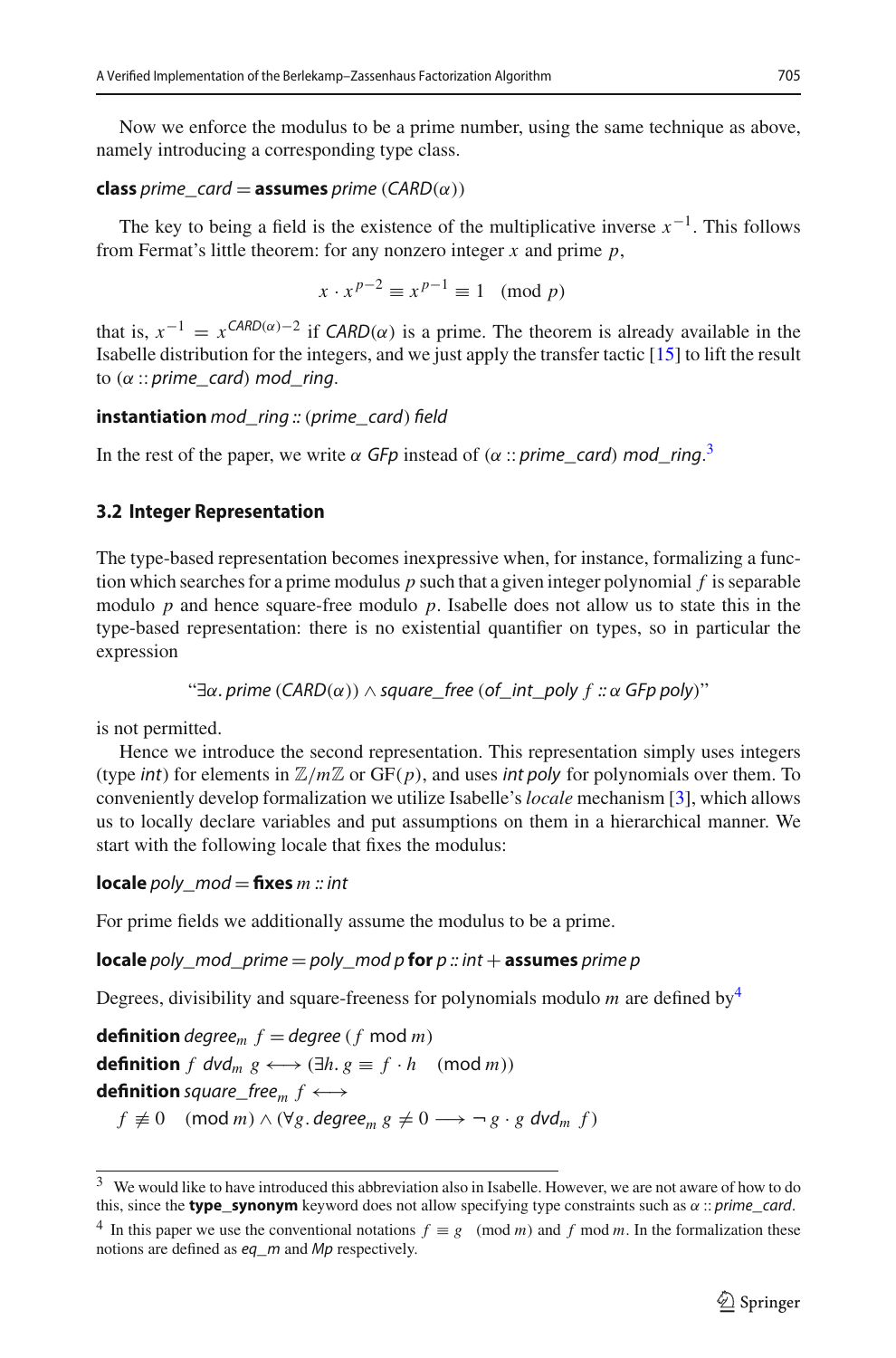The integer representations have an advantage that they are more expressive than the typed-based ones. For instance, the soundness statement of the aforementioned function can be stated like "...  $\longrightarrow \exists p$ . prime  $p \wedge$  square\_free<sub>p</sub> f". Another advantage of the integer representation is that one can easily state theorems which interpret polynomials in different domains like  $\mathbb{Z}[x]$  and  $GF(p)[x]$ . For instance, the second part of the soundness proof of the heuristic is stated as follows:

```
Lemma 2 fixes f :: int poly
  assumes prime p and square_free<sub>p</sub> f and coprime (lc f) pshows square_free f
```
Note that there is no type conversion like of\_int\_poly needed.

A drawback of this integer representation is that many interesting results for rings or fields are only available in the Isabelle library and AFP in type-based forms. To overcome the problem, we establish a connection between the type-based representation  $\alpha$  mod ring and the locale poly\_mod. This is achieved by first introducing the intermediate locale

```
locale poly_mod_type = poly_mod m
  for m and ty :: \alpha :: nontriv itself +
  assumes m = \text{CARD}(\alpha)
```
for  $\mathbb{Z}/m\mathbb{Z}$  and its sublocale for prime fields:

```
locale poly_mod_prime_type = poly_mod_type mty
  for m :: int and ty :: \alpha :: prime_card itself
```
Second, we import type-based statements into these intermediate locales by means of *transfer* [\[15\]](#page-35-2). The mechanism allows us to translate facts proved in one representation into facts in another representation. To apply this machinery we first define the *representation* relation MP\_Rel :: int poly  $\Rightarrow \alpha$  mod\_ring poly  $\Rightarrow$  bool describing when an integer polynomial represents a polynomial of type α mod\_ring poly. Then we prove a collection of *transfer rules*, stating the correspondences between basic notions in one representation and those in the other representation. For instance,

<span id="page-7-1"></span>**Lemma 3** ( $MP_{Re} = 1 = 0$  >  $MP_{Re} = 0$  = = = >  $MP_{Re}$  (·) (·) (·)

relates multiplication of polynomials of type int poly with multiplication of polynomials of type  $\alpha$  mod\_ring poly. Concretely, it states that, if polynomials  $f$  and  $g$  of type int poly are related to polynomials  $\overline{f}$  and  $\overline{g}$  of type  $\alpha$  mod\_ring poly respectively (via MP\_Rel), then  $f \cdot g$  is related to  $\overline{f} \cdot \overline{g}$ , again, via MP\_Rel. Note that the same syntax is used to represent the polynomial multiplication operation in both worlds (int poly and  $\alpha$  mod ring poly). The ===> symbol represents the relator for function spaces. That is, related functions map related inputs to related outputs. Then facts about rings and fields are available via transfer; e.g., from

**Lemma 4**  $f \neq 0 \Longrightarrow g \neq 0 \Longrightarrow$  degree  $(f \cdot g) =$  degree  $f +$  degree  $g$ 

<span id="page-7-0"></span>of standard library, we obtain

**Lemma 5** (**in** poly\_mod\_prime\_type)  $f \not\equiv 0 \pmod{m} \Longrightarrow g \not\equiv 0 \pmod{m} \Longrightarrow \text{degree}_m (f \cdot g) = \text{degree}_m f + \text{degree}_m g$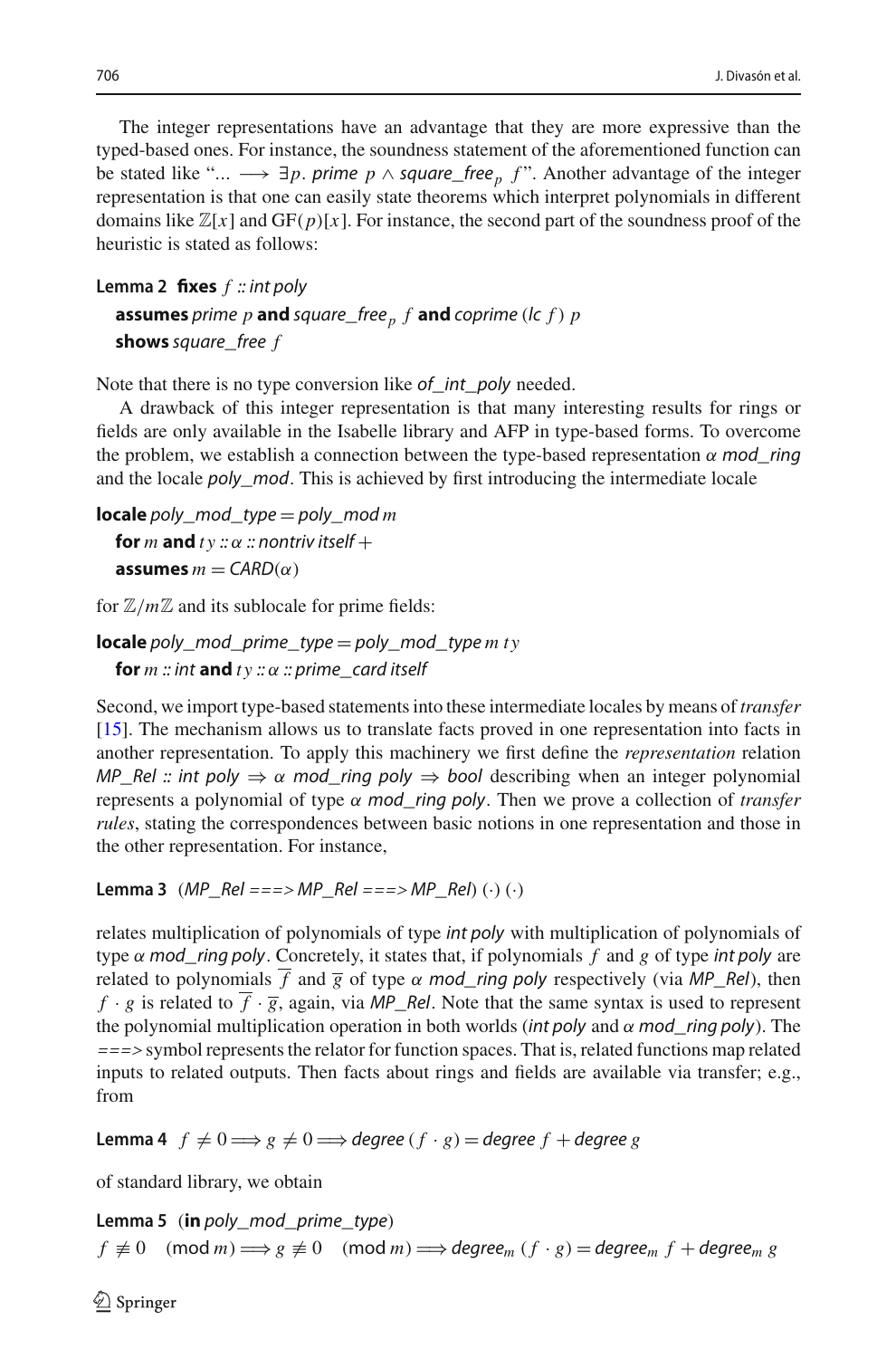Finally, we migrate Lemma [5](#page-7-0) from locale *poly\_mod\_prime\_type* to *poly\_mod\_prime*. It is impossible to declare the former as a sublocale of the latter, since the locale assumption  $m = \text{CAP}(\alpha)$  can be satisfied only for certain  $\alpha$ . Instead, we see Lemma [5](#page-7-0) from the global scope; then the statement is prefixed with assumption  $m = \text{CARD}(\alpha)$ . In order to discharge this assumption we use the *local type definition* mechanism [\[21](#page-35-3)], an extension of HOL that allows us to define types within proofs.

**Lemma 6** (**in** poly\_mod\_prime)  $f \not\equiv 0 \pmod{m} \Longrightarrow g \not\equiv 0 \pmod{m} \Longrightarrow \text{degree}_m (f \cdot g) = \text{degree}_m f + \text{degree}_m g$ 

## <span id="page-8-0"></span>**3.3 Record-Based Implementation**

The integer representation from the preceding section does not speak about how to implement modular arithmetic. For instance, although Lemma [3](#page-7-1) can be interpreted as that one *can* implement multiplication of polynomials in  $\mathbb{Z}/m\mathbb{Z}[x]$  by that over  $\mathbb{Z}[x]$ , there are cleverer implementations that occasionally take remainder modulo *m* to keep numbers small.

Hence, we introduce another representation.

## **3.3.1 Abstraction Layer**

This third representation introduces an abstraction layer for the implementation of the basic arithmetic in  $\mathbb{Z}/m\mathbb{Z}$  and GF(p), and builds upon it various algorithms over (polynomials over)  $\mathbb{Z}/m\mathbb{Z}$  and GF(p). Such algorithms include the computation of GCDs, which is used for the heuristic when checking, for various primes  $p$ , whether the polynomial  $f$  is separable modulo p, i.e., the GCD of f and  $f'$  in  $GF(p)[x]$  is 1 or not.

The following datatype, which we call *dictionary*, encapsulates basic arithmetic operations. Here the type variable  $\rho$  represents Isabelle/HOL's types for executable integers: integer, uint32, and uint64.<sup>[5](#page-8-1)</sup>

**datatype**  $\rho$  arith\_ops\_record = Arith\_Ops\_Record

(zero:  $\rho$ ) (one:  $\rho$ ) (plus:  $\rho \Rightarrow \rho \Rightarrow \rho$ ) ... (of\_int: int  $\Rightarrow$   $\rho$ ) (to int:  $\rho \Rightarrow$  int)

Given a dictionary *ops*, we build more complicated algorithms. For instance, following is the Euclidean algorithm for GCD computation, which is adjusted from the type-based version from the standard library.

## **partial\_function** gcd\_eucl\_i  $ops a b =$

```
(if b = zero ops then normalize ops a else gcd_eucl_i ops b (modulo ops a b))
```
Here and often we use **partial\_function** [\[20\]](#page-35-12), since *qcd\_eucl\_i* and others terminate only if *ops* contains a correct implementation of the basic arithmetic functions. Obviously, these

<span id="page-8-1"></span><sup>5</sup> The preliminary version [\[10\]](#page-35-9) of this paper does not require such an abstraction layer since there we always implement GF(*p*) via integers.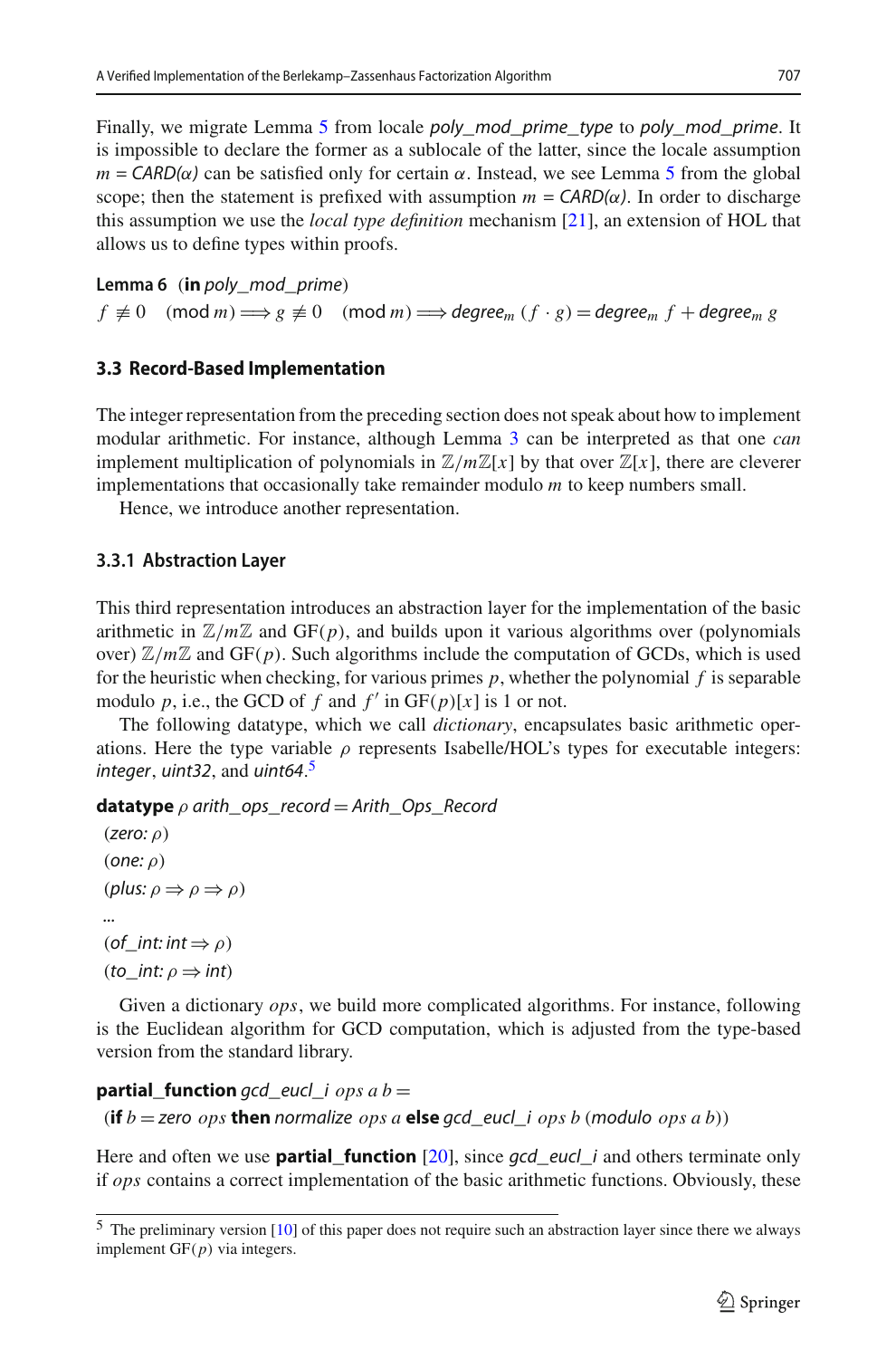algorithms are sound only if *ops* is correct. Correct means that the functions zero, plus etc. implement the ring operations and indeed form a euclidean semiring, a ring, or a field, depending on the algorithm in which the operations are used.

So we now consider proving the correctness of derived algorithms, assuming the correctness of *ops* in form of locales. The following locale assumes that *ops* is a correct implementation of a commutative ring  $\tau$  using a representation type  $\rho$ , where correctness assumptions are formulated in the style of transfer rules, and locale parameter *R* is the representation relation.

**locale** ring\_ops = **fixes** *ops* :: ρ arith\_ops\_record **and**  $R :: \rho \Rightarrow \tau :: comm\_ring\_1 \Rightarrow bool$ **assumes** *R* (zero *ops*) 0 **and**  $(R == > R == > R)$  (plus *ops*) (+) **and** ... (\* correctness of ring operations \*)

The second assumption just states that the output of the addition operation of the *ops* record (plus *ops*) is related to the output of the addition operation  $(+)$  of elements of type  $\tau$ via *R*, provided that the input arguments are also related via *R*.

We need more locales for classes other than *comm\_ring\_1*. For instance, for the Isabelle/HOL class normalization\_euclidean\_semiring, which admits the Euclidean algorithm, we need some more operations to be correctly implemented.

**locale** euclidean\_semiring\_ops = ring\_ops + **assumes**  $(R == > R == > R)$  (modulo *ops*) (mod) **and** ... (\* normalization of GCDs, etc. \*)

In this locale we prove the soundness of  $gcd\_eucl_i$ , again in form of a transfer rule. The proof is simple since the definition of  $gcd$ <sub>eucl</sub><sup>i</sup> is a direct translation of the definition of gcd.

<span id="page-9-0"></span>**Lemma 7** (**in** euclidean semiring ops)  $(R == > R == > R)$  (gcd eucl *i ops*) gcd

For class field moreover the inverse operation has to be implemented. Since in our application *p* is usually small, we compute  $x^{-1}$  as  $x^{p-2}$ , using the binary exponentiation algorithm.

**locale** field\_ops = euclidean\_semiring\_ops + **assumes** (*R* ===> *R*) (inverse *ops*) Fields.inverse

## **3.3.2 Defining Implementations**

Here we present three record-based implementations of GF(*p*) using integers, 32-bit integers, and 64-bit integers. This means to instantiate  $\tau$  by  $\alpha$  GFp, and the representation type  $\rho$  by integer, uint32, and uint64.

We first define the operations using *integer*, which is essentially a direct translation of the definitions in Sect. [3.1.](#page-5-0) For example,  $x \cdot y$  is implemented as  $(x \cdot y)$  mod p as in times\_mod\_ *ring*, and the inverse of *x* is computed via  $x^{p-2}$ . The soundness of the implementation, stated as follows, is easily proven using the already established soundness proofs for the type-based version.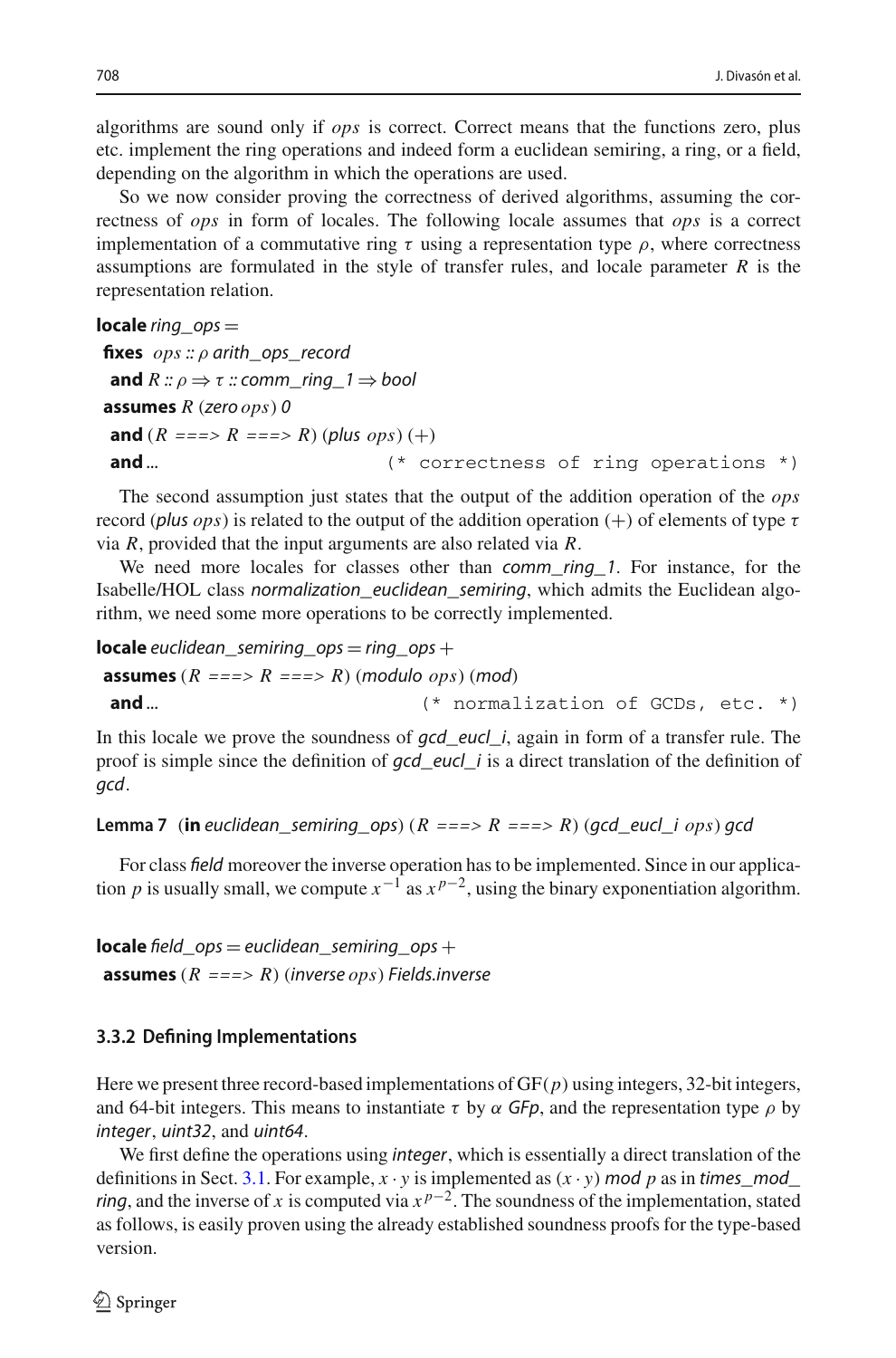**Lemma 8 assumes**  $p = \text{CARD}(\alpha)$ 

**shows** field\_ops (finite\_field\_ops\_integer p) (mod\_ring\_rel\_integer :: integer  $\Rightarrow \alpha$  GFp  $\Rightarrow$ bool)

Hereafter, finite field ops... denotes the dictionary of basic arithmetic operations for  $GF(p)$ (where the representation type  $\rho$  should be clear), and mod ring rel... denotes the representation relation.

The implementations using *uint32* and *uint64* have the advantage that generated code will be more efficient as they can be mapped to machine integers [\[24](#page-36-2)]. It should be taken into account that they work only for sufficiently small primes, so that no overflows occur in multiplications: e.g.,  $65535 \cdot 65535 < 2^{32}$ . The corresponding soundness statements look as follows, and are proven in a straightforward manner using the native words library [\[24\]](#page-36-2).

**Lemma 9 assumes**  $p \le 65535$  **and**  $p = \text{CARD}(\alpha)$ **shows** field\_ops (finite\_field\_ops32 *p*) (mod\_ring\_rel32 :: uint32  $\Rightarrow \alpha$  GFp  $\Rightarrow$  bool)

```
Lemma 10 assumes p < 4294967295 and p = \text{CARD}(\alpha)shows field ops (finite field ops64 p) (mod ring rel64 :: uint64 \Rightarrow α GFp \Rightarrow bool)
```
To obtain an implementation of GCD for polynomials over  $GF(p)$ , we need further work: instantiating  $\tau$  by  $\alpha$  GFp poly. So we define a dictionary poly\_ops *ops* ::  $\rho$  list arith\_ops\_ record implementing polynomial arithmetic. Here polynomials are represented by their coefficient lists: the representation relation between  $\rho$  list and  $\tau$  poly is defined pointwise as follows.

# **definition** (**in** ring\_ops) poly\_rel  $f$   $g \leftrightarrow$  list\_all2  $R$   $f$  (coeffs  $g$ )

We define *poly\_ops* by directly translating the implementations of polynomial arithmetic from the standard library; it is thus straightforward to prove the following correctness statement.

**Lemma 11** (**in** field\_ops) euclidean\_semiring\_ops(poly\_ops *ops*) poly\_rel

Finally we can instantiate Lemma [7](#page-9-0) for polynomials as follows.

**Lemma 12** (**in** field\_ops)  $(poly$ <sub>rel</sub> ===> poly\_rel ===> poly\_rel) (gcd\_eucl\_i(poly\_ops  $ops)$ ) gcd

# <span id="page-10-0"></span>**3.4 Combination of Results**

Let us shortly recall what we have achieved at this point. We formalized Lemma [1](#page-5-1) in a type-based setting, and the type variable  $\tau$  can be instantiated by the type  $\alpha$  GFp, where the cardinality of  $\alpha$  encodes the prime  $p$ . Moreover, we have a connection between square-freeness in  $GF(p)[x]$  and  $\mathbb{Z}[x]$ , all represented via integer polynomials in Lemma [2.](#page-7-2) Finally, we rewrote the type-based GCD-algorithm into a record-based implementation, and we provide three different records that implement basic arithmetic operations in  $GF(p)$  and  $GF(p)[x]$ .

Let us now assemble all of the results. In the implementation layer we just define a test on separability of  $f$  using the existing functions like  $\frac{q}{q}$  poly\_i from the implementation layers. In the following definition, one\_poly\_i corresponds to the implementation of the one polynomial based on the one element provided by the arithmetic operations record.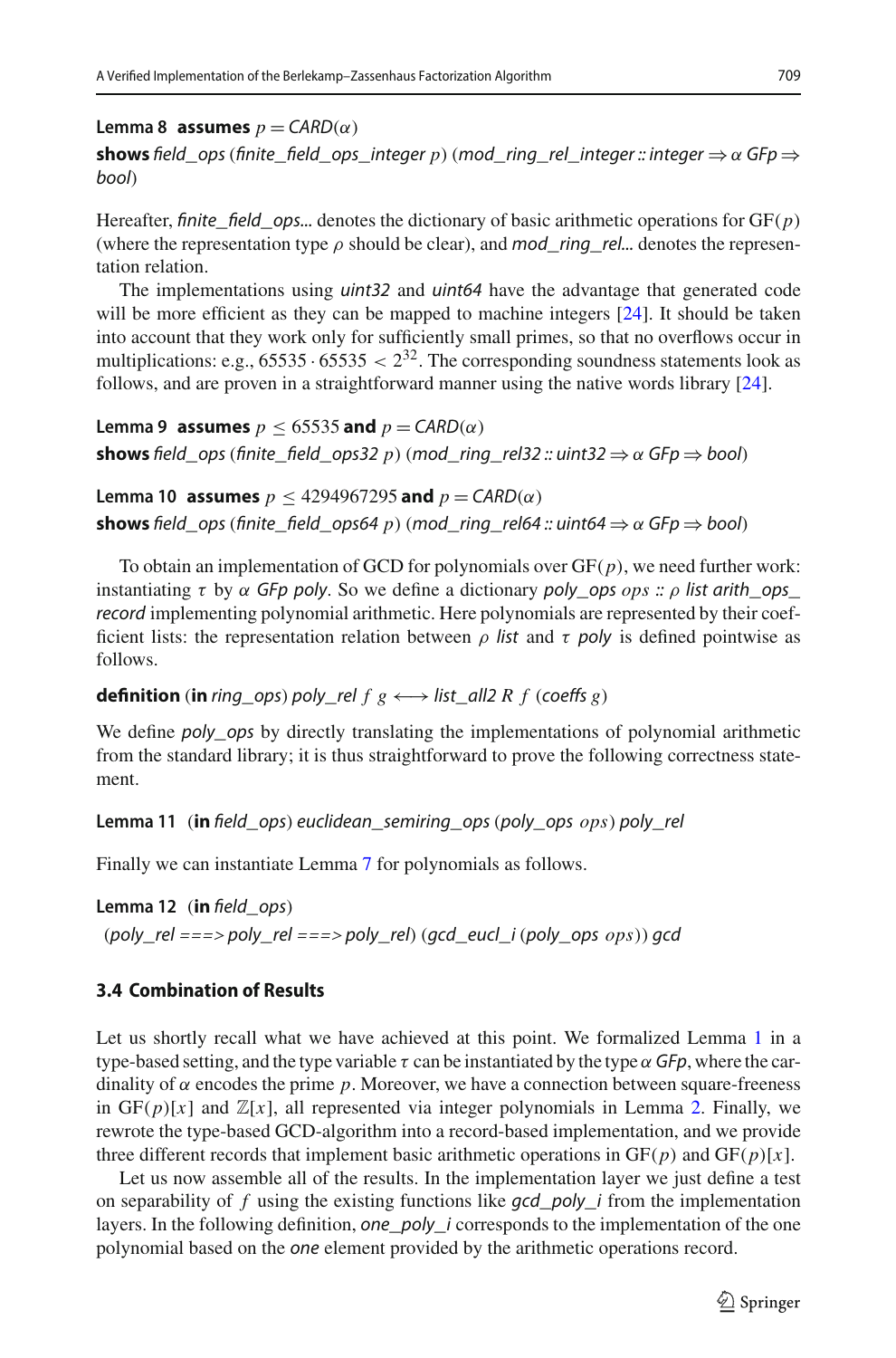## **definition** separable\_i *ops*  $f = (qcd_poly_i)$  *ops*  $f$  (pderiv\_i *ops*  $f$ ) = one\_poly\_i *ops*)

Since separable i requires as input the polynomial in the internal representation type  $\rho$ , we write a wrapper which converts an input *integer* polynomial into the internal type. Here, of  $int\_poly\_i$  heavily relies upon the function  $of\_int$  from the arithmetic operations record.

**definition** separable\_impl\_main  $p \text{ } ops \text{ } (f \text{ }::int poly) =$ (separable\_i *ops* (of\_int\_poly\_i *ops f* ))

The soundness of this function as a criterion for square-freeness modulo *p* is proven in a locale which combines the locale field\_ops— $ops$  is a sound implementation of  $\alpha$  GFp—with the requirement that locale parameter  $p$  is equal to the cardinality of  $\alpha$ .

<span id="page-11-1"></span>**Lemma 13 assumes** separable\_impl\_main *p ops f* **shows** square\_free<sub>p</sub>  $f$ 

The proof goes as follows: Consider the polynomial  $g := of\_int\_poly f$ . The soundness of of\_int\_poly\_i states that of\_int\_poly\_i *ops* f and  $g =$  of\_int\_poly f are related by poly\_ rel. In combination with the soundness of separable  $i$  (via gcd\_eucl\_i) we know that the GCD of *g* and *g* is 1, i.e., separable *g*. Then Lemma [1](#page-5-1) concludes square\_free *g*. Using the premise  $p = \text{CARD}(\alpha)$ , we further prove square\_free (of\_int\_poly  $f :: \alpha$  GFp poly) = square\_free  $<sub>p</sub>$   $f$ , thus concluding square\_free  $<sub>p</sub>$   $f$ .</sub></sub>

Since we are still in a locale that assumes arithmetic operations, we next define a function of type int  $\Rightarrow$  int poly  $\Rightarrow$  bool which is outside any locale. It dynamically chooses an implementation of GF(*p*) depending on the size of *p*.

**definition** separable impl  $p = 0$ 

**if**  $p \leq 65535$  **then** separable\_impl\_main  $p$  (finite\_field\_ops32  $p$ ) **else if**  $p \leq 4294967295$  then separable\_impl\_main p (finite\_field\_ops64 p) **else** separable\_impl\_main *p* (finite\_field\_ops\_integer *p*))

<span id="page-11-0"></span>**Lemma 14 assumes** separable\_impl *p f* **and** prime *p* **shows** square\_free<sub>p</sub>  $f$ 

Although the soundness statement in Lemma [14](#page-11-0) is quite similar to the one of Lemma [13,](#page-11-1) there is a major obstacle in formally proving it in Isabelle/HOL: Lemma [13](#page-11-1) was proven in a locale which fixes a type  $\alpha$  such that  $p = \text{CARD}(\alpha)$ . In order to discharge this condition we have to prove that such a type  $\alpha$  exists for every  $p$  :: int. This claim is only provable using the extension of Isabelle that admits local type definitions [\[21](#page-35-3)].

Having proven Lemma [14,](#page-11-0) which solely speaks about integer polynomials, we can now combine it with Lemma [2](#page-7-2) to have a sufficient criterion for integer polynomials to be square free.

The dynamic selection of the implementation of  $GF(p)$  in separable\_impl—32-bit or 64-bit or arbitrary precision integers—is also integrated in several other algorithms that are presented in this paper. This improves the performance in comparison to a static implementation which always uses arbitrary precision integers, as it was done in our previous version [\[10\]](#page-35-9), cf. Sect. [11.](#page-32-0)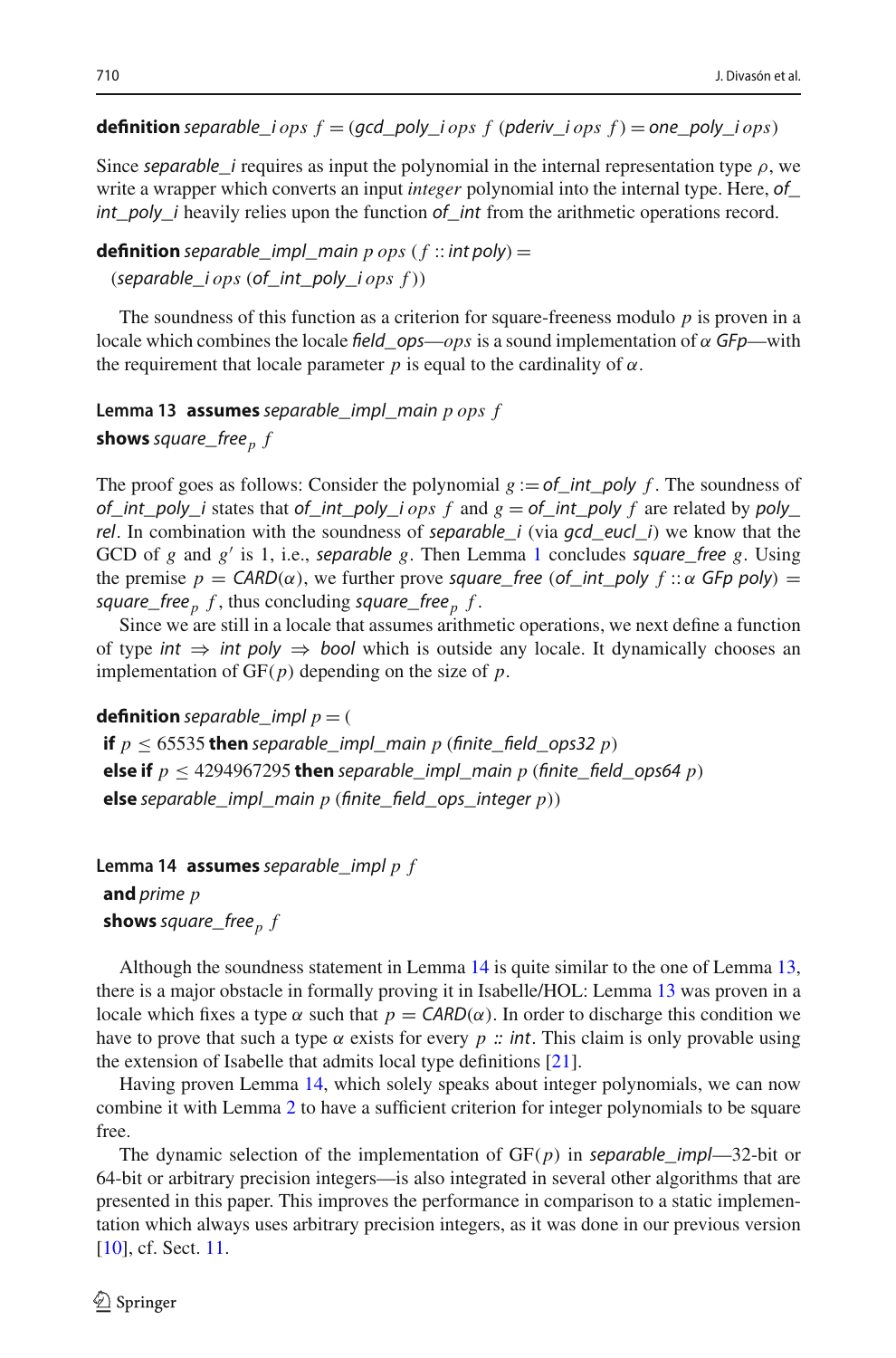#### <span id="page-12-0"></span>**4 Square-Free Factorization of Integer Polynomials**

Algorithm [1](#page-1-0) takes an arbitrary univariate integer polynomial *f* as input. As the very first preprocessing step, we extract the content—a trivial task. We then detect and eliminate multiple factors using a square-free factorization algorithm, which is described in this section. As a consequence, the later steps of Algorithm [1](#page-1-0) can assume that  $f_i$  is primitive and squarefree.

<span id="page-12-1"></span>*Example 1* Consider the input polynomial  $48 + 1128x + 6579x^2 - 1116x^3 - 6042x^4$  + 5592 $x^5 + 4191x^6 - 2604x^7 - 408x^8 + 1080x^9 + 300x^{10}$  $x^5 + 4191x^6 - 2604x^7 - 408x^8 + 1080x^9 + 300x^{10}$  $x^5 + 4191x^6 - 2604x^7 - 408x^8 + 1080x^9 + 300x^{10}$ . In step 4 of Algorithm 1 this polynomial will be decomposed into

$$
3 \cdot \left( \underbrace{4 + 47x - 2x^2 - 23x^3 + 18x^4 + 10x^5}_{f} \right)^2.
$$

The square-free primitive polynomial *f* will be further processed by the remaining steps of Algorithm [1](#page-1-0) and serves as a running example throughout this paper.

We base our verified square-free factorization algorithm on the formalization [\[32](#page-36-3), Sect. 8] of Yun's algorithm [\[35\]](#page-36-4). Although Yun's algorithm works only for polynomials over fields of characteristic 0, it can be used to assemble a square-free factorization algorithm for integer polynomials with a bit of post-processing and the help of Gauss' Lemma as follows: Interpret the integer polynomial *f* as a rational one, and invoke Yun's algorithm. This will produce the square-free factorization  $f = \ell \cdot f_{1,\mathbb{Q}}^1 \cdot \ldots \cdot f_{n,\mathbb{Q}}^n$  over  $\mathbb{Q}$ . Here,  $\ell$  is the leading coefficient of *f*, and all  $f_i$ <sub>, $\odot$ </sub> are monic and square-free. Afterwards eliminate all fractions of each  $f_i$ <sub>, $\odot$ </sub> via a multiplication with a suitable constant  $c_i$ , i.e., define  $f_{i,\mathbb{Z}} := c_i \cdot f_{i,\mathbb{Q}}$ , such that  $f_{i,\mathbb{Z}}$ is primitive. Define  $c := \ell \div (c_1^1 \cdot \ldots \cdot c_n^n)$ . Then  $f = c \cdot f_{1,\mathbb{Z}}^1 \ldots \cdot f_{n,\mathbb{Z}}^n$  is a square-free factorization of  $f$  over the integers, where  $c$  is precisely the content of  $f$  because of Gauss' Lemma, i.e., in particular  $c \in \mathbb{Z}$ .

The disadvantage of the above approach to perform square-free factorization over the integers is that Yun's algorithm over  $\mathbb Q$  requires rational arithmetic, where after every arithmetic operation a GCD is computed to reduce fractions. We therefore implement a more efficient version of Yun's algorithm that directly operates on integer polynomials. To be more precise, we adapt certain normalization operations of Yun's algorithm from field polynomials to integer polynomials, and leave the remaining algorithm as it is. For instance, instead of dividing the input field polynomial by its *leading coefficient* to obtain a *monic* field polynomial, we now divide the input integer polynomial by its *content* to obtain a *primitive* integer polynomial. Similarly, instead of using the GCD for field polynomials, we use the GCD for integer polynomials, etc.

To obtain the soundness of the integer algorithm, we show that all polynomials  $f_Z$  and *f*Q that are constructed during the execution of the two versions of Yun's algorithm on the same input are related by a constant factor. In particular  $f_i z = c_i \cdot f_i \circ \mathfrak{g}$  is satisfied for the final results  $f_i \text{ and } f_i \text{, so if the two algorithms for suitable } c_i \in \mathbb{Q}$ . In this way, we show that the outcome of the integer variant of Yun's algorithm directly produces the square-free factorization  $f = c \cdot f_{1,\mathbb{Z}}^1 \dots f_{n,\mathbb{Z}}^n$  from above, so there even is no demand to post-process the result. The combination of the integer version of Yun's algorithm together with the heuristic of Sect. [3](#page-4-0) is then used to assemble the function square\_free\_factorization\_int.

**Theorem 2** (Yun Factorization and Square-Free Heuristic)

**assumes** square\_free\_factorization\_int  $f = (c, fs)$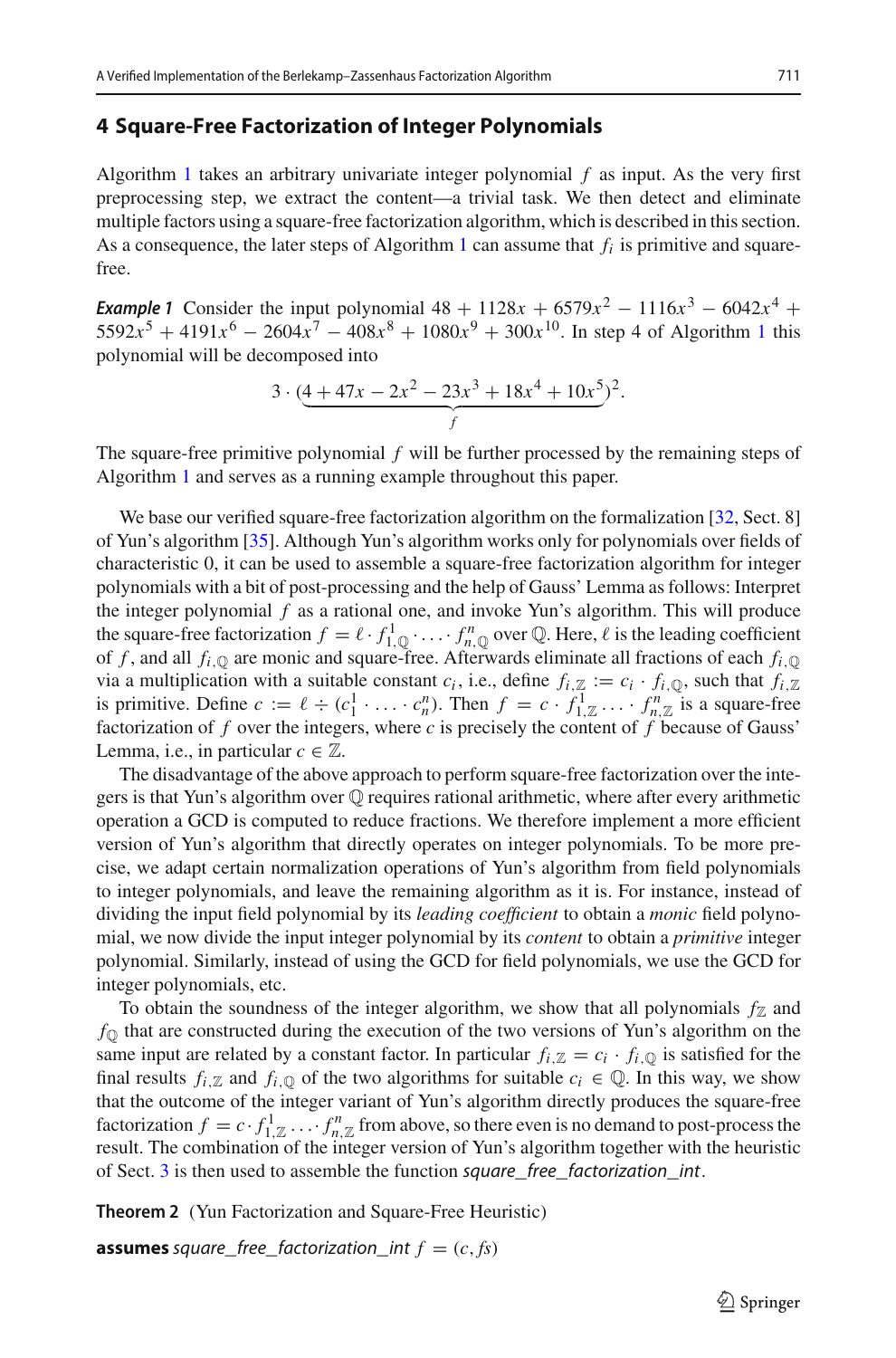**shows** square free factorization  $f$  ( $c$ ,  $fs$ ) **and** ∀( $f_i$ ,  $i$ ) ∈ set  $f$ s. primitive  $f_i \wedge$  lc  $f > 0$ 

# <span id="page-13-0"></span>**5 Square-Free Polynomials in GF***(p)*

Step 5 in Algorithm [1](#page-1-0) mentions the selection of a *suitable* prime *p*, where two conditions have to be satisfied: First, *p* must be coprime to the leading coefficient of the input polynomial *f* . Second, *f* must be square-free in GF(*p*), required for Berlekamp's algorithm to work. Here, for the second condition we use separability as sufficient criterion to ensure square-freeness.

<span id="page-13-1"></span>**Example 2** Continuing Example [1,](#page-12-1) we need to process the polynomial

 $f = 4 + 47x - 2x^{2} - 23x^{3} + 18x^{4} + 10x^{5}$ .

Selecting  $p = 2$  or  $p = 5$  is not admissible since these numbers are not coprime to 10, the leading coefficient of f. Also  $p = 3$  is not admissible since the GCD of f and f' is  $2 + x$  in GF(3). Finally,  $p = 7$  is a valid choice since the GCD of f and f' is 1 in GF(7), and 7 and 10 are coprime.

In the formalization we must prove that a suitable prime always exists and provide an algorithm which returns such a prime. Whereas selecting a prime that satisfies the first condition is in principle easy—any prime larger than the leading coefficient will do—it is actually not so easy to formally prove that the second condition is satisfiable. We split the problem of computing a suitable prime into the following steps.

- Prove that if *f* is square-free over the integers, then *f* is separable (and therefore squarefree) modulo *p* for every sufficiently large prime *p*.
- Develop a prime number generator which returns the first prime such that *f* is separable modulo *p*.

The prime number generator lazily generates all primes and aborts as soon as the first suitable prime is detected. This is easy to model in Isabelle by defining the generator (suitable\_prime\_bz) via **partial\_function**.

Our formalized proof of the existence of a suitable prime proceeds along the following line. Let f be square-free over  $\mathbb Z$ . Then f is also square-free over  $\mathbb Q$  using Gauss' Lemma. For fields of characteristic 0, *f* is square-free if and only if *f* is separable. Separability of *f* , i.e., coprimality of *f* and *f* is the same as demanding that the resultant is non-zero, so we get  $res(f, f') \neq 0$ . The advantage of using resultants is that they admit the following property: if *p* is larger than res(*f*, *f'*) and the leading coefficients of *f* and *f'*, then res<sub>*p*</sub>(*f*, *f'*)  $\neq$  0, where  $res_p(f, g)$  denotes the resultant of  $f$  and  $g$  computed in  $GF(p)$ . Now we go back from resultants to coprimality, and obtain that *f* and  $f'$  are coprime in  $GF(p)$ , i.e., *f* is separable modulo *p*.

Whereas the reasoning above shows that any prime larger than res( $f$ ,  $f'$ ), lc  $f$  and lc  $f'$ is admitted, we still prefer to search for a small prime *p* since Berlekamp's algorithm has a worst case lower bound of  $p \cdot$  degree  $f$  operations. The formal statement follows:

**Lemma 15** (Suitable prime)

**assumes** square\_free *f* **and**  $p =$  suitable\_prime\_bz  $f$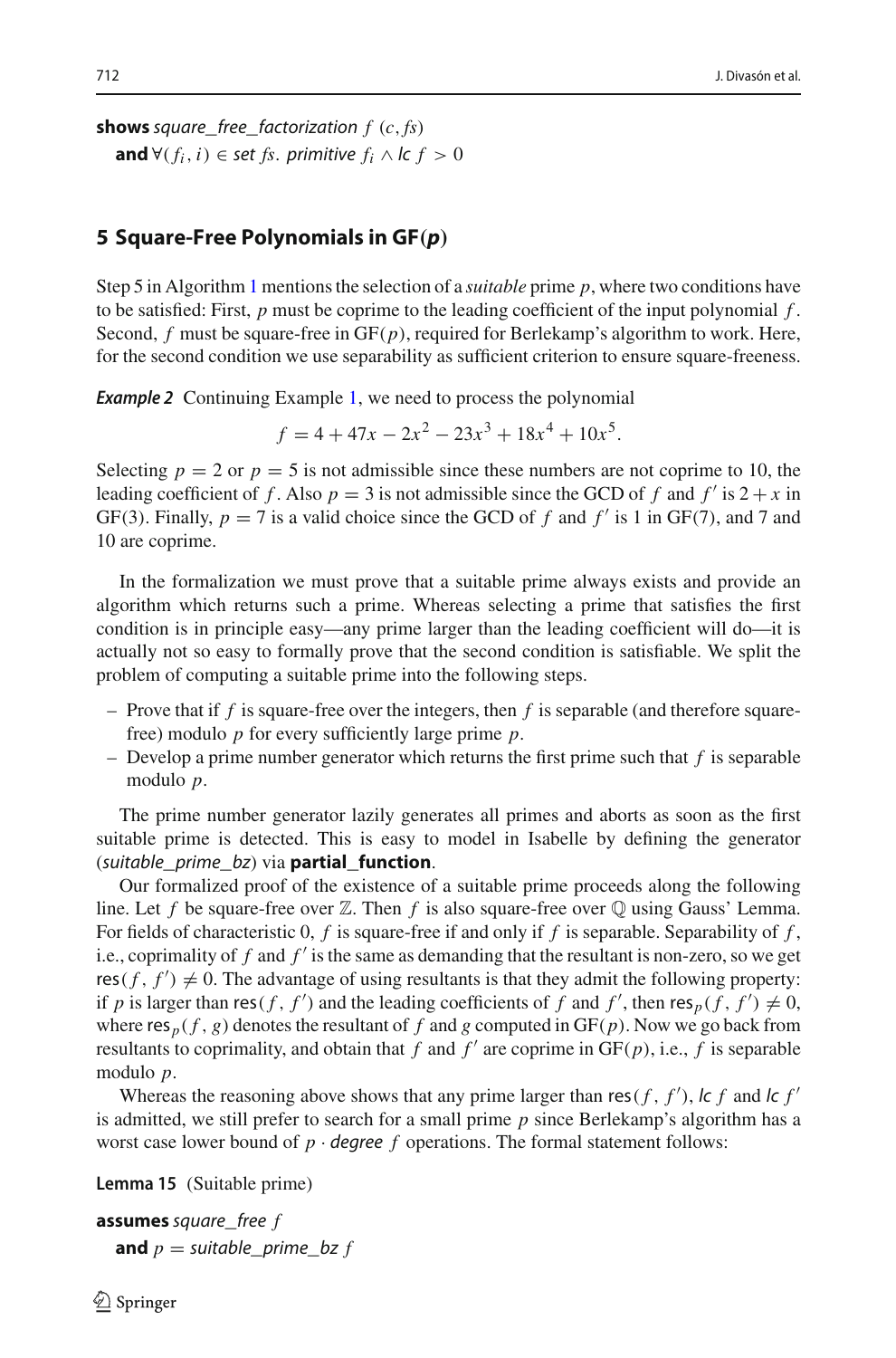**shows** prime *p* **and** coprime (lc *f* ) *p* **and** square\_free<sub>p</sub>  $f$ 

# <span id="page-14-0"></span>**6 Berlekamp's Algorithm**

In this section we will describe step 6 of Algorithm [1,](#page-1-0) i.e., our verified implementation of Berlekamp's Algorithm to factor square-free polynomials in GF(*p*).

#### **6.1 Informal Description**

Algorithm [2](#page-14-1) briefly describes Berlekamp's algorithm [\[5](#page-35-0)]. It focuses on the core computations that have to be performed. For a discussion on why these steps are performed we refer to Knuth [\[18,](#page-35-4) Sect. 4.6.2].

**Algorithm 2:** Berlekamp's factorization algorithm

<span id="page-14-1"></span>**Input**: Square-free polynomial *f* over  $GF(p)$  with  $d = \text{degree } f \neq 0$ .

**Output:** Constant *c* and set *F* of monic and irreducible factors  $f_1, \ldots, f_n$  such that  $f = c \cdot f_1 \cdot \ldots \cdot f_n$ **1** Let *c* be the leading coefficient of *f*. Update  $f := f/c$ .

- **2** Compute the Berlekamp matrix  $B_f \in GF(p)^{d \times d}$  for f, where the *i*-th row is the vector of the coefficients of polynomial  $x^{p \tcdot i}$  mod  $f$ .
- **3** Compute the dimension *r* and a basis  $b_1, \ldots, b_r$  of the left null space of  $B_f I$ , where *I* is the identity matrix of size  $d \times d$ .
- **4** For each basis vector  $b_i$  construct the corresponding polynomial  $h_i$  where the entries in  $b_i$  are the coefficients of *hi* .

<span id="page-14-2"></span>**5** Set  $F := \{f\}, H := \{h_1, \ldots, h_r\} \setminus \{1\}, F_I := \emptyset.$ 

- **6** If  $|F| = r \vee H = \emptyset$ , return *c* and  $F \cup F_I$ .
- **7** Pick *h* ∈ *H* and update  $H := H \setminus \{h\}.$
- Update  $F := \{ \gcd(f_i, h j) \mid f_i \in F, 0 \le j < p \} \setminus \{1\}.$
- **8** If one can find *k* irreducible polynomials in *F*, move them to  $F_I$  and update  $r := r k$ .

<span id="page-14-3"></span>We illustrate the algorithm by continuing Example [2.](#page-13-1)

**Example 3** In Algorithm [1,](#page-1-0) step 6, we have to factor f in  $GF(7)[x]$ . To this end, we first simplify *f* by

$$
f \equiv 4 + 5x + 5x^2 + 5x^3 + 4x^4 + 3x^5 \pmod{7}
$$

before passing it to Berlekamp's algorithm.

Step 1 now divides this polynomial by its leading coefficient  $c = 3$  in GF(7) and obtains the new  $f := 6 + 4x + 4x^2 + 4x^3 + 6x^4 + x^5$ .

Step 2 computes the Berlekamp matrix as

$$
B_f = \begin{pmatrix} 1 & 0 & 0 & 0 & 0 \\ 4 & 6 & 2 & 4 & 3 \\ 2 & 3 & 6 & 1 & 4 \\ 6 & 3 & 5 & 3 & 1 \\ 1 & 5 & 5 & 6 & 6 \end{pmatrix}
$$

**<sup>9</sup>** Goto step [6.](#page-14-2)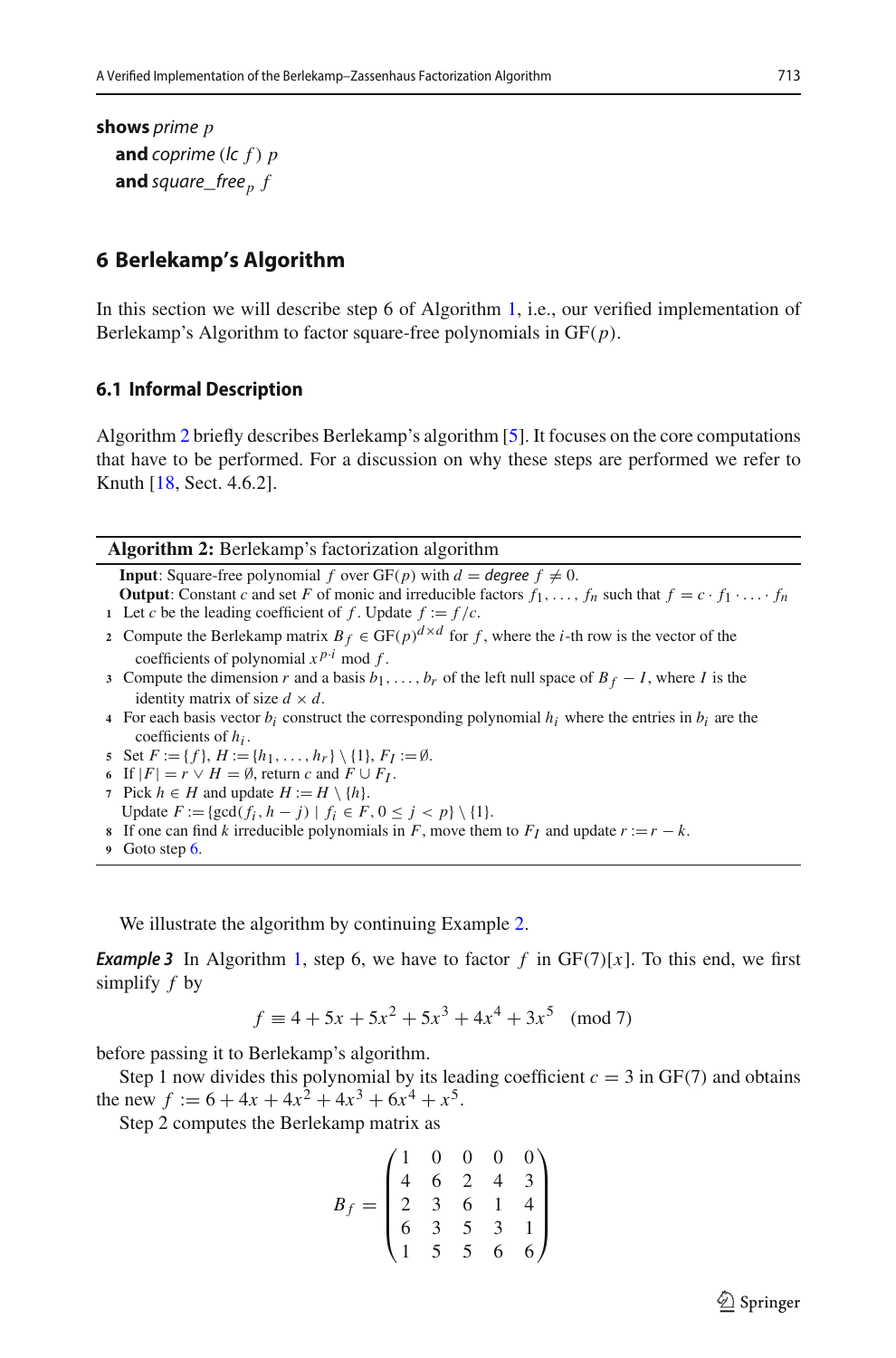since

 $x^0 \mod f \equiv 1$  (mod 7)  $x^7 \mod f \equiv 4 + 6x + 2x^2 + 4x^3 + 3x^4 \pmod{7}$  $x^{14} \text{ mod } f \equiv 2 + 3x + 6x^2 + x^3 + 4x^4 \pmod{7}$  $x^{21}$  mod  $f \equiv 6 + 3x + 5x^2 + 3x^3 + x^4$  (mod 7)  $x^{28}$  mod  $f \equiv 1 + 5x + 5x^2 + 6x^3 + 6x^4 \pmod{7}$ .

Step 3 computes a basis of the left null space of  $B_f - I$ , e.g., by applying the Gauss–Jordan elimination to its transpose  $(B_f - I)^T$ :

$$
\begin{pmatrix} 0 & 0 & 0 & 0 & 0 \\ 4 & 5 & 2 & 4 & 3 \\ 2 & 3 & 5 & 1 & 4 \\ 6 & 3 & 5 & 2 & 1 \\ 1 & 5 & 5 & 6 & 5 \end{pmatrix}^T = \begin{pmatrix} 0 & 4 & 2 & 6 & 1 \\ 0 & 5 & 3 & 3 & 5 \\ 0 & 2 & 5 & 5 & 5 \\ 0 & 4 & 1 & 2 & 6 \\ 0 & 3 & 4 & 1 & 5 \end{pmatrix} \hookrightarrow \begin{pmatrix} 0 & 1 & 0 & 0 & 2 \\ 0 & 0 & 1 & 0 & 1 \\ 0 & 0 & 0 & 1 & 2 \\ 0 & 0 & 0 & 0 & 0 \\ 0 & 0 & 0 & 0 & 0 \end{pmatrix}
$$

We determine  $r = 2$ , and extract the basis vectors  $b_1 = (1\ 0\ 0\ 0\ 0)$  and  $b_2 = (0\ 5\ 6\ 5\ 1)$ . Step 4 converts them into the polynomials  $h_1 = 1$  and  $h_2 = 5x + 6x^2 + 5x^3 + x^4$ , and step 5 initializes  $H = \{h_2\}$ ,  $F = \{f\}$ , and  $F_I = \emptyset$ .

The termination condition in step 6 does not hold. So in step 7 we pick  $h = h_2$  and compute the required GCDs.

$$
gcd(f, h_2 - 1) = 6 + 5x + 6x^2 + 5x^3 + x^4 =: f_1
$$
  
\n
$$
gcd(f, h_2 - 4) = 1 + x =: f_2
$$
  
\n
$$
gcd(f, h_2 - i) = 1
$$
 for all  $i \in \{0, 2, 3, 5, 6\}$ 

Afterwards, we update  $F := \{f_1, f_2\}$  and  $H := \emptyset$ .

Step 8 is just an optimization. For instance, in our implementation we move all linear polynomials from  $F$  into  $F_I$ , so that in consecutive iterations they do not have to be tested for further splitting in step 7. Hence, step 8 updates  $F_I := \{f_2\}$ ,  $F := \{f_1\}$ , and  $r := 1$ .

Now we go back to step 6, where both termination criteria fire at the same time ( $|F|$  =  $1 = r \wedge H = \emptyset$ ). We return  $c \cdot f_1 \cdot f_2$  as final factorization, i.e.,

$$
f \equiv 3 \cdot (1 + x) \cdot (6 + 5x + 6x^2 + 5x^3 + x^4) \pmod{7}
$$

All of the arithmetic operations in Algorithm [2](#page-14-1) have to be performed in the prime field GF(*p*). Hence, in order to implement Berlekamp's algorithm, we basically need the following operations: arithmetic in GF(*p*), polynomials over GF(*p*), the Gauss–Jordan elimination over GF(*p*), and GCD-computation for polynomials over GF(*p*).

#### **6.2 Soundness of Berlekamp's Algorithm**

Our soundness proof for Berlekamp's algorithm is mostly based on the description in Knuth's book.

We first formalize the equations (7, 8, 9, 10, 13, 14) in the textbook [\[18,](#page-35-4) p. 440 and 441]. To this end, we also adapt existing proofs from the Isabelle distribution and the AFP; for instance, to derive (7) in the textbook, we adapted a formalization of the Chinese remainder theorem, which we could find only for *integers* and *naturals*, to be applicable to *polynomials* over fields. For another example, (13) uses the equality  $(f + g)^p = f^p + g^p$  where *f* and *g* are polynomials over  $GF(p)$ , which we prove using some properties about binomial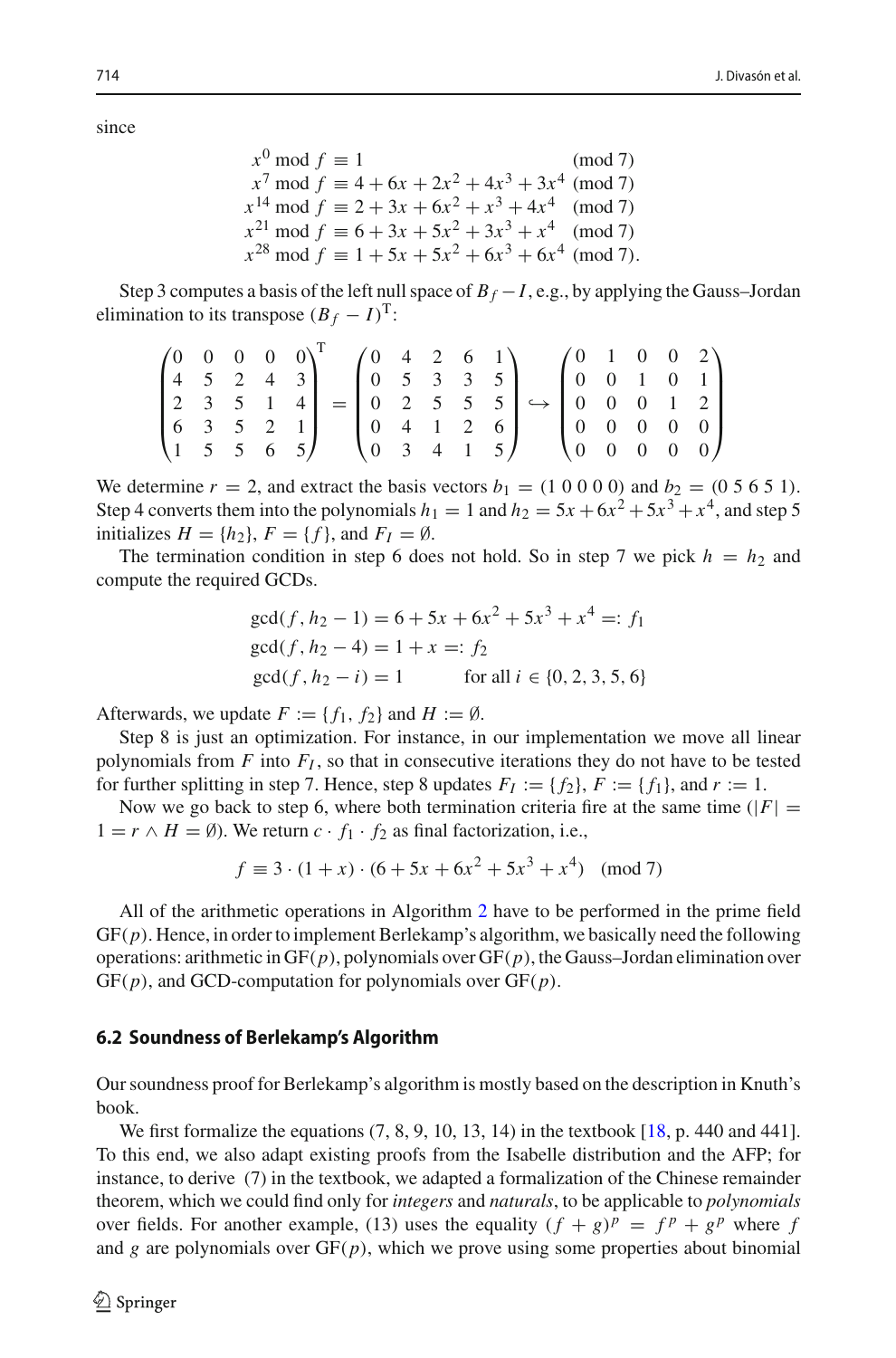coefficients that were missing in the library. Having proved these equations, we eventually show that after step 3 of Algorithm [2,](#page-14-1) we have a basis  $b_1, \ldots, b_r$  of the left null space of  $B_f - I$ .

Now, step 4 transforms the basis into polynomials. We define an isomorphism between the left null space of  $B_f - I$  and the *Berlekamp subspace* 

$$
W_f := \{ h \mid h^p \equiv h \pmod{f}, \text{ degree } h < \text{degree } f \}
$$

so that the isomorphism transforms the basis  $b_1, \ldots, b_r$  into a *Berlekamp basis*  $H_b :=$  $\{h_1, \ldots, h_r\}$ , a basis of  $W_f$ . Then we prove that every factorization of f has at most r factors.

In this proof we do not follow Knuth's arguments, but formalize our own version of the proof to reuse some results which we have already proved in the development. Our proof is based on another isomorphism between the vector spaces  $W_f$  and  $GF(p)^r$  as well as the use of the Chinese remainder theorem over polynomials and the uniqueness of the solution.

**Lemma 16** *Every factorization of a square-free monic polynomial*  $f$  ∈ GF( $p$ )[ $x$ ] *has at most*  $\dim W_f$  *factors.* 

*Proof* Let  $f \equiv f_1 \cdot \ldots \cdot f_r \pmod{p}$  be a monic irreducible factorization in GF(p)[*x*], which exists and is unique up to permutation since  $GF(p)[x]$  is a unique factorization domain. We show that there exists an isomorphism between the vector spaces  $W_f$  and  $GF(p)^r$ . Then they have the same dimension and thus every factorization of f has at most dim  $W_f$  =  $\dim GF(p)^r = r$  factors, which is the desired result.

First, the following equation holds for any polynomial  $g \in W_f$ . It corresponds to equation  $(10)$  in the textbook [\[18,](#page-35-4) p. 440].

$$
gp - g = \prod_{a \in \text{GF}(p)} (g - a).
$$
 (10)

From this we infer that each  $f_i$  divides  $\prod_{a \in \text{GF}(p)}(g - a)$ . Since  $f_i$  is irreducible,  $f_i$  divides *g* − *a* for some  $a \in GF(p)$  and thus,  $(g \mod f_i) = -a$  is a constant.

Now we define the desired isomorphism  $\phi$  between  $W_f$  and  $GF(p)^r$  as follows:

$$
\phi: W_f \to \mathrm{GF}(p)^r
$$
  
 
$$
g \mapsto (g \bmod f_1, \ldots, g \bmod f_r)
$$

To show that  $\phi$  is an isomorphism, we start with proving that  $\phi$  is injective. Let us assume that  $\phi g = 0$  for some  $g \in W_f$ . It is easy to show degree  $g <$  degree  $f$  and  $\forall i < r$ .  $g \equiv$  $\phi$  *g* (mod  $f_i$ ). Since  $v = 0 \in W_f$  satisfies these properties, the uniqueness result of the Chinese remainder theorem guarantees that  $g = 0$ . This implies the injectivity of  $\phi$ , since any linear map is injective if and only if its kernel is {0} [\[2](#page-35-13), Proposition 3.2].

To show that  $\phi$  is surjective, consider an arbitrary  $x = (x_1, \ldots, x_r) \in GF(p)^r$ . We show that there exists a polynomial  $g \in W_f$  such that  $\phi g = x$ . The Chinese remainder theorem guarantees that there exists a polynomial *g* such that:

<span id="page-16-0"></span>
$$
degree\ g < degree\ f \tag{3}
$$

$$
\forall i < r \, g \equiv x_i \pmod{f_i} \tag{4}
$$

Then, for each  $i < r$  we have  $x_i = \text{coeff}(g \mod f_i)$   $0 = (g \mod f_i)$ , and so  $g^p \equiv g \pmod{f_i}$ . Since each  $f_i$  is irreducible and  $f$  is square-free, we have  $g^p \equiv g \pmod{\prod f_i}$ . As  $\prod f_i =$ *f*, we conclude  $g \in W_f$ . Finally,  $\phi g = x$  follows from [\(4\)](#page-16-0) and the fact that *g* mod  $f_i$  is a constant.  $\Box$ constant.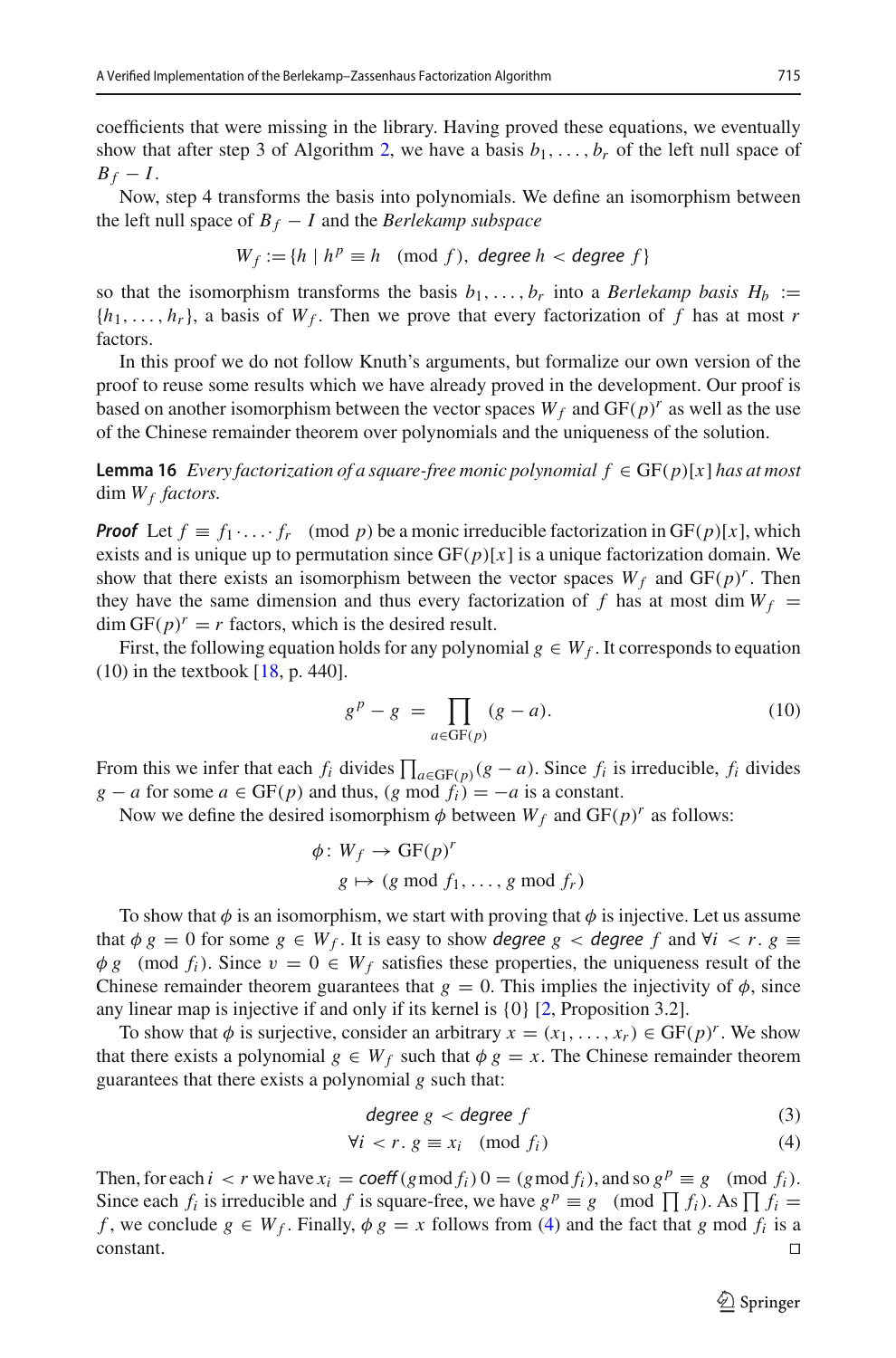As expected, the proof in Isabelle requires more details and it takes us about 300 lines (excluding any previous necessary result and the proof of the Chinese remainder theorem). We define a function for indexing the factors, we prove that both  $W_f$  and  $GF(p)$ <sup>*r*</sup> are finite-dimensional vector spaces and also that  $\phi$  is a linear map. Since each equation of the proof involves polynomials over  $GF(p)$  (so everything is modulo *p*), we also proved facts like *degree*  $\prod f_i = \sum$  *degree*  $f_i$  and so on. In addition, we also extend an existing AFP entry [\[22\]](#page-35-14) about vector spaces for some necessary results about linear maps, isomorphisms between vector spaces, dimensions, and bases.

Once having proved that  $H_b$  is a Berlekamp basis for f and that the number of irreducible factors is  $|H_b|$ , we prove (14); for every divisor  $f_i$  of  $f$  and every  $h \in H_b$ , we have

<span id="page-17-0"></span>
$$
f_i = \prod_{0 \le j < p} \gcd(f_i, h - j). \tag{14}
$$

Finally, it follows that every non-constant reducible divisor *fi* of *f* can be properly factored by  $gcd(f_i, h - j)$  for suitable  $h \in H_b$  and  $0 \leq j \leq p$ .

In order to prove the soundness of steps 5–9 in Algorithm [2,](#page-14-1) we use the following invariants—these are not stated by Knuth as equations. Here, *Hold* represents the set of already processed polynomials of *Hb*.

1.  $f = \prod (F \cup F_I).$ 

- 2. All  $f_i \in F \cup F_I$  are monic and non-constant.
- 3. All  $f_i \in F_I$  are irreducible.
- 4.  $H_b = H \cup H_{old}$ .
- 5. gcd( $f_i$ ,  $h j$ ) ∈ {1,  $f_i$ } for all  $h \in H_{old}$ ,  $0 \le j < p$  and  $f_i \in F \cup F_I$ .
- 6.  $|F_I| + r = |H_b|$ .

It is easy to see that all invariants are initially established in step 5 by picking  $H_{old}$  = {1} ∩ *Hb*. In particular, invariant 5 is satisfied since the GCD of the monic polynomial *f* and a constant polynomial *c* is either 1 (if  $c \neq 0$ ) or *f* (if  $c = 0$ ).

It is also not hard to see that step 7 preserves the invariants. In particular, invariant 5 is satisfied for elements in  $F_I$  since these are irreducible. Invariant 1 follows from [\(14\)](#page-17-0).

The irreducibility of the final factors that are returned in step 6 can be argued as follows. If  $|F| = r$ , then by invariant 6 we know that  $|H_b| = |F \cup F_I|$ , i.e.,  $F \cup F_I$  is a factorization of *f* with the maximum number of factors, and thus every factor is irreducible. In the other case,  $H = \emptyset$  and hence  $H_{old} = H_b$  by invariant 4. Combining this with invariant 5 shows that every element  $f_i$  in  $F \cup F_I$  cannot be factored by  $gcd(f_i, h - j)$  for any  $h \in H_b$  and  $0 \le j < p$ . Since  $H_b$  is a Berlekamp basis, this means that  $f_i$  must be irreducible.

Putting everything together we arrive at the formalized main soundness statement of Berlekamp's algorithm. As in Sect. [6.3](#page-18-0) we will integrate the distinct-degree factorization [\[18,](#page-35-4) p. 447 and 448], the algorithm takes, besides the monic polynomial *f* to be factored, an extra argument  $d \in \mathbb{N}$  such that any degree- $d$  factor of  $f$  is known to be irreducible. Fixing  $d = 1$  yields the usual Berlekamp's algorithm. The final statement looks as follows.

**Theorem 3** (Berlekamp's Algorithm for monic polynomials)

```
assumes square_free ( f :: α GFp poly)
  and berlekamp monic factorization d f = fsand ∀g. g dvd f ∧ degree g = d \rightarrow irreducible g
  and degree f > 0and monic f
```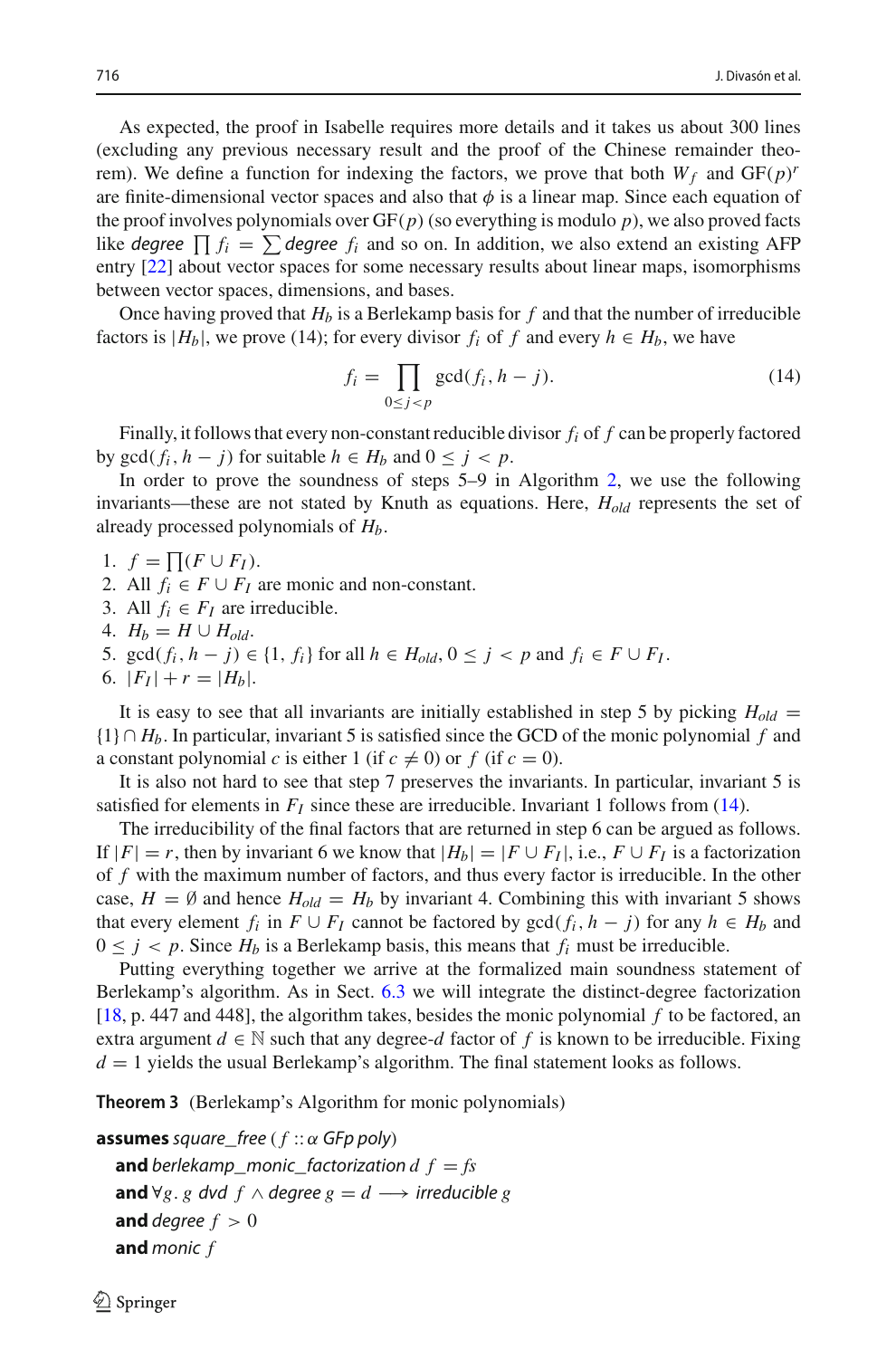**shows**  $f = prod$  list  $fs$ **and** ∀  $f_i$  ∈ set  $fs$ . irreducible  $f_i$  ∧ monic  $f_i$ 

In order to prove the validity of the output factorization, we basically use the invariants mentioned before. However, it still requires some tedious reasoning.

#### <span id="page-18-0"></span>**6.3 Formalizing the Distinct-Degree Factorization Algorithm**

The distinct-degree factorization (cf.  $[18, p. 447 \text{ and } 448]$  $[18, p. 447 \text{ and } 448]$ ) is an algorithm that splits a square-free polynomial into (possibly reducible) factors, where irreducible factors of each factor have the same degree. It is commonly used before applying randomized algorithms to factor polynomials, and can also be used as a preprocessing step before Berlekamp's algorithm. Algorithm [3](#page-18-1) briefly describes how it works.

**Algorithm 3:** Distinct-degree factorization algorithm

<span id="page-18-1"></span>**Input**: A monic square-free polynomial *f* of nonzero degree. **Output**: The set of all pairs  $(i, g)$  such that g is the product of all monic irreducible factors of f of degree *i*. **1** If degree  $f = 1$  then return  $(1, f)$ . 2 Set  $v := f$ ,  $d := 0$ ,  $w := x$ ,  $g_d := 1$  and  $S := \emptyset$ . **3** If  $v = 1$  then return *S*. **4** If 2*d* > *degree v* then return {(*degree v*, *v*)} ∪ *S*. **5** Update  $d := d + 1$ ,  $w := w^p \mod{v}$  and  $g_d := \gcd(w - x, v)$ . **6** If *g<sub>d</sub>*  $\neq$  1, update *v* := *v* div *g<sub>d</sub>*, *w* := *w* mod *v* and *S* := {(*d*, *g<sub>d</sub>*)} ∪ *S*.

**<sup>7</sup>** Goto step 3.

We implement the algorithm in Isabelle/HOL as distinct\_degree\_factorization. Termination follows from the fact that difference between *d* and the degree of v decreases in every iteration. The key to the soundness of the algorithm is the fact that any irreducible polynomial *f* of degree *d* divides the polynomial  $x^{p^d} - x$  and does not divide  $x^{p^c} - x$  for  $1 \le c < d$ . The corresponding Isabelle's statement looks as follows where the polynomial  $x$  is encoded as *monom* 1 1, i.e.,  $1 \cdot x^1$ .

**Lemma 17 fixes** *f* :: α :: GFp poly **assumes** irreducible  $f$  **and** degree  $f = d$ **shows** *f* dvd (monom 1 1)  $\hat{C}(ARD(\alpha)^{\wedge} d)$  – monom 1 1 **and**  $1 \leq c \implies c \leq d \implies f dvd$  (monom  $1 \leq 1$ )^ (CARD( $\alpha$ ) ^ c) – monom 1 1

Knuth presents such a property as a consequence of an exercise in his book, whose proof is sketched in prose in just 5 lines [\[18,](#page-35-4) Exercise 4.6.2.16]. In comparison, our Isabelle proof required more effort: it took us about 730 lines, above all because we proved several facts and subproblems:<sup>[6](#page-18-2)</sup>

– Given a degree-*<sup>n</sup>* irreducible polynomial *<sup>f</sup>* <sup>∈</sup> GF(*p*)[*x*], the *<sup>p</sup><sup>n</sup>* polynomials of degree less than *n* form a field under arithmetic modulo *f* and *p*.

<span id="page-18-2"></span><sup>&</sup>lt;sup>6</sup> Knuth gives a brief outline of a proof, but he also classifies the exercise as a problem of moderate complexity that may involve more than two hours' work to solve it on paper.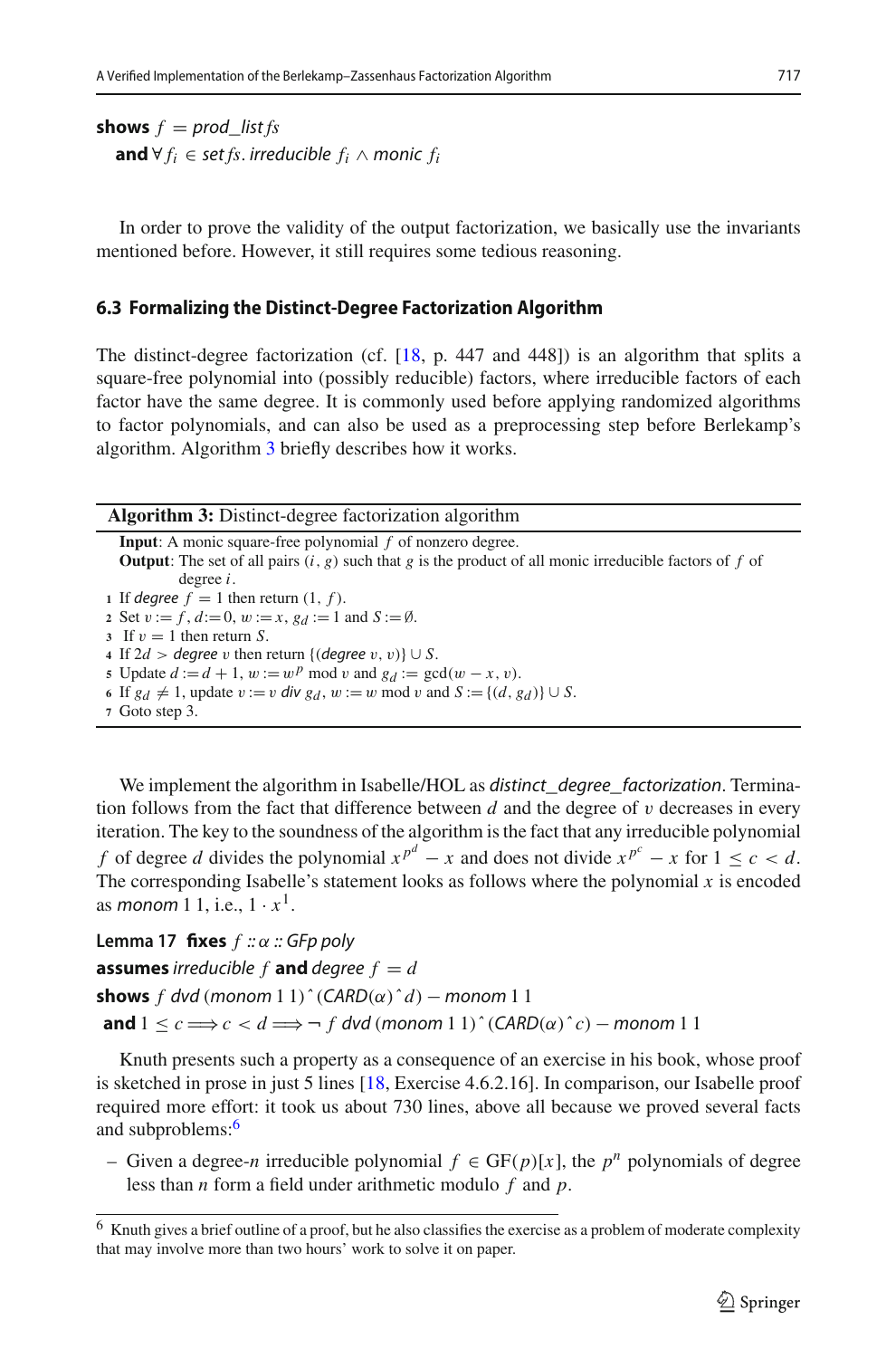- Any field with *p<sup>n</sup>* elements has a generator element ξ such that the elements of the field are  $\{0, 1, \xi, \xi^2, \ldots, \xi^{p^n-2}\}\)$ . We do not follow Knuth's short argument in this step, but we reuse some theorems of the Isabelle library to provide a proof based on the existence of an element in the multiplicative group of the finite field with the adequate order.
- − Given a degree-*n* irreducible polynomial  $f \text{ ∈ } GF(p)[x]$ ,  $x^{p^m} x$  is divisible by *f* if and only if *m* is a multiple of *n*. Essentially, we are proving that  $GF(p^n)$  is a subfield of GF(*pm*) if and only if *n* divides *m*.

The difference between the sizes of Knuth's and our proofs is also due to some properties which Knuth leaves as exercises. For instance, we show that  $a^{p^n} = a$  for any element  $a \in \text{GF}(p)$ , also that  $(f + g)^{p^n} = f^{p^n} + g^{p^n}$  in the ring  $\text{GF}(p)[x]$ , for natural numbers  $x > 1$ ,  $a > 0$  and  $b > 0$  we demonstrate  $x^a - 1$  dvd  $x^b - 1 \iff a$  dvd *b* and some other properties like these ones which cause the increase in the number of employed lines. The whole formalization of these facts, the termination-proof of the algorithm and its soundness can be seen in the file Distinct Degree Factorization.thy of our development.

Once we have the distinct-degree factorization formalized, it remains to find a way to split each factor that we have found into the desired irreducible factors, but this can just be done by means of the Berlekamp's algorithm. This way, we have two ways of factoring polynomials in  $GF(p)[x]$ :

- Using Berlekamp's algorithm directly.
- Preprocessing the polynomial using the distinct-degree factorization and then apply Berlekamp's algorithm to the factors.

We verified both variants as a single function *finite\_field\_factorization* where a Boolean constant is used to enable or disable the preprocessing via distinct-degree factorization. Our experiments revealed that currently the preprocessing slows down the factorization algorithm, so the value of the Boolean constant is set to disable the preprocessing. However, since distinct degree factorization heavily depends on polynomial multiplication, the preprocessing might pay off, once more efficient polynomial multiplication algorithms become available in Isabelle.

<span id="page-19-0"></span>Independent of the value of the Boolean constant, the final type-based statement for the soundness of finite field factorization is as follows.

**Theorem 4** (Finite Field Factorization)

**assumes** square free ( $f :: \alpha$  GFp poly) **and** finite\_field\_factorization  $f = (c, fs)$ **shows** unique\_factorization *f* (*c*, mset *fs*)

Here, mset converts a list into a multiset, and unique\_factorization *f* demands that the given factorization is the unique factorization of *f* , i.e., *c* is the leading coefficient of *f* and *fs* a list of irreducible and monic factors such that  $f = c \cdot \prod f$ s. Uniqueness follows from the general theorem that the polynomials over fields form a unique factorization domain.

#### **6.4 Implementing Finite Field Factorization**

The soundness of Theorem [4](#page-19-0) is formulated in a *type-based setting*. In particular, the function finite\_field\_factorization has type

$$
\alpha \text{ GFp poly} \Rightarrow \alpha \text{ GFp} \times \alpha \text{ GFp poly list}.
$$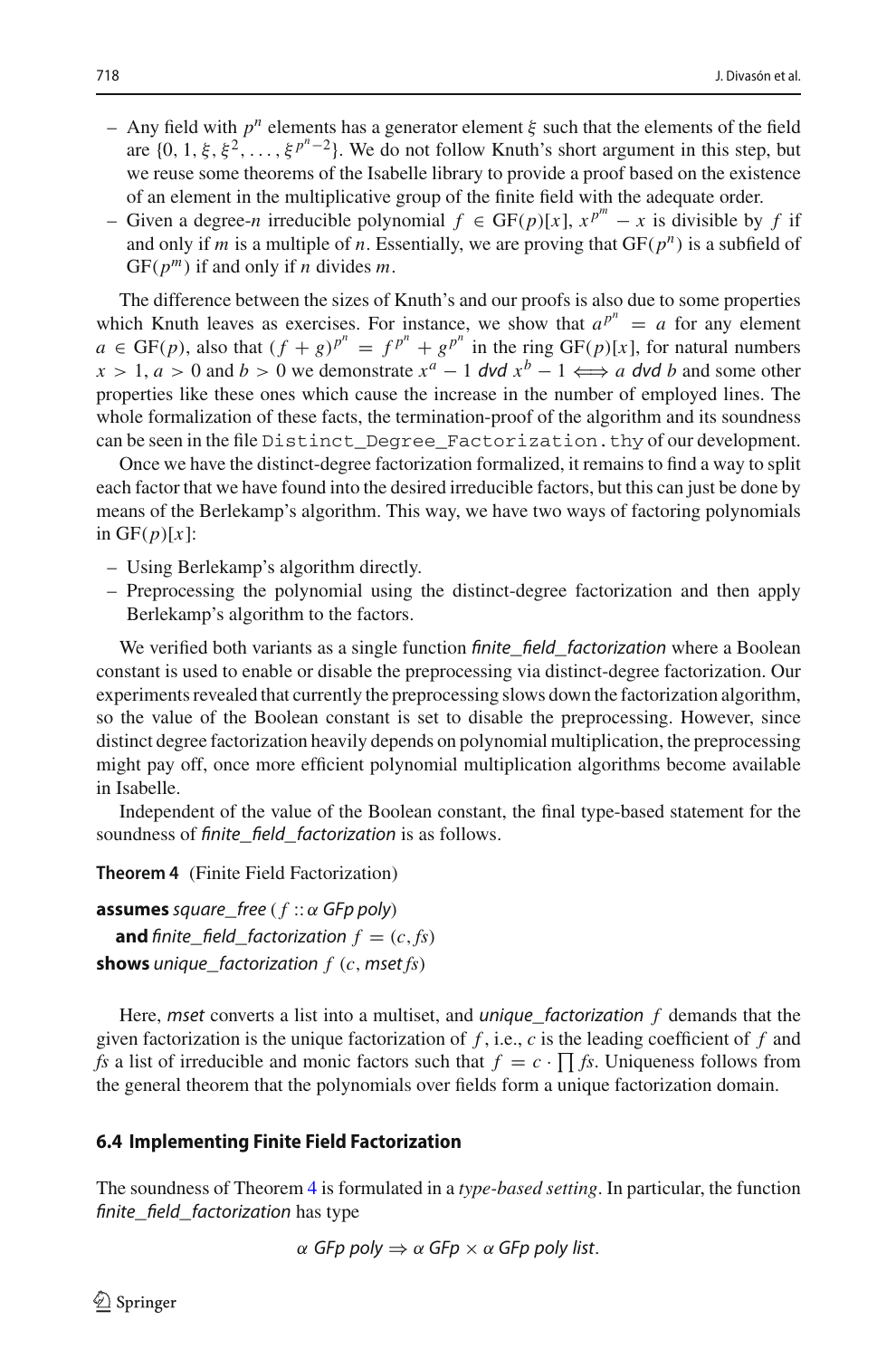In our use case, recall that Algorithm [1](#page-1-0) first computes a prime number *p*, and then invokes a factorization algorithm (such as Berlekamp's algorithm) on GF(*p*). This requires Algorithm [1](#page-1-0) to construct a new type  $\tau$  with  $CARD(\tau) = p$  depending on the value of p, and then invoke finite field factorization for type  $\tau$  GFp.

Unfortunately, this is not possible in Isabelle/HOL. Hence, Algorithm [1](#page-1-0) requires a finite field factorization algorithm to have a type like

$$
int \Rightarrow int \text{ poly} \Rightarrow int \times int \text{ poly list}
$$

where the first argument is the dynamically chosen prime *p*.

The final goal is to prove Theorem [4](#page-19-0) but just involving integers, integer polynomials and integer lists, and then avoiding statements and definitions that require anything of type  $\alpha$  GFp (or in general, anything involving the type  $\alpha$  :: prime\_card).

The solution is to follow the steps already detailed in Sect. [3.](#page-4-0) We briefly recall the main steps here:

- We implement a record-based copy of all necessary algorithms like Gauss–Jordan elimination, berlekamp\_monic\_factorization and finite\_field\_factorization where the type-based arithmetic operations are replaced by operations in the record.
- In a locale that assumes a sound implementation of the record-based arithmetic and that fixes *p* such that  $p = \text{CARD}(\alpha :: prime\_card)$ , we develop transfer rules to relate the new implementation of all subalgorithms that are invoked with the corresponding type-based algorithms.
- Out of the locale, we define a function finite\_field\_factorization\_int which dynamically selects an efficient implementation of  $GF(p)$  depending on p, by means of finite field ops... *p*. This function has the desired type. Its soundness statement can be proven by means of the transfer rules, but the resulting theorem still requires that  $p = \text{CARD}(\alpha)$ .
- Thanks to local type definitions, such a premise is replaced by prime *p*.

As the approach is the same as the presented in Sect. [3,](#page-4-0) we omit here the details. We simply remark that the diagnostic commands transfer\_prover\_start and transfer\_step were helpful to see why certain transfer rules could initially not be proved automatically; these commands nicely pointed to missing transfer rules.

Most of the transfer rules for non-recursive algorithms were proved mainly by unfolding the definitions and finishing the proof by *transfer\_prover*. For recursive algorithms, we often perform induction via the algorithm. To handle an inductive case, we locally declare transfer rules (obtained from the induction hypothesis), unfold one function application iteration, and then finish the proof by transfer\_prover.

Still, problems arose in case of underspecification. For instance it is impossible to prove an unconditional transfer rule for the function  $hd$  that returns the head of a list using the standard relator for lists, (list\_all2  $R == > R$ ) hd hd; when the lists of type  $\alpha$  list and  $\beta$  list are empty, we have to relate *undefined* ::  $\alpha$  with *undefined* ::  $\beta$ . To circumvent this problem, we had to reprove invariants that *hd* is invoked only on non-empty lists.

Similar problems arose when using matrix indices where transfer rules between matrix entries  $A_{ij}$  and  $B_{ij}$  are available only if *i* and *j* are within the matrix dimensions. So, again we had to reprove the invariants on valid indices—just unfolding the definition and invoking transfer\_prover was not sufficient.

Although there is some overhead in this approach—namely by copying the type-based algorithms into record-based ones, and by proving the transfer rules for each of the algorithms—it still simplifies the overall development: once this setup has been established,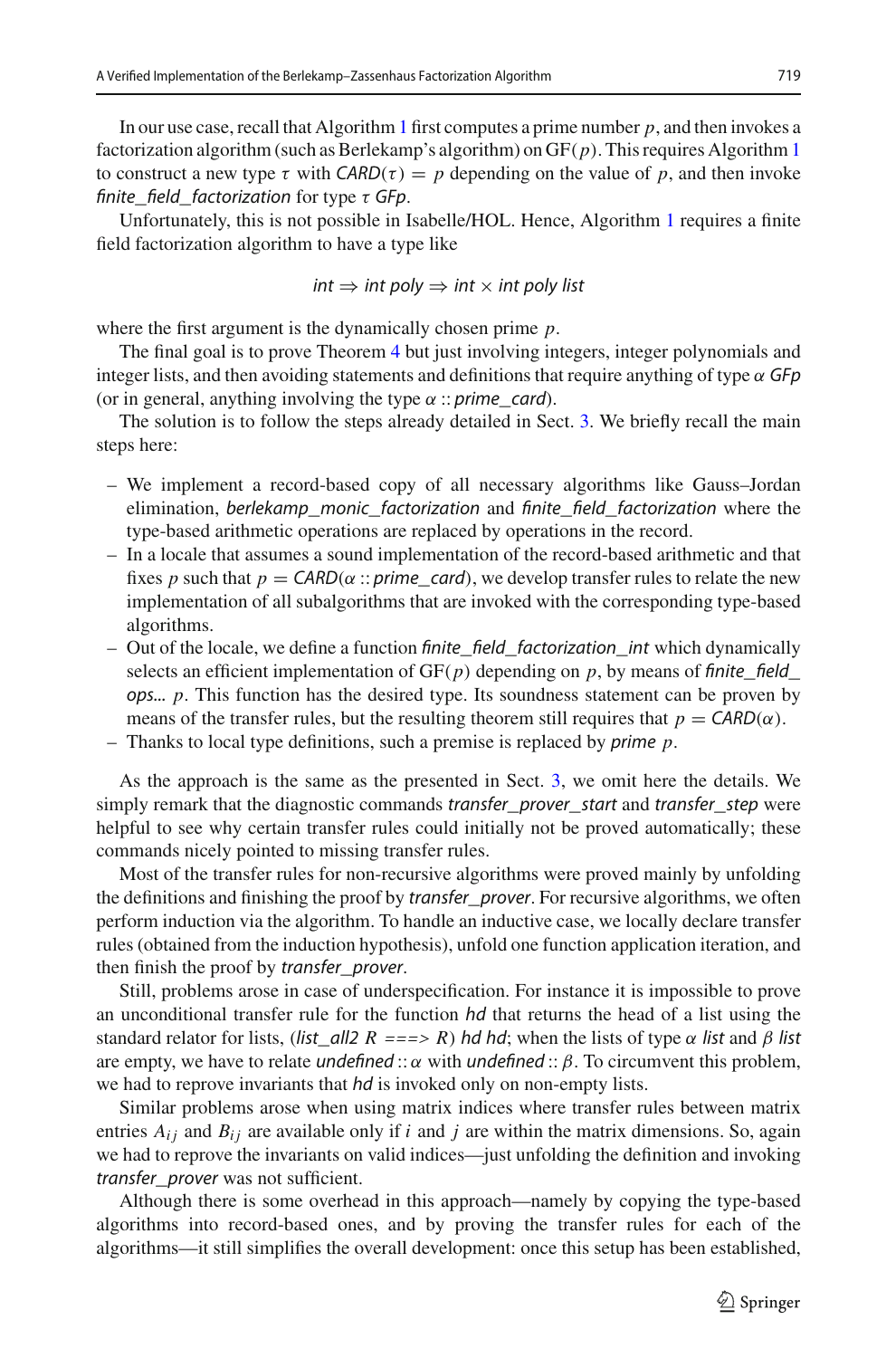we can easily transfer statements about properties of the algorithms, without having to copy or adjust their proofs.

This way, we obtain a formalized and executable factorization algorithm for polynomials in finite fields where the prime number *p* can be determined at runtime, and where the arithmetic in  $GF(p)$  is selected dynamically without the risk of integer overflow. The final theorem follows, which is the integer-based version of Theorem [4.](#page-19-0)

<span id="page-21-1"></span>**Theorem 5** (Finite Field Factorization on Integers)

```
assumes finite_field_factorization_int p f = (c, fs)and square_free<sub>p</sub> fand prime p
shows unique_factorization<sub>p</sub> f(c, mset/s)and c \in \{0 \ldots < p\}and ∀ f_i ∈ set fs. set (coeffs f_i) ⊆ {0 ..< p}
```
In summary, the development of the separate implementation is some annoying overhead, but still a workable solution. In numbers: Theorem [4](#page-19-0) requires around 4300 lines of difficult proofs whereas Theorem [5](#page-21-1) demands around 600 lines of easy proofs.

## <span id="page-21-0"></span>**7 Mignotte's Factor Bound**

Reconstructing the polynomials proceeds by obtaining factors modulo  $p<sup>k</sup>$ . The value of  $k$ should be large enough, so that any coefficient of any factor of the original integer polynomial can be determined from the corresponding coefficients in  $\mathbb{Z}/p^k\mathbb{Z}$ . We can find such *k* by finding a bound on the coefficients of the factors of  $f$ , i.e., a function factor\_bound such that the following statement holds:

<span id="page-21-2"></span>**Lemma 18** (Factor Bound)

**assumes**  $f \neq 0$  and  $g$  dvd  $f$  and degree  $g \leq d$ **shows**  $|coeff g j| \leq factor\_bound f d$ 

Clearly, if *b* is a bound on the absolute value of the coefficients, and  $p^k > 2 \cdot b$ then we can encode all required coefficients: In  $\mathbb{Z}/p^k\mathbb{Z}$  we can represent the numbers { $- \lfloor \frac{p^k - 1}{2} \rfloor, ..., \lceil \frac{p^k - 1}{2} \rceil$ } ⊇ {-*b*,...,*b*}.

The *Mignotte bound* [\[27](#page-36-9)] provides a bound on the absolute values of the coefficients. The Mignotte bound is obtained by relating the *Mahler measure* of a polynomial to its coefficients. The Mahler measure is defined as follows:

$$
mahler\_measure f = |lc f| \cdot \prod_{i=1}^{n} \max\{1, |r_i|\}
$$

where  $n = \text{degree } f$  and  $r_1, \ldots, r_n$  are the complex roots of  $f$  taking multiplicity into account. For nonzero *f*,  $\vert c \vert f \vert$  is a nonzero integer. It follows that *mahler\_measure*  $f \geq 1$ . The equality mahler\_measure  $(g \cdot h)$  = mahler\_measure  $g \cdot$  mahler\_measure *h* easily follows by the definition of the Mahler measure. We conclude that *mahler\_measure*  $g \leq$ mahler\_measure *f* if *g* is a factor of *f* .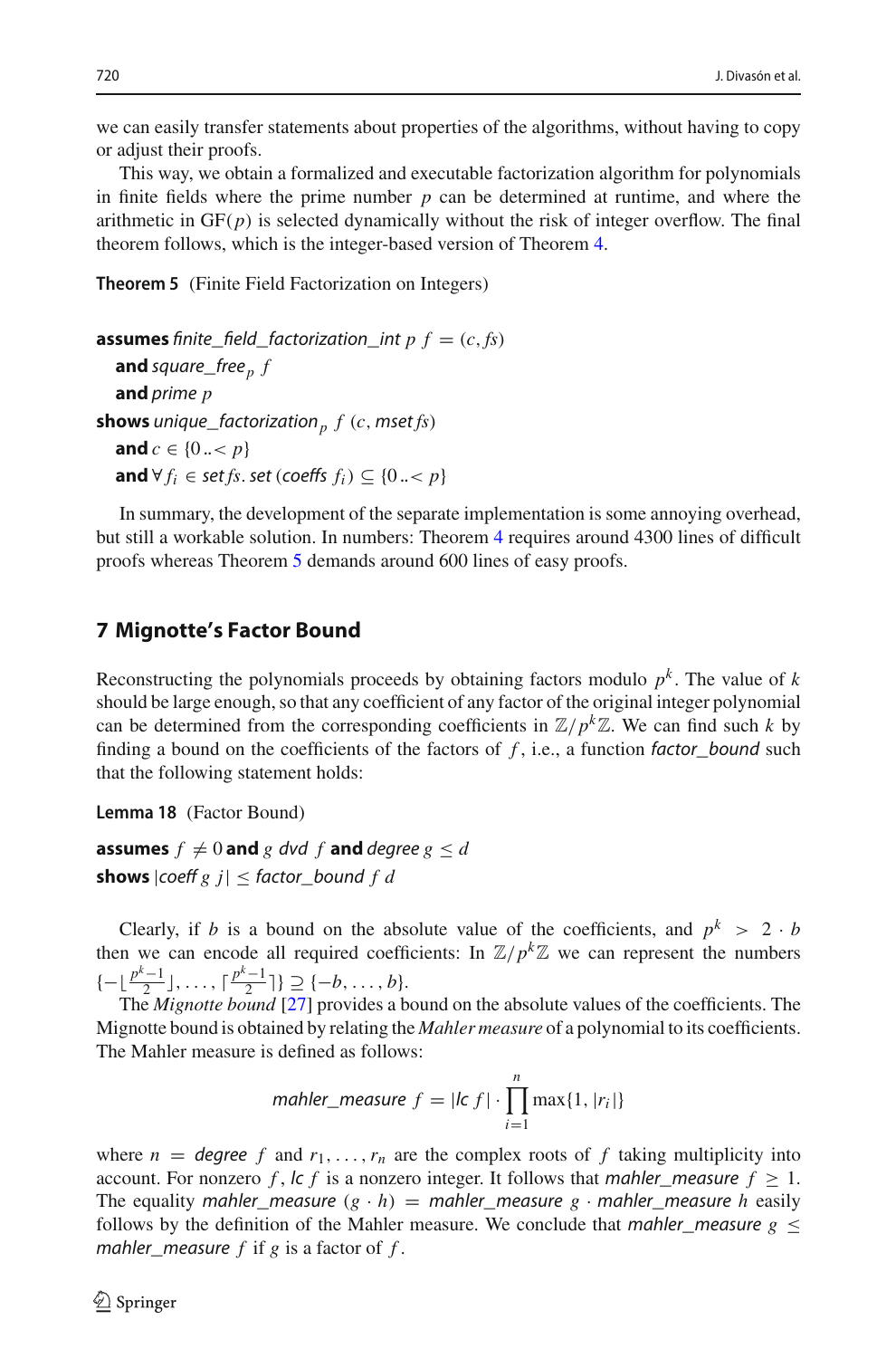The Mahler measure is bounded by the coefficients from above through Landau's inequality:

$$
mather\_measure f \leq \sqrt{\sum_{i=1}^{n} (\text{coeff } f \ i)^2}
$$

Mignotte showed that the coefficients also bound the measure from below:  $|coeff g i| \leq$  $\binom{d}{i}$  · *mahler\_measure g* whenever *degree g*  $\leq d$ . Putting this together we get:

$$
|\text{coeff } g \text{ } j| \le \binom{d}{j} \cdot \text{mahler\_measure } g
$$
  
\n
$$
\le \binom{d}{\lfloor d/2 \rfloor} \cdot \text{mahler\_measure } f
$$
  
\n
$$
\le \binom{d}{\lfloor d/2 \rfloor} \cdot \sqrt{\sum_i (\text{coeff } f \text{ } i)^2}
$$
  
\n
$$
= \sqrt{\binom{d}{\lfloor d/2 \rfloor}}^2 \cdot \sum_i (\text{coeff } f \text{ } i)^2
$$

Consequently, we could define *factor* bound as follows:

factor\_bound f d = 
$$
\lfloor \sqrt{\binom{d}{\lfloor d/2 \rfloor}^2 \cdot \sum_i (\text{coeff } f \ i)^2} \rfloor
$$

Such a definition of *factor* bound was the one used in our previous work  $[10]$  $[10]$ . However, we have introduced an important improvement at this point to get tighter factor bounds by means of integrating Graeffe transformations.

Given a complex polynomial  $f = c \prod_i (x - r_i)$ , we can define its *m*-th Graeffe transformation as the polynomial  $f_m = c^{2^m} \prod_i (f - r_i^{2^m})$ .

These polynomials are easy to compute, since

<span id="page-22-0"></span>
$$
f_m = \begin{cases} f, & \text{if } m = 0. \\ c \cdot (g^2 - xh^2), & \text{otherwise} \end{cases}
$$
 (5)

where *g* and *h* are the polynomials that separates *fm*−<sup>1</sup> into its even and odd parts such that  $f_{m-1}(x) = g(x^2) + xh(x^2)$ . For instance, if  $f_{m-1} = ax^4 + bx^3 + cx^2 + dx + e$  then  $g = ax^2 + cx + e$  and  $h = bx + d$ .

We implement both the definition of Graeffe transformation and [\(5\)](#page-22-0) and then we show they are equivalent. The former one makes proofs easier, whereas the latter one is devoted for computational purposes and thus used during code generation. At this point we introduce functions involving lists, e.g. *poly\_even\_odd* (to obtain the odd and even parts of a polynomial) and alternate (to split a list into another two ones in which elements are alternated). For a polynomial *f* of degree *n*, we then prove three important facts:

- $-$  mahler\_measure  $f_m = (m_\text{minler\_measure} f)^{2^m}$
- $-$  mahler\_measure  $f \leq \sqrt[2^{m}]{\sum_i\left(\text{coeff }f_m\ i\right)^2}$
- $-$  |coeff *f* i | ≤  $\binom{n-1}{i}$  · mahler\_measure  $f + \binom{n-1}{i-1}$  · |lc *f* |

The first one follows from the definition of Mahler measure and Graeffe transformation, the second one follows from the first property and the Landau's inequality and the third one is obtained from the definition of Mahler measure and the Mignotte's inequality.

The implementation of an approximation for the Mahler measure based on Graeffe transformations requires the computation of *n*-th roots, which already can be done thanks to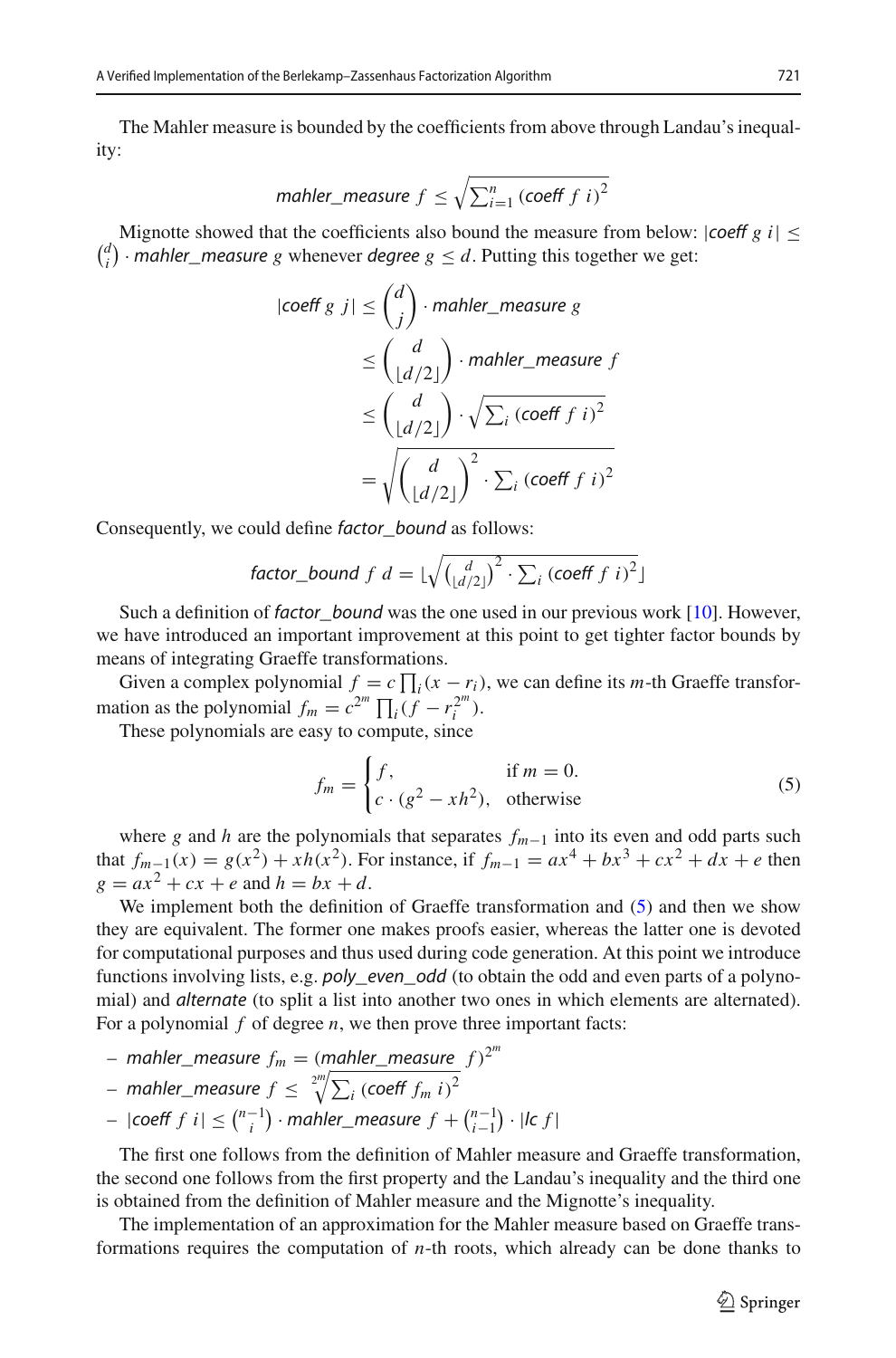previous work based on the Babylonian method [\[30](#page-36-10)]. That work implements functions to decide whether  $\sqrt[n]{a} \in \mathbb{Q}$  and compute the ceiling and floor of  $\sqrt[n]{a}$ . The computation of the *n*-th root of a number is based on a variant of Newton iteration, but involving integer divisions instead of floating point or rational divisions, i.e., each occurrence of  $\ell$  in the algorithm has been substituted by div. We must also choose a starting value in the iteration, which must be larger than the *n*-th root. This property is essential, since the algorithm will abort as soon as we fall below the *n*-th root. Thus, the starting value is defined as  $2^{\lceil \lceil \log_2 a \rceil / n}$ .

This of course requires a function to approximate logarithms. At first, the development [\[30\]](#page-36-10) implemented this approximation in a naive way, i.e., multiplying the base until we exceed the argument, which causes an impact on the efficiency and avoid an improvement on the performance if Graeffe transformations are integrated.

To tackle this, we implement the discrete logarithm function in a manner similar to a repeated squaring exponentiation algorithm. This way, we get a fast logarithm algorithm, as required for Graeffe transformations. This algorithm allows us to derive the floor- and ceilinglogarithm functions. We also connect them to the *log* function working on real numbers.

# Lemma 19 **assumes**  $b > 1$  **and**  $a > 0$

## **shows**  $log$  *ceiling*  $b$   $a =$   $\lceil log b a \rceil$

Once we have a fast logarithm algorithm implemented, we can now define a function mahler approximation which returns an upper bound for the Mahler measure, based on the Graeffe transformations. We refer to the sources and [\[9\]](#page-35-15) for the details of the implementation. The function receives three parameters: the number *m* of Graeffe transformations which are performed, a scalar *c* and the polynomial *f* . Using the previous properties, we can now prove the following important fact:

$$
\lfloor c \cdot \text{mahler\_measure } f \rfloor \leq \text{mahler\_approximation } m \ c \ f
$$

Putting all together, for a polynomial *g* of *degree*  $g = n \le d$  we have:

$$
|\text{coeff } g | j| \le {n-1 \choose j} \cdot \text{mahler\_measure } g + {n-1 \choose j-1} \cdot |lc f|
$$
  
\n
$$
\le {d-1 \choose \lfloor (d-1)/2 \rfloor} \cdot \text{mahler\_measure } f + {d-1 \choose \lfloor (d-1)/2 \rfloor} \cdot |lc f|
$$
  
\n
$$
\leq \text{mahler\_approximation } m {d-1 \choose \lfloor (d-1)/2 \rfloor} f + {d-1 \choose \lfloor (d-1)/2 \rfloor} \cdot |lc f|
$$

Consequently, we can define factor bound based on mahler approximation, but firstly it remains to decide the number of iterations (the value of *m*), in a balance between the precision of the bound and the computational time needed to get it. First we tried too high numbers which gave good results for small polynomials but have been too expensive to compute for larger polynomials, i.e., where the factor-bound computation resulted in a timeout. After some experiments we finally selected a value of  $m = 2$  and defined factor\_bound in Isabelle as follows, which is a function that satisfies the statement presented at the beginning of this section:

*factor\_bound f d* = (**let**  $d1 = d - 1$ ;  $d2 = d1$  div 2;  $binom = (d1$  choose  $d2$ ) **in** mahler\_approximation 2 *binom*  $f + binom \cdot abs(lc f)$ )

For  $m = 2$  we get quite some decrease in the estimation of the Mahler measure. Let us show two examples of it. Consider the polynomials  $f = x^8 + 8x^7 + 47x^6 + 136x^5 + 285x^4 +$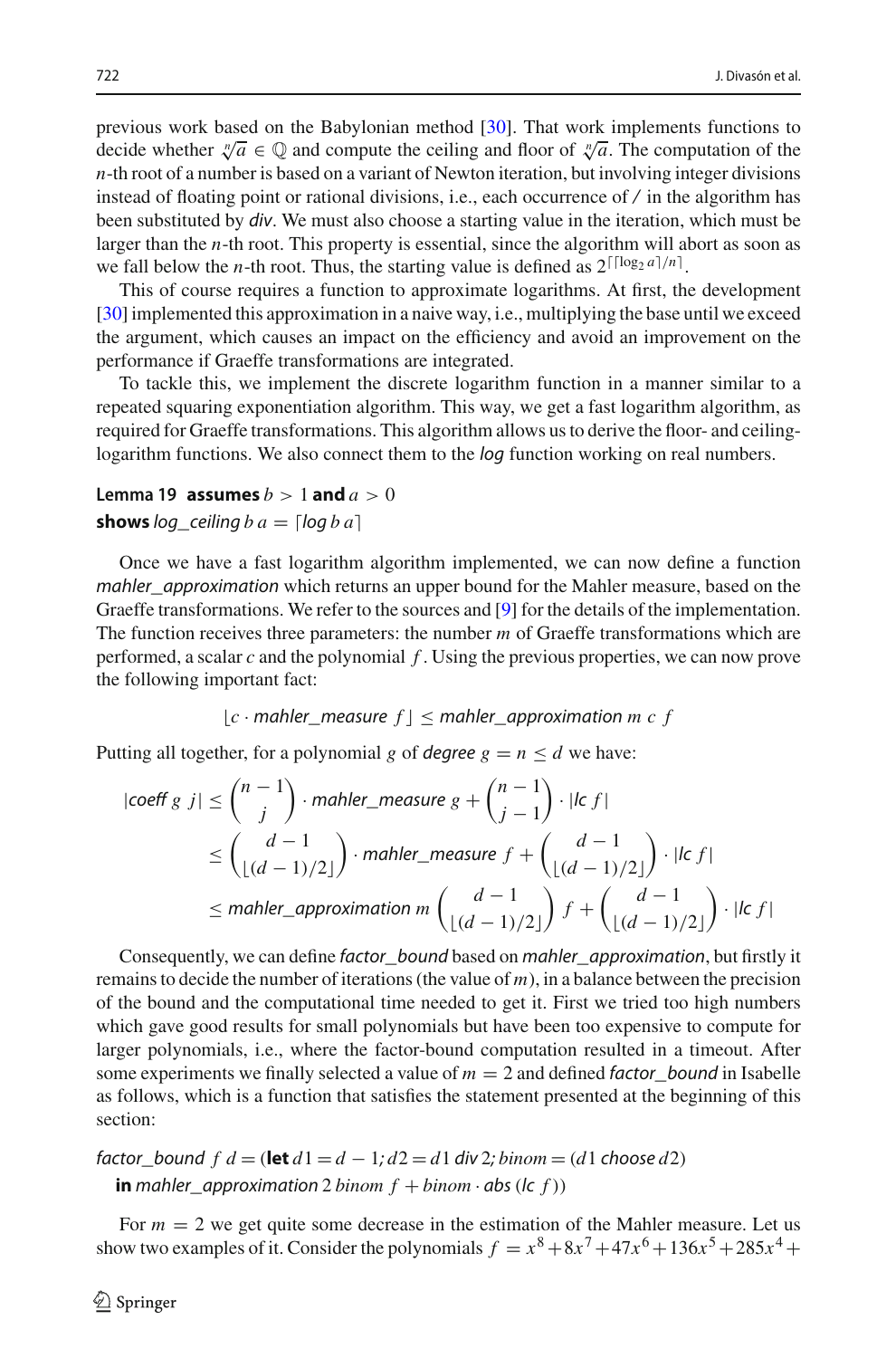| mahler_approximation $m \, 1 \, f$<br>$\boldsymbol{m}$ |     | mahler_approximation $m \, 1 \, g$ |  |
|--------------------------------------------------------|-----|------------------------------------|--|
| $\overline{0}$                                         | 363 | 144                                |  |
| -1                                                     | 221 | 38                                 |  |
| 2                                                      | 200 | 33                                 |  |
| 3                                                      | 196 | 33                                 |  |
| $\overline{4}$                                         | 196 | 32                                 |  |
|                                                        |     |                                    |  |

<span id="page-24-0"></span>**Table 1** Approximating the Mahler measure of the polynomials *f* and *g*

 $171x^3 - 20x^2 - 21x + 2$  and  $g = 2x^8 - 16x^7 + 26x^6 - 10x^5 - 41x^4 + 89x^3 - 87x^2 + 52x - 10$ that appear in  $[1, \text{Sects. } 3.6.1 \text{ and } 3.6.2]$  $[1, \text{Sects. } 3.6.1 \text{ and } 3.6.2]$ .

The paper estimates a Mahler measure of 197 for *f* and 33.4 for *g*, Our results are presented in Table [1.](#page-24-0) They clearly illustrate an improved precision when applying Graeffe's transformation a few times.

Interestingly, even with the slightly worse estimation of 200 for  $f$  when  $m = 2$ , we result in better factor bounds: they report 1181 and 200 for the largest coefficient for a factor of degree 4 of *f* and *g*, respectively, whereas our factor\_bound *f* 4 results in 604 and factor bound  $g$   $4 = 106$ .

So in both cases, the Mahler measure estimations are close to the ones in [\[1](#page-35-16)] (with  $m = 2$ ), but we manage to get much smaller coefficient bounds via the Mignotte bound (roughly a factor of 2).

In order to compute a factor bound via Theorem [18](#page-21-2) it remains to choose a bound *d* on the degrees of factors of f that we require for reconstruction. A simple choice is  $d =$  degree  $f = 1$ , but we can do slightly better. After having computed the Berlekamp factorization, we know the degrees of the factors of  $f$  in  $GF(p)$ . Since the degrees will not be changed by the Hensel lifting, we also know the degrees of the polynomials  $h_i$  in step 8 of Algorithm [1.](#page-1-0)

Since in step 9 of Algorithm [1](#page-1-0) we will combine at most half of the factors, it suffices to take  $d = \sum_{i=\lfloor \frac{m}{2} \rfloor}^m$  *degree h<sub>i</sub>*, where we assume that the sequence  $h_1, \ldots, h_m$  is sorted by degree, starting with the smallest. In the formalization this gives rise to the following definition:

> degree bound  $hs =$  (**let**  $ds =$  sort (map degree  $hs$ ) **in** sum\_list (drop (length *ds* div 2) *ds*))

<span id="page-24-1"></span>Note also that in the reconstruction step we actually compute factors of  $\mathcal{L}f \cdot f$ . Thus, we have to multiply the factor bound for *f* by  $|c f|$ .

*Example 4* At the end of Example [3](#page-14-3) we have the factorization  $f = 4 + 47x - 2x^2 - 23x^3 +$  $18x^{4} + 10x^{5} \equiv 3 \cdot (1 + x) \cdot (6 + 5x + 6x^{2} + 5x^{3} + x^{4})$  (mod 7).

We compute  $d = \text{degree } (6 + 5x + 6x^2 + 5x^3 + x^4) = 4$ . With the bound used in our previous work  $[10]$ , we have to be able to represent coefficients of at most  $10 \cdot$  $\lfloor \sqrt{\binom{4}{2}^2 \cdot (4^2 + 47^2 + 2^2 + 23^2 + 18^2 + 10^2)} \rfloor = 3380$ , i.e., the numbers {-3380, ..., 3380}. In contrast, using the new estimations we can reduce the bound, and compute that it suffices to represent coefficients of at most 1730. Thus the modulus has to be larger than  $2.1730 = 3460$ . Hence, in step 7 of Algorithm [1](#page-1-0) we choose  $k = 5$ , since this is the least number k such that  $p^k = 7^k > 3460.$ 

Finally, we report that our previous oracle implementation [\[31](#page-36-0), Sect. 4] had a flaw in the computation of a suitable degree bound *d*, since it just defined *d* to be the half of the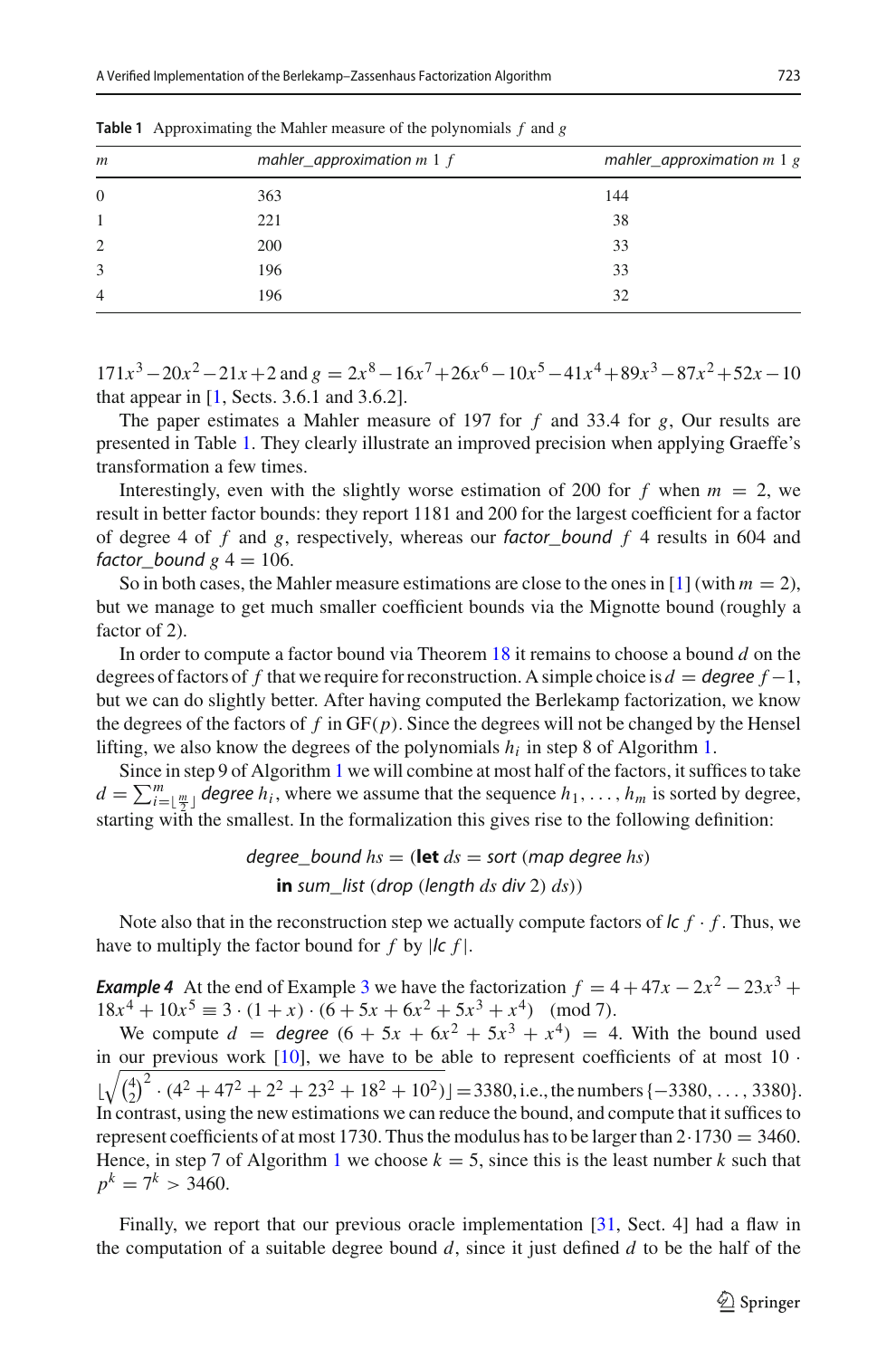degree of *f*. This choice might be insufficient:<sup>7</sup> Consider the list of degree of the  $h_i$  to be [1, 1, 1, 1, 1, 5]. Then the product  $h_1 \cdot h_6$  of degree 6 might be a factor of f, but the degree bound in the old implementation was computed as  $\frac{1+1+1+1+1+5}{2} = 5$ , excluding this product. This wrong choice of *d* was detected only after starting to formalize the required degree bound.

## <span id="page-25-0"></span>**8 Hensel Lifting**

Given a factorization in GF(*p*)[*x*]:

$$
f \equiv \mathsf{l} \mathsf{c} \, f \cdot g_1 \cdot \ldots \cdot g_m \pmod{p}
$$

which Berlekamp's algorithm provides, the task of the Hensel lifting is to compute a factorization in  $\mathbb{Z}/p^k\mathbb{Z}[x]$ 

$$
f \equiv lc \ f \cdot h_1 \cdot \ldots \cdot h_m \pmod{p^k}.
$$

<span id="page-25-3"></span>Hensel's lemma, following Miola and Yun [\[28\]](#page-36-11), is stated as follows.

**Lemma 20** (Hensel) *Consider polynomials f over*  $\mathbb{Z}$ ,  $g_1$  *and*  $h_1$  *over* GF(*p*) *for a prime p*, *such that g<sub>1</sub> <i>is monic and*  $f \equiv g_1 \cdot h_1 \pmod{p}$ *. For any*  $k \ge 1$ *, there exist polynomials g<sub>k</sub>* and  $h_k$  *over*  $\mathbb{Z}/p^k\mathbb{Z}$  *such that g<sub>k</sub> is monic,*  $f \equiv g_k \cdot h_k \pmod{p^k}$ ,  $g_k \equiv g_1 \pmod{p}$ ,  $h_k \equiv h_1 \pmod{p}$ *. Moreover, if f is monic, then*  $g_k$  *and*  $h_k$  *are unique (mod*  $p^k$ *).* 

The lemma is proved inductively on *k* where there is a one step lifting from  $\mathbb{Z}/p^k\mathbb{Z}$  to  $\mathbb{Z}/p^{k+1}\mathbb{Z}$ . To be more precise, the one step lifting assumes polynomials  $g_k$  and  $h_k$  over  $\mathbb{Z}/p^k\mathbb{Z}$  satisfying the conditions, and computes the desired  $g_{k+1}$  and  $h_{k+1}$  over  $\mathbb{Z}/p^{k+1}\mathbb{Z}$ .

<span id="page-25-2"></span>As explained in Sect. [3,](#page-4-0) it is preferable to carry on the proof in the type-based setting whenever possible, and indeed we proved the one-step lifting in this way.

**Lemma 21** (Hensel lifting*–*one step)

```
assumes CARD(\alpha) = CARD(\beta::prime\_card) \cdot CARD(\gamma)and CARD(\beta) dvd CARD(\gamma)and # f = g \cdot h and monic g and coprime (#g) (#h)
   and degree f = \text{degree } g + \text{degree } hand hensel_1 TYPE(\beta) f g h = (\overline{g}, \overline{h})shows f = \overline{g} \cdot \overline{h} \wedge \text{monic } \overline{g} \wedge g = \#\overline{g} \wedge h = \#\overline{h} \wedge hdegree g = degree \overline{g} ∧ degree h = degree \overline{h} ∧ coprime (#\overline{g}) (#\overline{h})
   and … (* uniqueness statement *)
```
Here, CARD( $\alpha$ ) represents  $p^{k+1}$ , CARD( $\beta$ ) represents p, and CARD( $\gamma$ ) represents  $p^k$ . The prefix "#" denotes the function that converts polynomials over integer modulo *m* into those over integer modulo *n*, where the type inference determines *n*.

<span id="page-25-1"></span><sup>7</sup> Indeed, one can reduce the degree bound to half of the degree of *f* if one uses a slightly more complex reconstruction algorithm which sometimes considers the complement of the selected factors. We did not investigate the trade-off between the two alternatives.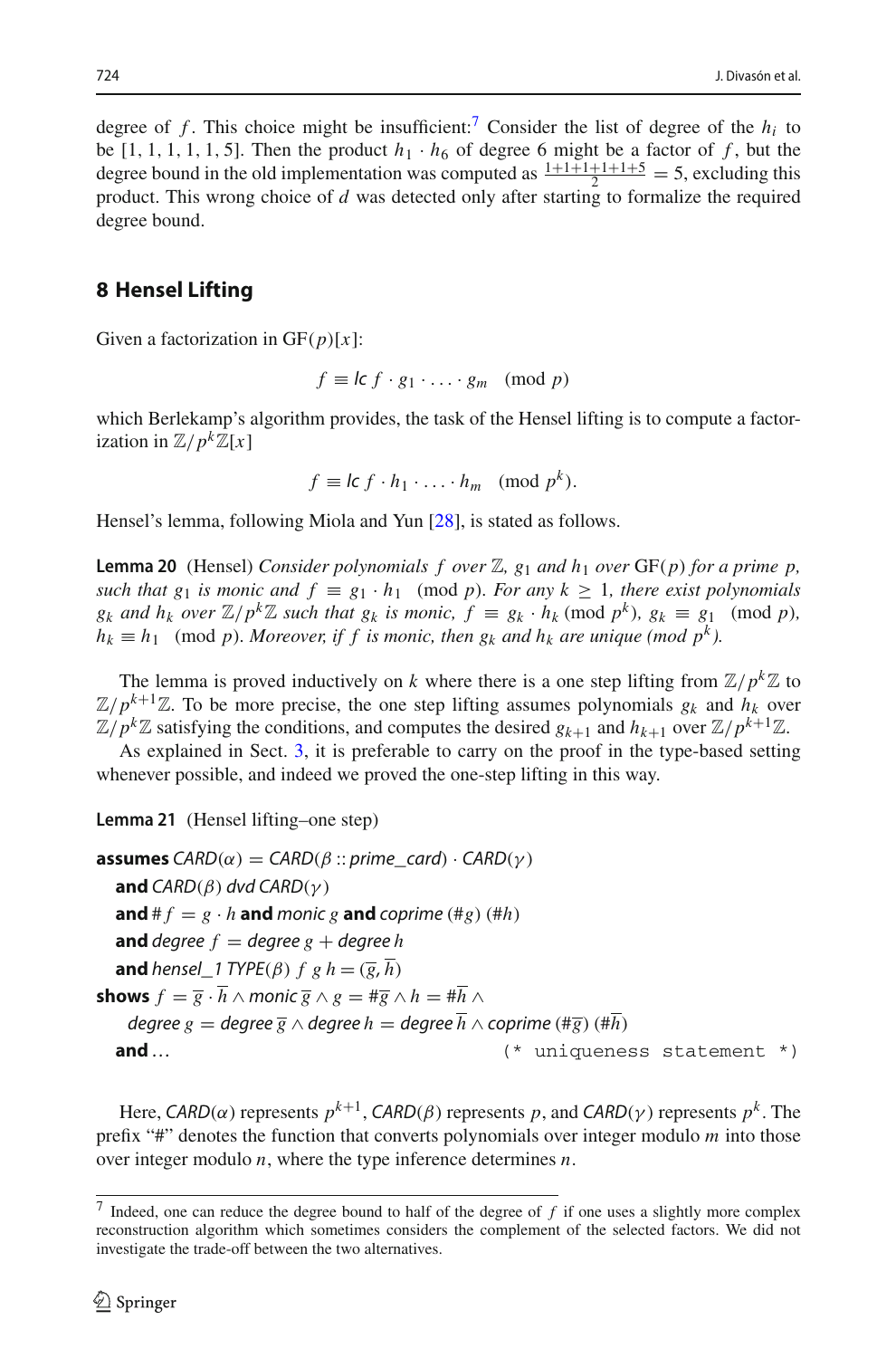Unfortunately, we could not see how to use Lemma [21](#page-25-2) in the inductive proof of Lemma [20](#page-25-3) in a type-based setting. A type-based statement of Lemma [20](#page-25-3) would have an assumption like  $CARD(\alpha) = p^k$ . Then the induction hypothesis would look like

<span id="page-26-0"></span>
$$
CARD(\alpha) = p^k \Longrightarrow \dots \tag{6}
$$

and the goal statement would be  $CARD(\alpha) = p^{k+1} \implies \dots$  There is no hope to be able to apply the induction hypothesis [\(6\)](#page-26-0) for this goal, since the assumptions are clearly incompatible. A solution to this problem seems to require extending the induction scheme to admit changing the type variables, and produce an induction hypothesis like  $CARD(2\alpha) = p^k \implies$ ... where ?α can be instantiated. Unfortunately this is not possible in Isabelle/*HOL*. A rule that seems useful for this problem is the cross-type induction schema [\[6\]](#page-35-17), which is a general-purpose axiom for cross-type well-founded induction and recursion. However, it is not admissible in current HOL.

We therefore formalized most of the reasoning for Hensel's lemma on *integer* polynomials in the integer-based setting (cf. Sect. [3.2\)](#page-6-0), so that the modulus (the *k* in the  $p^k$ ) can be easily altered within algorithms and inductive proofs. $8$  The binary version of Hensel's lemma is formalized as follows, and internally one step of the Hensel lifting is applied over and over again, i.e., the exponents are  $p$ ,  $p^2$ ,  $p^3$ ,  $p^4$ , ... [\[28](#page-36-11), Sect. 2.2]. In the statement, Isabelle's syntax ∃! represents the unique existential quantification.

<span id="page-26-2"></span>**Lemma 22** (Hensel lifting*–*multiple steps, binary)

```
assumes prime p and coprime<sub>p</sub> g h and f \equiv g \cdot h \pmod{p}and g mod p = g and h mod p = hand monic g and k \neq 0shows ∃! (<del>g</del>, h<sup>)</sup>.
      f \equiv \overline{g} \cdot \overline{h} (mod p^k) ∧ monic \overline{g} ∧
       g \equiv \overline{g} (mod p) \wedge h \equiv \overline{h} (mod p) \wedge \overline{g} mod p^k = g \wedge \overline{h} mod p^k = h
```
It is also possible to lift in one step from  $p^k$  to  $p^{2k}$ , which is called the *quadratic Hensel lifting*, cf. [\[28,](#page-36-11) Sect. 2.3]. In this paper we consider several combinations of one-step and quadratic Hensel lifting.

In the following we use the symbols  $\rightarrow$ ,  $\Rightarrow$ , and  $\searrow$  to indicate a one-step Hensel lifting step, a quadratic Hensel lifting step, and the operation which decreases the modulus from  $p^{i+j}$  to  $p^i$ , respectively. For each alternative, we immediately illustrate the sequence of operations that are performed to produce a factorization modulo  $p^{51}$ .

1. Repeated one-step lifting:

$$
p^1 \to p^2 \to p^3 \to \dots \to p^{51}
$$

2. Repeated quadratic lifting [\[28](#page-36-11), Sect. 2.3], which applies the quadratic Hensel lifting until  $p^{2^{\ell}} \geq k$  and then finally take remainder operation modulo  $p^k$  in order to convert the  $\mathbb{Z}/p^{2^{\ell}}\mathbb{Z}$  factorization into a  $\mathbb{Z}/p^{k}\mathbb{Z}$  factorization. Hence, the operations for  $k = 51$  are:

$$
p^1 \Rightarrow p^2 \Rightarrow p^4 \Rightarrow p^8 \Rightarrow p^{16} \Rightarrow p^{32} \Rightarrow p^{64} \searrow p^{51}
$$

<span id="page-26-1"></span><sup>8</sup> One might transfer the type-based Lemma [21](#page-25-2) to integer polynomials, in order to use it within the inductive proof of Lemma [22.](#page-26-2) However, the current proof of Lemma [22](#page-26-2) does not rely upon Lemma [21.](#page-25-2)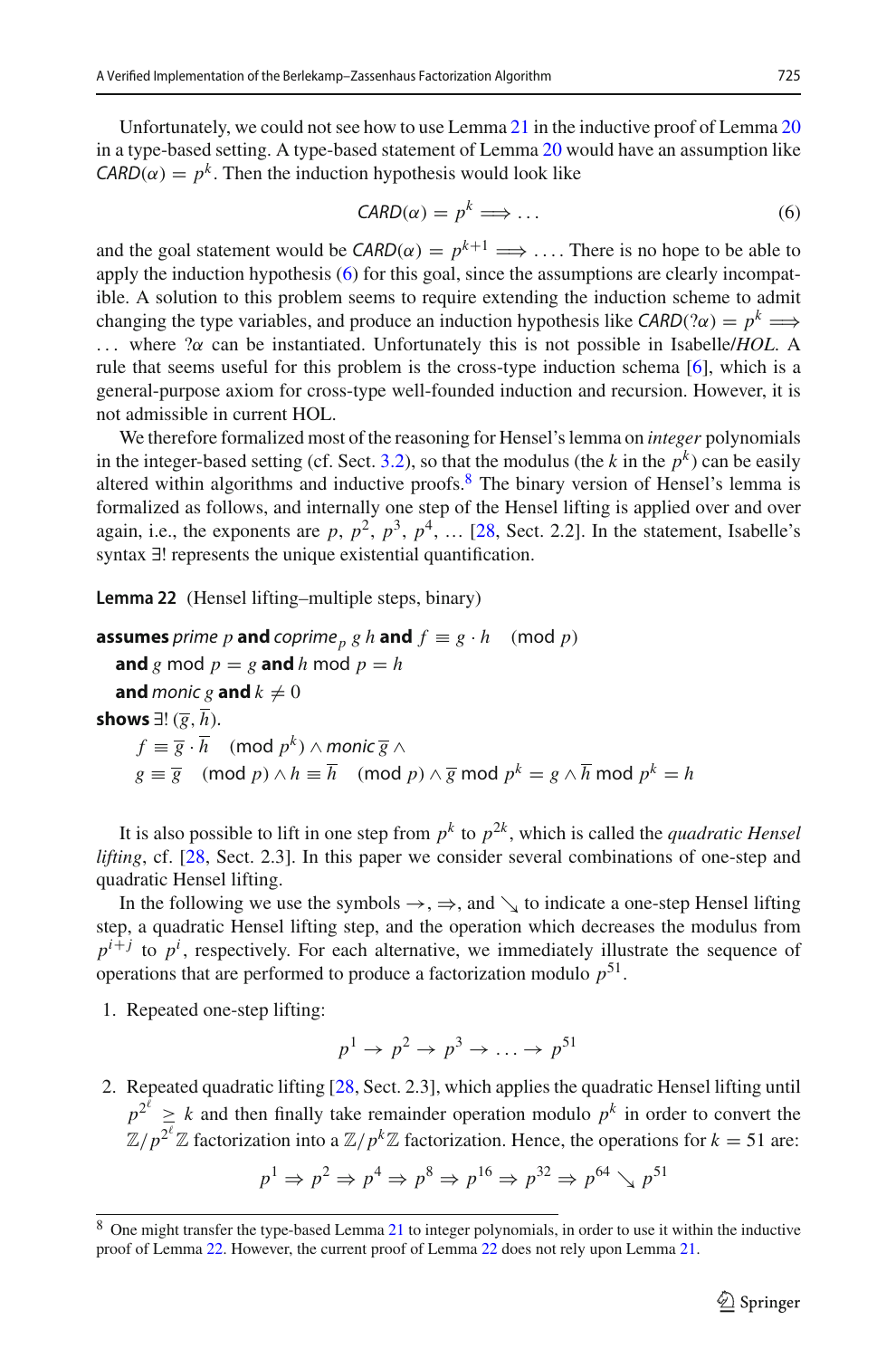3. Combination of one-step and quadratic liftings. Lifting to  $p<sup>k</sup>$  proceeds by recursively computing the lifting to  $p^{\lfloor \frac{k}{2} \rfloor}$ , then perform a quadratic Hensel lifting to  $p^{2\cdot \lfloor \frac{k}{2} \rfloor}$ , and if k is odd, do a final linear Hensel lifting to  $p^k$ . Hence, the operations are:

$$
p^1 \Rightarrow p^2 \Rightarrow p^3 \Rightarrow p^6 \Rightarrow p^{12} \Rightarrow p^{24} \Rightarrow p^{25} \Rightarrow p^{50} \Rightarrow p^{51}
$$

Although the numbers stay smaller than in the second approach, this approach has the disadvantage that the total number of Hensel liftings is larger.

4. Combination of quadratic lifting and modulus decrease. To obtain a lifting for  $p^k$ , we recursively compute the lifting to  $p^{\lceil \frac{k}{2} \rceil}$ , then do a quadratic Hensel lifting to  $p^{2 \cdot \lceil \frac{k}{2} \rceil}$ , and if *k* is odd, do a final decrease operation to  $p^k$ .

$$
p^1 \Rightarrow p^2 \Rightarrow p^4 \Rightarrow p^8 \searrow p^7 \Rightarrow p^{14} \searrow p^{13} \Rightarrow p^{26} \Rightarrow p^{52} \searrow p^{51}
$$

In comparison to the third approach, we have slightly larger numbers, but we can replace (expensive) one-step Hensel liftings by the cheap modulus decrease.

In our experiments, it turned out that alternative 4 is faster than 2, which in turn is faster than 3. Alternative 2 is faster than 1 in contrast to the result of Miola and Yun  $[28, Sect. 1]$  $[28, Sect. 1]$ . Therefore, the current formalization adopts alternative 4, whereas our previous version [\[10\]](#page-35-9) implemented alternative 2.

We further extend the binary (quadratic) lifting algorithm to an *n*-ary lifting algorithm. It inputs a list *fs* of factors modulo *p* of a square-free polynomial *f*, splits it into two groups  $f_{s_1}$ and  $fs_2$ , then applies the binary Hensel lifting to  $(\prod fs_1) \cdot (\prod fs_2) \equiv f \pmod{p}$  obtaining  $g_1 \cdot g_2 \equiv f \pmod{p^k}$ , and finally calls the algorithm recursively to both  $\prod f_{s_1} \equiv g_1$  and  $\prod f s_2 \equiv g_2 \pmod{p}.$ 

Since the runtime of the binary Hensel lifting is nonlinear to the degree, the lists  $fs<sub>1</sub>$  and fs<sub>2</sub> should better be balanced so that their products have similar degrees. To this end, we define the following **datatype** instead of lists:

#### **datatype**  $\alpha$  factor tree  $=$

Factor Leaf  $\alpha$  "int poly" | Factor Node  $\alpha$  " $\alpha$  factor tree" " $\alpha$  factor tree"

We implement operations involving this datatype, such as obtaining the multiset of factors of a factor tree, subtrees and product of factor trees modulo *p*. This change from lists to trees allows us to implement the multifactor Hensel lifting [\[33](#page-36-12), Chapter 15.5] as well as easily balance the involved trees with respect to the degree, that is, we construct the tree so that the sum of the degrees of the factors of *f* modulo *p* which are stored in the left-branch is similar to the sum of the degrees of the factors stored in the right-branch of the tree. This way, we avoid expensive computations of Hensel lifting steps involving high-degree polynomials. We refer to the 1st edition of the textbook [\[33\]](#page-36-12) for further details on factor trees and to the Isabelle sources for our implementation.

The final lemma that states the soundness of the Hensel lifting.

**Lemma 23** (Hensel Lifting*–*general case)

```
assumes hensel lifting p k f f s = gsand k \neq 0 and prime p and coprime (lc f) pand square_free<sub>p</sub> f and factorization<sub>p</sub> f (c, mset fs)
```
<span id="page-27-0"></span><sup>&</sup>lt;sup>9</sup> Perhaps our quadratic version of Hensel lifting is faster than the iterated one-step version since we did not integrate (and prove) optimizations (iii) and (iv) of Miola and Yun [\[28](#page-36-11), Sect. 2.4].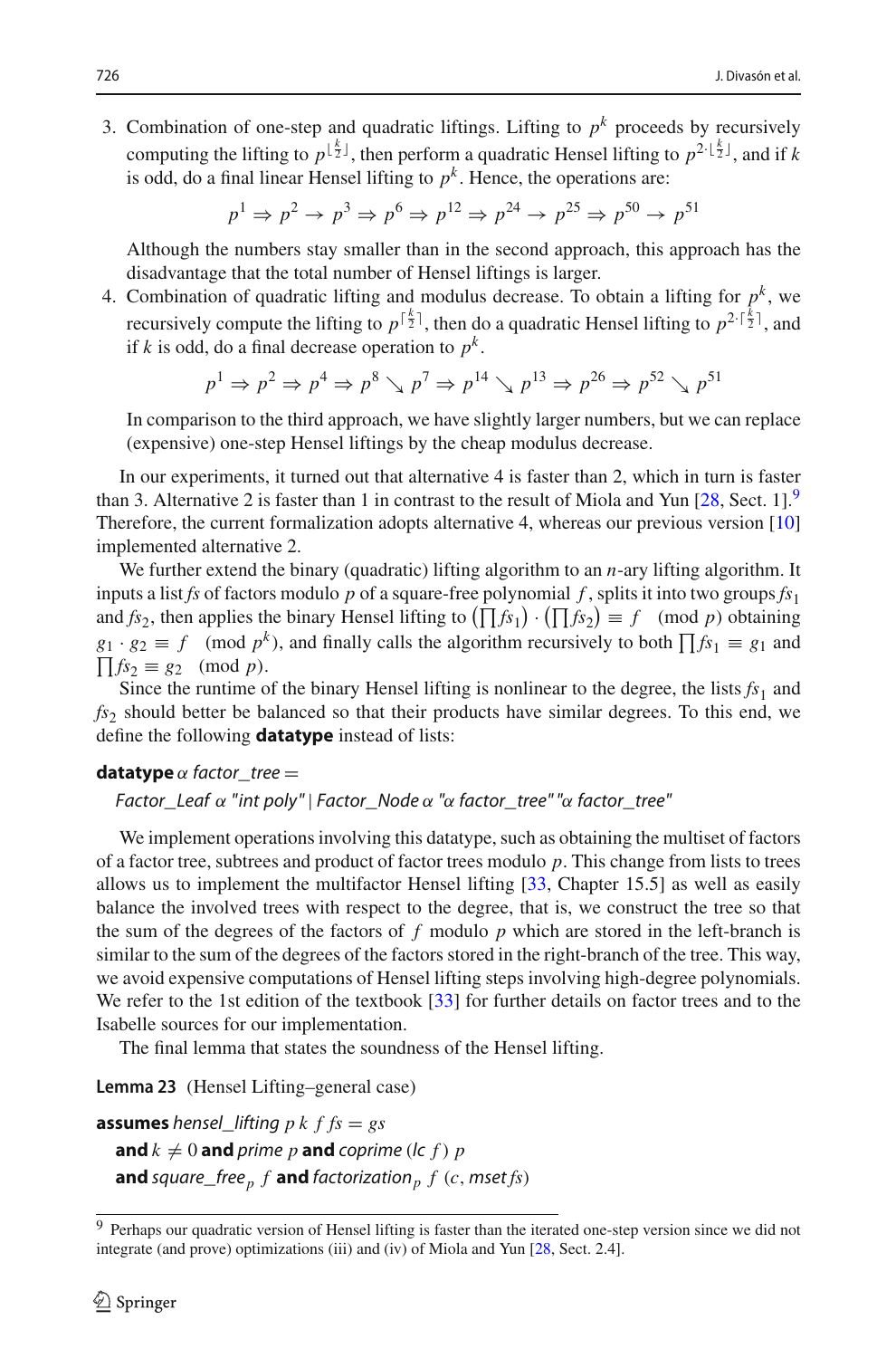**and**  $c \in \{0, \lt, p\}$ **and** ∀  $f_i$  ∈ set  $fs$ . set (coeffs  $f_i$ ) ⊆ {0 .. < p} **shows** unique\_factorization<sub>pk</sub>  $f$  (lc  $f$ , mset  $gs$ ) **and** ∀ $g_i$  ∈ set *gs*. monic  $g_i$  ∧ irreducible<sub>n</sub>  $g_i$ 

Note that uniqueness follows from the fact that the preconditions already imply that *f* is *uniquely* factored in  $\mathbb{Z}/p\mathbb{Z}$ —just apply Theorem [5.](#page-21-1)

We do not go into details of the proofs, but briefly mention that also here local type definitions have been essential. The reason is that the computation relies upon the extended Euclidean algorithm applied on polynomials over GF(*p*). Since the soundness theorem of this algorithm is available only in a type-based version in the Isabelle distribution, we first convert it to the integer representation of  $GF(p)$  and a record-based implementation as in Sect. [3.](#page-4-0)

<span id="page-28-2"></span>We end this section by proceeding with the running example, without providing details of the computation.

**Example 5** Applying the Hensel lifting on the factorization of Example [3](#page-14-3) with  $k = 5$  from Example [4](#page-24-1) yields

 $f \equiv 3 \cdot (2885 + x) \cdot (14027 + 7999x + 13691x^2 + 7201x^3 + x^4)$  (mod  $p^k$ )

## <span id="page-28-0"></span>**9 Reconstructing True Factors**

For formalizing step 9 of Algorithm [1,](#page-1-0) we basically follow Knuth, who describes the reconstruction algorithm briefly and presents the soundness proof in prose [\[18,](#page-35-4) steps F2 and F3, p. 451 and 452]. At this point of the formalization the De Bruijn factor is quite large, i.e., the formalization is by far more detailed than the intuitive description given by Knuth.

The following definition presents (a simplified version of) the main worklist algorithm, which is formalized in Isabelle/HOL via the **partial\_function** command.[10](#page-28-1)

```
reconstruction f d rf hs res [] =let \overline{d} = d + 1in if rf < 2\overline{d} then f # res
      else reconstruction f \overline{d} rf hs res (sublists hs \overline{d})
reconstruction f d rf hs res (gs # todo) =
   let g = inv_{p^k} ((lc f \cdot prod\_list{gs}) mod p^k) in
   if \neg g dvd lc f \cdot fthen reconstruction f d rf hs res todo
   else let
      f_i = primitive part g;
     \overline{f} = f div f_i;
     \overline{rf} = rf - length gs;r \overline{es} = f_i # res
```
<span id="page-28-1"></span><sup>10</sup> Although **partial\_function** does not support pattern matching, we prefer to use pattern matching in the presentation.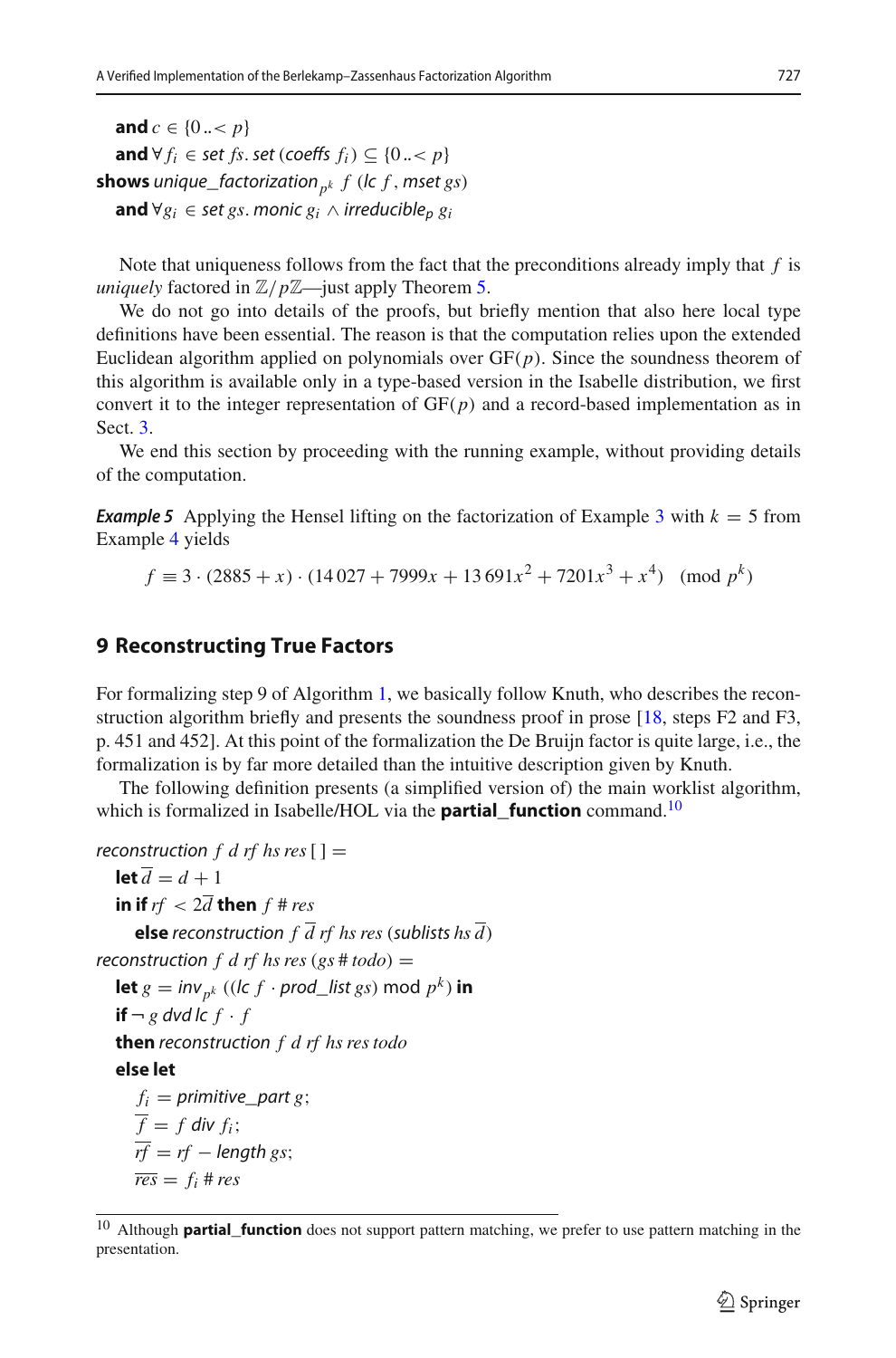in if  $\overline{rf} < 2d$  then  $\overline{f}$  #  $\overline{res}$  else let  $\overline{hs}$  = fold remove 1 *gs* hs:  $\overline{todo}$  = sublists  $\overline{hs}$  *d* 

**in** reconstruction  $\overline{f}$  *d*  $\overline{rf}$  *hs*  $\overline{res}$  *todo* 

Here, *rf* is supposed to be the number of remaining factors, i.e., the length of *hs*; sublists *hs d* denotes the list of length-*d* sublists of *hs*; and  $\ln v_m$  is the inverse modulo function, which converts a polynomial with coefficients in {0,..., *m*} into a polynomial with coefficients in  $\{-\lfloor \frac{m-1}{2} \rfloor, \ldots, \lceil \frac{m-1}{2} \rceil\}$ , where the latter set is a superset of the range of coefficients of any potential factor of  $\mathcal{L}f \cdot f$ , cf. Sect. [7.](#page-21-0)

Basically, for every sublist *gs* of *hs* we try to divide  $\kappa f \cdot f$  by the reconstructed potential factor  $g$ . If this is possible then we store  $f_i$ , the primitive part of  $g$ , in the list *res* of resulting integer polynomial factors and update the polynomial *f* and its factorization *hs* in  $\mathbb{Z}/p^k\mathbb{Z}$ accordingly. When the worklist becomes empty or a factor is found, we update the number *rf* of remaining factors *hs* and the length *d* of the sublists we are interested in. Finally, when we have tested enough sublists  $(r f < 2d)$  we finish.

For efficiency, the actual formalization employs three improvements over the simplified version presented here.

- Values which are not frequently changed are passed as additional arguments. For instance  $l c f \cdot f$  is provided via an additional argument and not recomputed in every invocation of reconstruction.
- $-$  For the divisibility test we first test whether the constant term coeff  $g$  0 of the candidate factor g divides that of  $\frac{f \cdot f}{f}$ . In our experiments, in over 99% of the cases this simple integer divisibility test can prove that *g* is not a factor of  $\kappa f \cdot f$ . This test is in particular efficient, since the constant term of  $g$  is just the product of the constant terms of the polynomials in *gs*, so that one can execute the test without computing *g* itself.
- The enumeration of sublists is made parametric, and we developed an efficient generator of sublists which reuses results from previous iterations. Moreover, the sublist generator also shares computations to calculate the constant term of *g*.

**Example 6** Continuing Example [5,](#page-28-2) we have only two factors, so it suffices to consider  $d = 1$ . We obtain the singleton sublists  $[g_1] = [2885 + x]$  and  $[g_2] = [14027 + 7999x + 13691x^2 +$ 7201 $x^3 + x^4$ ]. The constant term of  $\frac{inv_{p^k}(lc f \cdot g_1)}{k}$  is the inverse modulo of (10·2885)mod  $p^k$ , i.e.,−4764, and similarly, for *g*<sup>2</sup> we obtain 5814. Since neither of them divides 40, the constant term of  $\mathbf{c}$   $f \cdot f$ , the algorithm returns  $[f]$ , i.e.,  $f$  is irreducible.

The formalized soundness proof of reconstruction is much more involved than the paper proof; it is proved inductively with several invariants, for instance

- $-$  correct input:  $rf = length$  *hs*
- $-$  corner cases:  $2d \le rf$ ,  $todo \neq [$   $] \longrightarrow d < rf$ ,  $d = 0 \longrightarrow todo = [$
- irreducible result: ∀ *fi* ∈ set *res*. irreducible *fi*
- properties of prime: square\_free*<sup>p</sup> f* , coprime (lc *f* ) *p*
- factorization mod  $p^k$ : unique\_factorization<sub>n</sub>k f (lc f, hs)
- normalized input: *hi* mod *<sup>p</sup><sup>k</sup>* <sup>=</sup> *hi* for all *hi* <sup>∈</sup> set *hs*
- $-$  factorization over integers: the polynomial  $f \cdot \prod res$  stays constant throughout the algorithm
- all factors of lc *f* · *f* with degree at most degree\_bound *hs* have coefficients in the range  $\{-\lfloor \frac{p^k-1}{2} \rfloor, \ldots, \lceil \frac{p^k-1}{2} \rceil \}$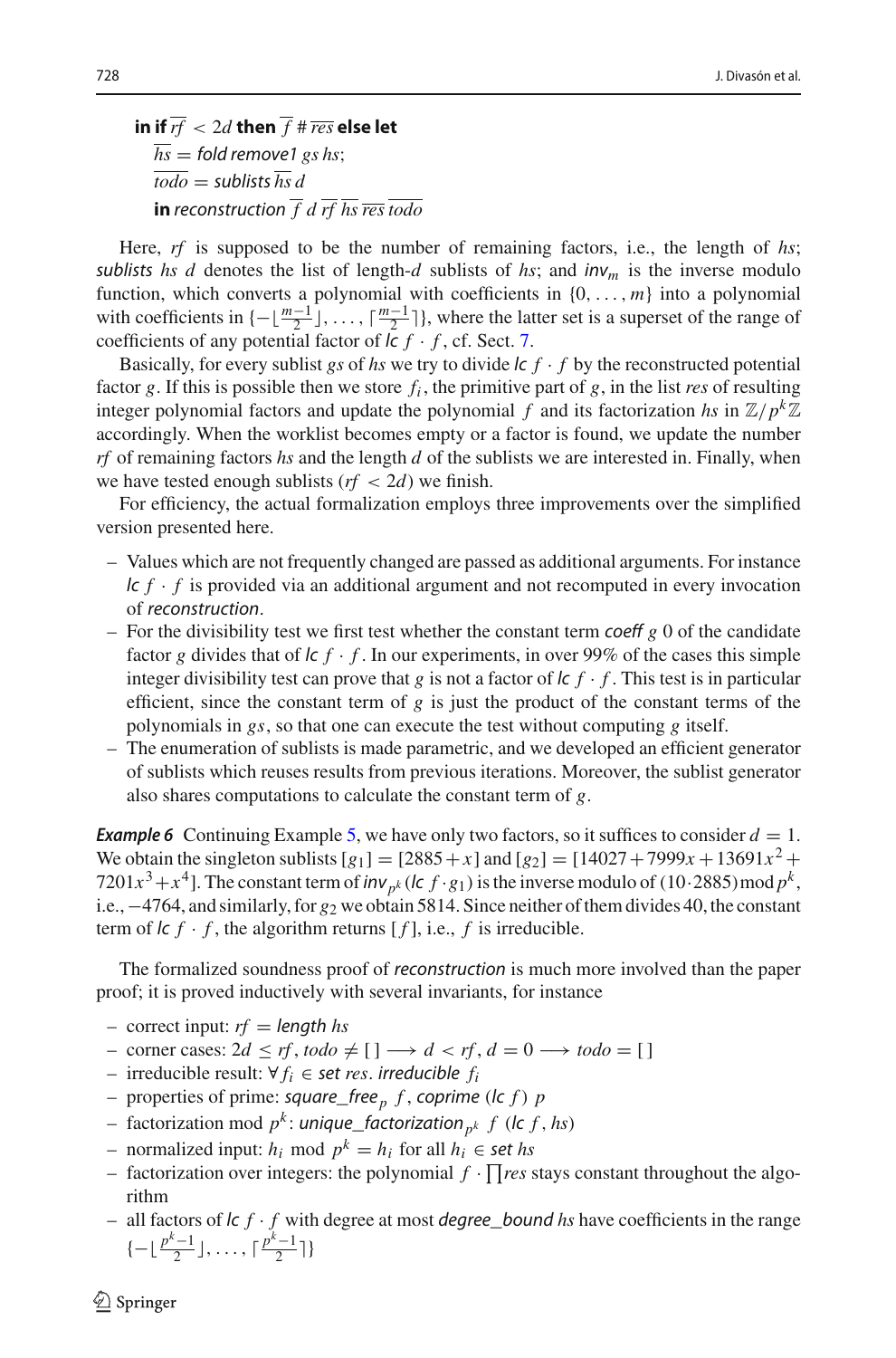– all non-empty sublists *gs* of *hs* of length at most *d* which are not present in *todo* have already been tested, i.e., these *gs* do not give rise to a factor of *f*

The hardest parts in the proofs were to ensure the validity of all invariants after a factor *g* has been detected—since then nearly all parameters are changed—and to ensure that the final polynomial *f* is irreducible when the algorithm terminates.

In total, we achieve the following soundness result, which already integrates many of the results from the previous sections. Here, berlekamp\_hensel is a simple composition of the finite field factorization algorithm (that is, the function *finite\_field\_factorization\_int* which internally uses the Berlekamp factorization) and the Hensel lifting, and zassenhaus\_reconstruction invokes reconstruction with the right set of starting parameters.

**Theorem 6** (Zassenhaus Reconstruction of Factors)

```
assumes prime p
  and coprime (lc f ) p
  and square_free<sub>p</sub> fand 0 < degree f
  and berlekamp_hensel p k f = h sand d = degree bound hs
  and 2 · |c f| · factor bound f d < p^kand zassenhaus reconstruction hs p k f = fs
shows f = prod\_list fsand ∀ f_i ∈ set fs. irreducible f_i
```
The worst-case runtime of this factor-reconstruction algorithm is known to be exponential. We also have a polynomial-time version based on the lattice reduction algorithm [\[7](#page-35-18)[,11](#page-35-5)], but this contribution goes beyond the scope of this paper.

# <span id="page-30-0"></span>**10 Assembled Factorization Algorithm**

At this point, it is straightforward to combine the algorithms presented in Sects. [5](#page-13-0) to [9](#page-28-0) to get a factorization algorithm for square-free polynomials.

 $berlekamp\_zassenhaus\_factorization f = let$  $p =$  suitable\_prime\_bz  $f$ ;  $($ ,  $gs)$  = finite\_field\_factorization\_int *p f* ;  $d =$  degree bound *gs*; *bnd* =  $2 \cdot |c f| \cdot$  *factor bound f d*;  $k = \text{find\_exponent } p \text{ bnd};$ *hs* = hensel\_lifting *p k f gs* **in** zassenhaus\_reconstruction *hs p k f*

Here, find\_exponent *p* bnd just computes an exponent *k* such that  $p^k > bnd$ . It satisfies the following soundness theorem.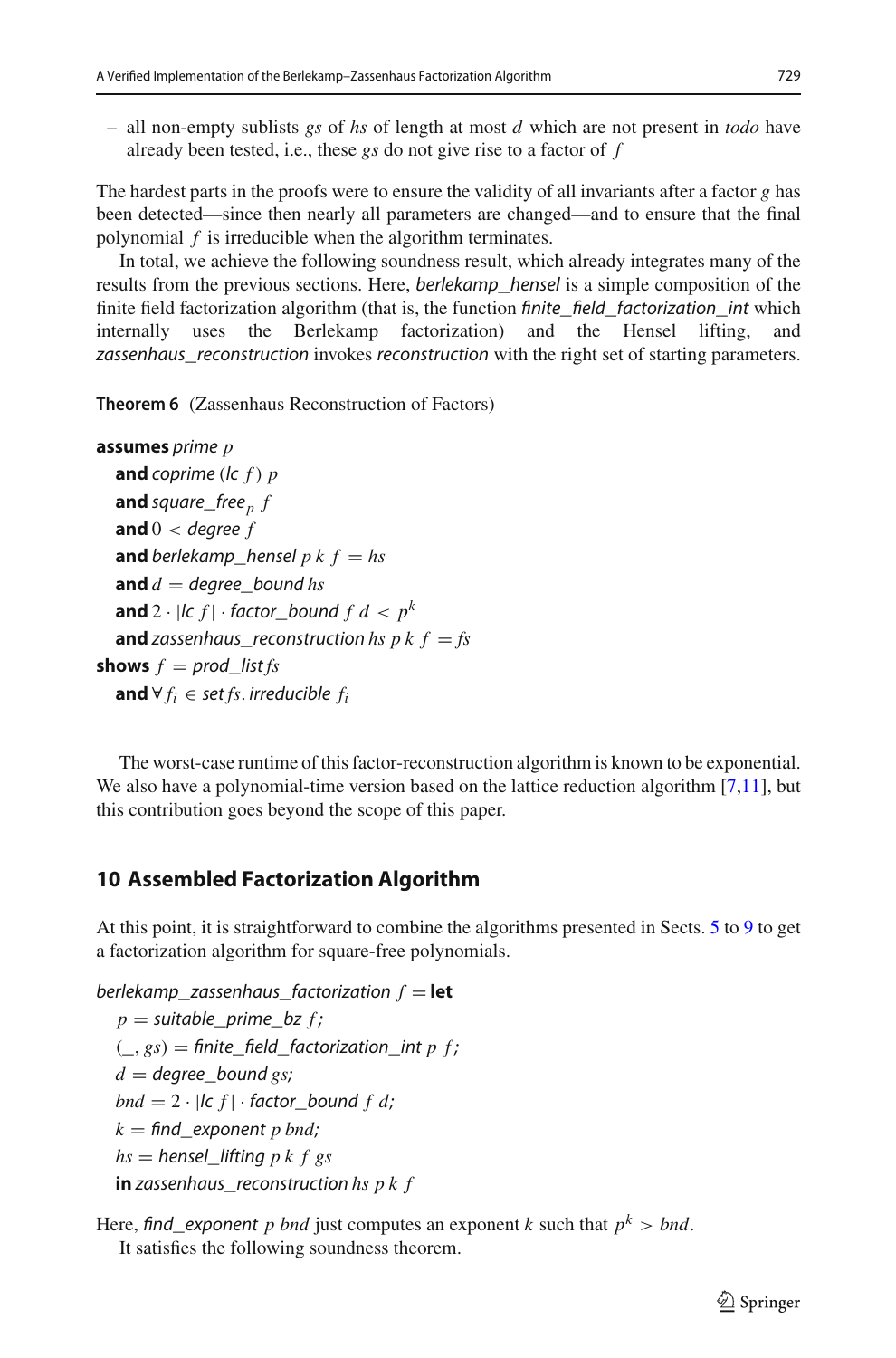**Theorem 7** (Berlekamp*–*Zassenhaus Algorithm)

```
assumes square_free f
  and primitive f
  and degree f \neq 0and berlekamp zassenhaus factorization f = fsshows f = prod\_list fsand ∀ f_i ∈ set fs. irreducible f_i
```
Putting this together with the square-free factorizaton algorithm presented in Sect. [4,](#page-12-0) we now assemble a factorization algorithm for integer polynomials

internal int poly factorization  $f = \text{let}$  $(c, gis) = square-free-factorization\_int f$ ;  $bz =$  berlekamp\_zassenhaus\_factorization **in** (*c*, [(*h*,*i*). (*g*,*i*) ← *gis*, *h* ← *bz g* ])

and prove its soundness:

**Theorem 8** (Factorization of Integer Polynomials)

```
assumes internal_int_poly_factorization f = (c, his)shows square_free_factorization f (c, his)
  and ∀(h,i) ∈ set his. irreducible h
```
So, we get a factorization algorithm that works for any integer polynomial. But we can do it even better: Performance improves if we include reciprocal polynomials when  $|coeff f 0|$  < |lc *f* |, since then the values of lc *f* and coeff *f* 0 are swapped, and thus the value of *bnd* in the definition of berlekamp\_zassenhaus\_factorization decreases.

The *reciprocal polynomial* of polynomial  $f = \sum_{i=0}^{n} a_i x^i$  is  $\sum_{i=0}^{n} a_{n-i} x^i$ , and is defined in Isabelle as reflect\_poly *f* . Reciprocal polynomials satisfy some important properties that we have proved in Isabelle, among others:

- 1. content (reflect\_poly  $f$ ) = content  $f$
- 2. primitive\_part (reflect\_poly  $f$ ) = reflect\_poly (primitive\_part  $f$ )
- 3. gcd (reflect\_poly f) (reflect\_poly  $g$ ) = normalize (reflect\_poly (gcd f g))
- 4. coeff  $f \nvert 0 \neq 0 \Longrightarrow$  irreducible (reflect\_poly  $f$ )  $=$  irreducible  $f$
- 5. *f* dvd  $g \implies$  (reflect\_poly *f*) dvd (reflect\_poly *g*)

Using these properties and some others already present in the library, we prove that it is possible to factor a polynomial by factoring its reciprocal and then taking reciprocal of its irreducible factors. To avoid unnecessary computations, we define a function factorize\_int\_last\_nz\_poly of type int poly  $\Rightarrow$  int  $\times$  (int poly  $\times$  nat) list to do this step for a polynomial which does not have zero as constant part and then assemble everything in a function *factorize\_int\_poly* of the same type to get a full factorization of any integer polynomial as follows. It satisfies the soundness Theorem [1](#page-1-2) from the introduction.

```
factorize\_int\_last\_nz\_poly f = (\text{let } df = degree f)in if df = 0 then (coeff f(0, \Pi))
     else if df = 1 then (content f , [(primitive_part f , 0)])
```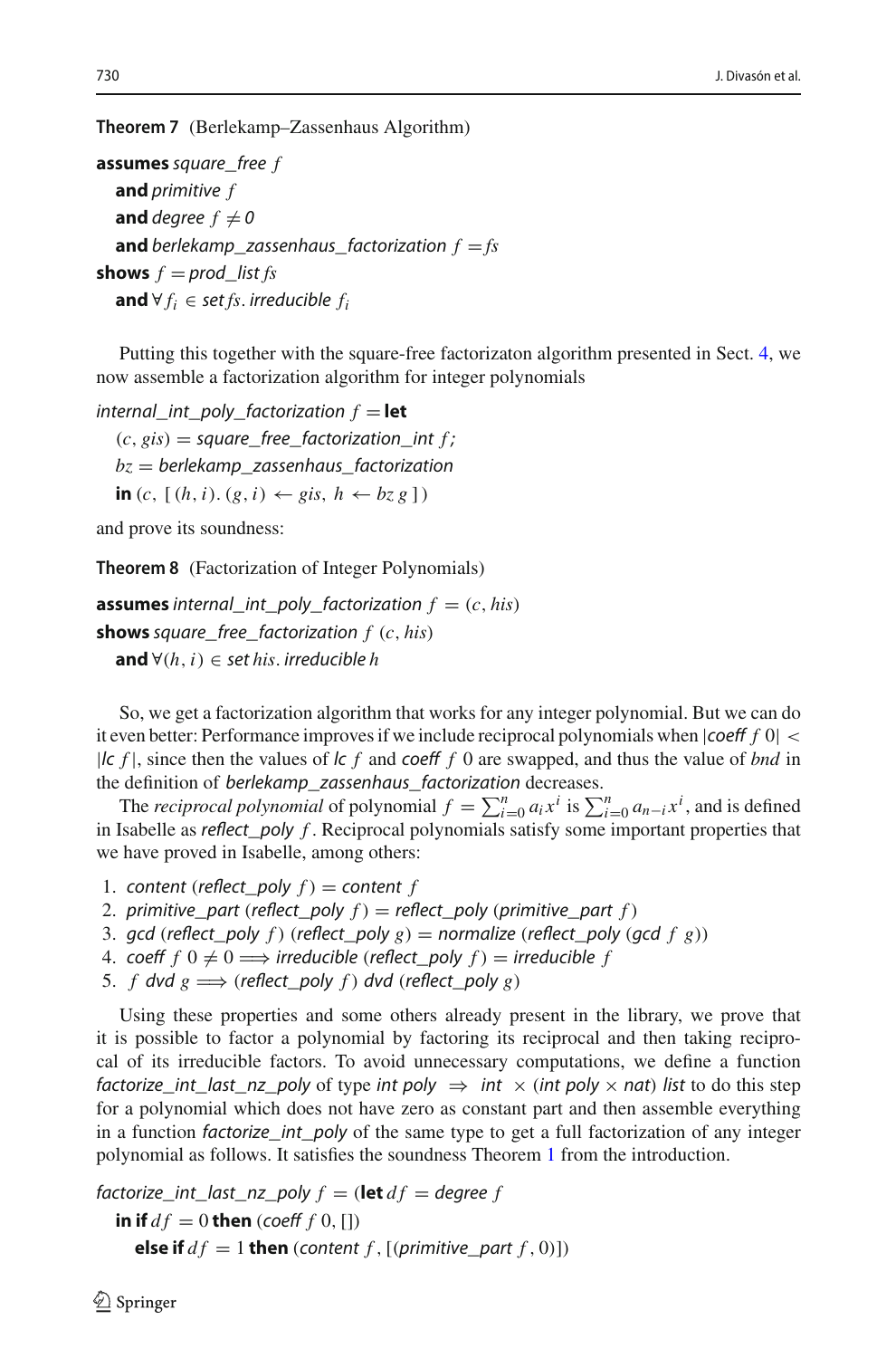**else if**  $|coeff f 0| < |lc f|$ **then** reflect\_factorization (internal\_int\_poly\_factorization (reflect\_poly *f* )) **else** internal\_int\_poly\_factorization *f* )

factorize int poly  $f = (\text{case} \times \text{ split } f \text{ of } (n, g))$  (\*  $f = x^n \cdot g^{*}$ )  $\Rightarrow$  **if**  $g = 0$  **then** (0, []) **else case** factorize int last nz poly g **of** (*a*, *fs*)  $\Rightarrow$  **if** *n* = 0 **then** (*a*, *fs*) **else** (*a*, (*monom* 1 1, *n* − 1) # *fs*))

By using Gauss' lemma we also assembled a factorization algorithm for rational polynomials which just converts the input polynomial into an integer polynomial by a scalar multiplication and then invokes *factorize\_int\_poly*. The algorithm has exactly the same soundness statement as Theorem [1](#page-1-2) except that the type changes from integer polynomials to rational polynomials.

Finally, it is worth noting that several of the presented algorithms require polynomial multiplications. However, there is no fast polynomial multiplication algorithm implemented in Isabelle. Indeed, just the naive one is present in the standard library, which is  $\mathcal{O}(n^2)$ . Thus, we decided to formalize Karatsuba's multiplication algorithm, which is an algorithm of complexity  $O(n^{\log_2 3})$ , to improve the performance of our verified version of the Berlekamp– Zassenhaus algorithm. Karatsuba's algorithm performs multiplication operation by replacing some multiplications with subtraction and addition operations, which are less costly [\[16\]](#page-35-19). We provide a verified implementation for type-based polynomials, e.g., integer polynomials, but we also implement a record-based one for polynomials over  $GF(p)$ , cf. Sect. [3.](#page-4-0) The type-based formalization is valid for arbitrary polynomials over a commutative ring, so we fully replace Isabelle's polynomial multiplication algorithm by it.

We also tune the GCD algorithm for integer polynomials, so that it first tests whether *f* and *g* are coprime modulo a few primes. If so, we are immediately done, otherwise the GCD of the polynomials is computed. Our experiments shows that this preprocessing is faster than a direct computation of the GCD. Since this heuristic involves a few small primes, all operations in the heuristic are carried out using 64-bit integers.

#### <span id="page-32-0"></span>**11 Experimental Evaluation**

We evaluate the performance of our algorithm in comparison to a modern factorization algorithm—here we choose the factorization algorithm of Mathematica 11.2 [\[34](#page-36-5)]. To evaluate the runtime of our algorithm, we use Isabelle's code generation mechanism [\[12](#page-35-20)] to extract Haskell code for *factorize\_int\_poly*. The code generator is designed for partial correctness, i.e., if an execution of the generated code terminates, then the answer will be correct, but termination itself is not guaranteed. Another restriction is that we rely upon soundness of Haskell's arithmetic operations on integers, since we map Isabelle's integer types (uint32, uint64, and integer) to Haskell's integer types (Data.Word.Word32, Data.Word.Word64, and Integer). The resulting code was compiled with GHC version 8.2.1 using the O2 switch to turn on most optimizations. All experiments have been conducted under macOS Mojave 10.14.1 on an 8-core Intel Xeon W running at 3.2 GHz.

Figure [1](#page-33-0) shows the runtimes of our implementation compared to that of Mathematica on a logarithmic scale. We also include a comparison between the version presented in our previous work [\[10\]](#page-35-9) and the new one which includes the optimizations explained through this paper. The runtimes are given in seconds (including the 0.5 s startup time of Mathematica),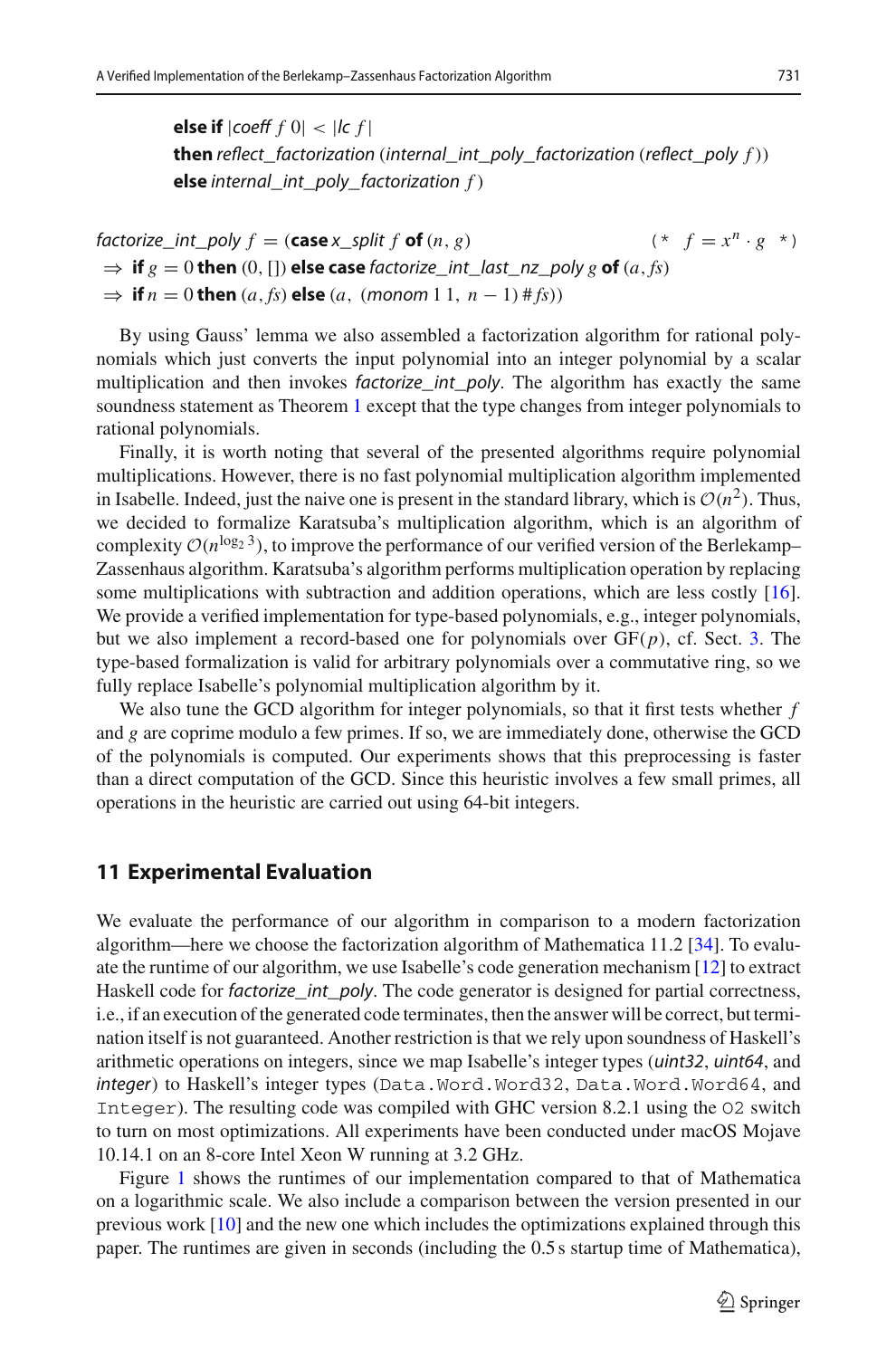

<span id="page-33-0"></span>**Fig. 1** Runtimes compared with Mathematica and the version with no improvements

<span id="page-33-1"></span>

|  |  |  |  | Table 2 Impact of individual optimizations |
|--|--|--|--|--------------------------------------------|
|--|--|--|--|--------------------------------------------|

| Algorithm                                               | Total runtime $(\%)$ |
|---------------------------------------------------------|----------------------|
| <b>New</b>                                              | 100.0                |
| New without GCD heuristic                               | $+1.2$               |
| New without reciprocal polynomials                      | $+3.3$               |
| New without dynamic selection of $GF(p)$ implementation | $+15.5$              |
| New without balanced multifactor Hensel lifting         | $+16.7$              |
| New without Karatsuba's multiplication algorithm        | $+26.7$              |

and the horizontal axis shows the number of coefficients of the polynomial. The test suite consists of 400 polynomials with degrees between 100 and 499 and coefficients are chosen at random between −100 and 100.

As these polynomials have been randomly generated, they are typically irreducible. In this case using a fast external factorization algorithm as a preprocessing step will not improve the performance, as then the preprocessing does not modify the polynomial. We conjecture that the situation could be alleviated by further incorporating an efficient irreducibility test.

Besides making a global comparison between the old and the new algorithm, we also evaluate several different optimizations separately. The results are presented in Table [2,](#page-33-1) where a row "new without *opt*" indicates a configuration, where only optimization *opt* has been disabled in the new implementation. The time is given relative to the implementation "new" which includes all optimizations and requires around 14min to factor all 400 example polynomials. The table does not list all optimizations of this paper, since some of them could not easily be disabled in the generated code. In particular, all configurations use the same variant of the binary Hensel lifting algorithm, which considerably differs from the binary Hensel lifting of the old implementation. The results show, that in particular the dynamic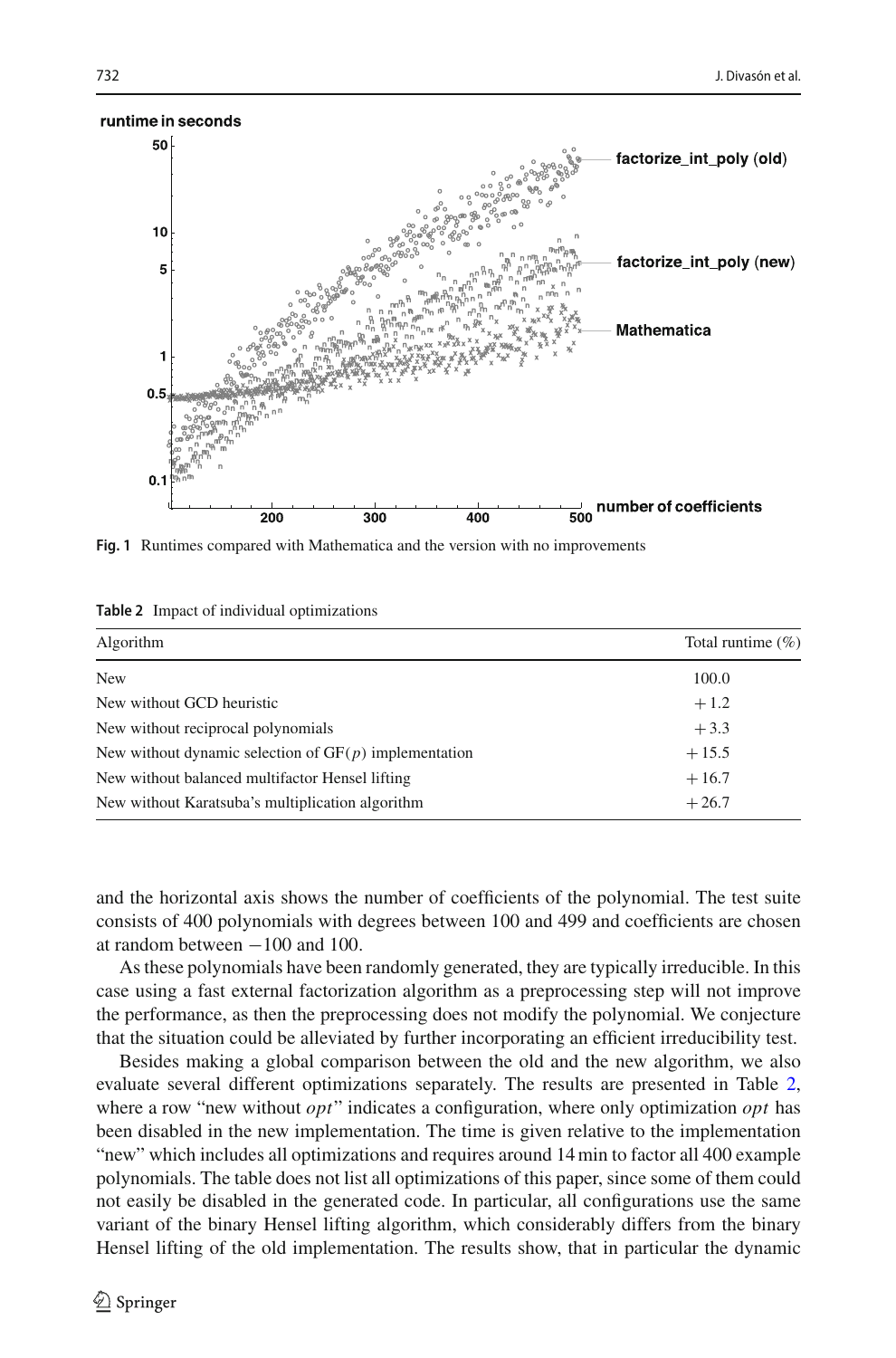#### <span id="page-34-1"></span>**Table 3** Profiling results

| Step                      | Amount of total runtime $(\% )$ |  |
|---------------------------|---------------------------------|--|
| Berlekamp factorization   | 75.45                           |  |
| Hensel lifting            | 22.79                           |  |
| Square-free factorization | 0.65                            |  |
| Find suitable prime       | 0.63                            |  |
| Determine factor bound    | 0.38                            |  |
| Remaining parts           | 0.09                            |  |

selection of the  $GF(p)$  implementation, the balancing of multifactor Hensel lifting, and the improved polynomial multiplication algorithm are significant improvements.

Profiling revealed that for the 400 random example polynomials, most of the time is spent in the Berlekamp factorization, i.e., in step 6 of Algorithm [1,](#page-1-0) or more precisely in Step 3 of Algorithm [2,](#page-14-1) the computation of the basis via Gauss–Jordan elimination. Interestingly, the exponential reconstruction algorithm in step 9 does not have any significance on these random polynomials, cf. Table [3.](#page-34-1)

Nevertheless we remark that this situation can dramatically change on non-random polynomials, e.g., on polynomials constructed via algebraic numbers. For instance when computing the minimal integer polynomial that has  $\sum_{i=1}^{6} \sqrt[3]{i}$  as root, 87.3% of the overall time is spent in the reconstruction algorithm; and for  $\sum_{i=1}^{7i-1} \sqrt[3]{i}$  we had to abort the computation within the reconstruction phase. Note that even Mathematica does not finish the computation of the latter minimal polynomial within a day. As a possible optimization, the exponential reconstruction phase can be replaced by van Hoeij's fast reconstruction algorithm based on lattice-reduction [\[14\]](#page-35-21), which is implemented in Maple 2017.3 [\[25\]](#page-36-13). Although Maple is only 20% faster than Mathematica when factoring the 400 random polynomials, it can compute the minimal polynomial within a second, in contrast to the timeout of Mathematica. However, a soundness proof of van Hoeij's algorithm is much more involved.

## <span id="page-34-0"></span>**12 Summary**

We formalized the Berlekamp–Zassenhaus algorithm for factoring univariate integer polynomials. To this end we switched between different representations of finite fields and quotient rings with the help of locales, the transfer package and local type definitions. The generated code can factor large polynomials within seconds. The whole formalization consists of 21320 lines of Isabelle and took about 17 person months of Isabelle experts. As far as we know, this is the first formalization of an efficient polynomial factorization algorithm in a theorem prover.

Most of the improvements mentioned as potential future work in our previous conference paper [\[10\]](#page-35-9) have now been formalized and are integrated in the development, but there still remain some possibilities to extend the current formalization for optimizing the factorization algorithm even further. For instance, one can consider using the Cantor–Zassenhaus algorithm [\[8](#page-35-1)] for finite-field factorization, although its formalization would be more intricate (indeed, it is a probabilistic algorithm).

**Acknowledgements** Open access funding provided by Austrian Science Fund (FWF). We thank Florian Haftmann for integrating our changes in the polynomial library into the Isabelle distribution; we thank Manuel Eberl for discussions on factorial rings in Isabelle; and we thank the anonymous reviewers for their helpful remarks, which led us to include many of their suggestions into the current article.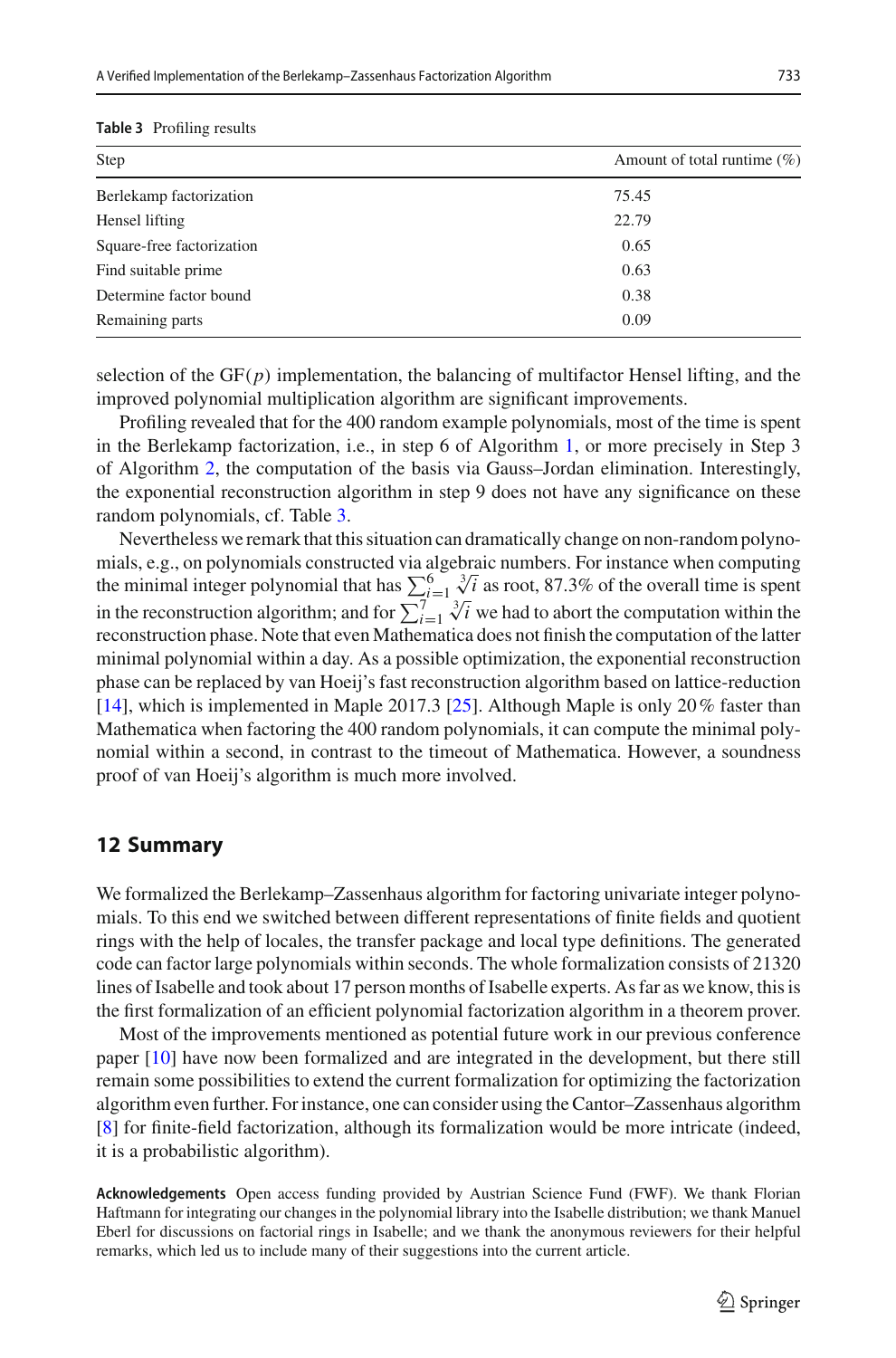**Open Access** This article is distributed under the terms of the Creative Commons Attribution 4.0 International License [\(http://creativecommons.org/licenses/by/4.0/\)](http://creativecommons.org/licenses/by/4.0/), which permits unrestricted use, distribution, and reproduction in any medium, provided you give appropriate credit to the original author(s) and the source, provide a link to the Creative Commons license, and indicate if changes were made.

# **References**

- <span id="page-35-16"></span>1. Abbott, J.: Bounds on factors in *Z*[*x*]. J. Symb. Comput. **50**, 532–563 (2013)
- <span id="page-35-13"></span>2. Axler, S.J.: Linear Algebra Done Right. Undergraduate Texts in Mathematics. Springer, Berlin (1997)
- <span id="page-35-11"></span>3. Ballarin, C.: Locales: a module system for mathematical theories. J. Autom. Reason. **52**(2), 123–153 (2014)
- <span id="page-35-6"></span>4. Barthe, G., Grégoire, B., Heraud, S., Olmedo, F., Béguelin, S.Z.: Verified indifferentiable hashing into elliptic curves. In: Degano, P., Guttman, J.D. (eds.) Principles of Security and Trust. POST 2012, Volume 7215 of LNCS, pp. 209–228. Springer, Berlin (2012)
- <span id="page-35-0"></span>5. Berlekamp, E.R.: Factoring polynomials over finite fields. Bell Syst. Tech. J. **46**(8), 1853–1859 (1967)
- <span id="page-35-17"></span>6. Blanchette, J.C., Meier, F., Popescu, A., Traytel, D.: Foundational nonuniform (co)datatypes for higherorder logic. In: ACM/IEEE Symposium on Logic in Computer Science, LICS 32, pp. 1–12. IEEE Computer Society (2017). Cross-type induction is explained in Appendix D of the extended report version at [http://matryoshka.gforge.inria.fr/pubs/nonuniform\\_report.pdf](http://matryoshka.gforge.inria.fr/pubs/nonuniform_report.pdf)
- <span id="page-35-18"></span>7. Bottesch, R., Haslbeck, M.W., Thiemann, R.: A verified efficient implementation of the LLL basis reduction algorithm. In: Barthe, G., Sutcliffe, G., Veanes, M. (eds.) Logic for Programming, Artificial Intelligence and Reasoning. LPAR 22, Volume 57 of EPiC Series in Computing, pp. 164–180. EasyChair (2018)
- <span id="page-35-1"></span>8. Cantor, D.G., Zassenhaus, H.: A new algorithm for factoring polynomials over finite fields. Math. Comput. **36**(154), 587–592 (1981)
- <span id="page-35-15"></span>9. Cerlienco, L., Mignotte, M., Piras, F.: Computing the measure of a polynomial. J. Symb. Comput. **4**(1), 21–33 (1987)
- <span id="page-35-9"></span>10. Divasón, J., Joosten, S.J.C., Thiemann, R., Yamada, A.: A formalization of the Berlekamp–Zassenhaus factorization algorithm. In: Bertot, Y., Vafeiadis, V. (eds.) Certified Programs and Proofs. CPP 2017, pp. 17–29. ACM (2017)
- <span id="page-35-5"></span>11. Divasón, J., Joosten, S.J.C., Thiemann, R., Yamada, A.: A formalization of the LLL basis reduction algorithm. In: Avigad, J., Mahboubi, A. (eds.) Interactive Theorem Proving. ITP 2018, Volume 10895 of LNCS, pp. 160–177. Springer, Berlin (2018)
- <span id="page-35-20"></span>12. Haftmann, F., Nipkow, T.: Code generation via higher-order rewrite systems. In: Blume, M., Kobayashi, N., Vidal, G. (eds.) Functional and Logic Programming. FLOPS 2010, Volume 6009 of LNCS, pp. 103– 117. Springer, Berlin (2010)
- <span id="page-35-10"></span>13. Harrison, J.: The HOL light theory of Euclidean space. J. Autom. Reason. **50**(2), 173–190 (2013)
- <span id="page-35-21"></span>14. van Hoeij, M.: Factoring polynomials and the knapsack problem. J. Number Theory **95**(2), 167–189 (2002)
- <span id="page-35-2"></span>15. Huffman, B., Kunčar, O.: Lifting and transfer: a modular design for quotients in Isabelle/HOL. In: Certified Programs and Proofs. CPP 2013, Volume 8307 of LNCS, pp. 131–146. Springer, Berlin (2013)
- <span id="page-35-19"></span>16. Karatsuba, A., Ofman, Y.: Multiplication of multidigit numbers on automata. Sov. Phys. Dokl. **7**(7), 595–596 (1963)
- <span id="page-35-8"></span>17. Kirkels, B.: Irreducibility certificates for polynomials with integer coefficients. Master's thesis, Radboud Universiteit Nijmegen (2004)
- <span id="page-35-4"></span>18. Knuth, D.E.: The Art of Computer Programming, Volume 2: Seminumerical Algorithms, 3rd edn. Addison-Wesley, Reading (1998)
- <span id="page-35-7"></span>19. Kobayashi, H., Suzuki, H., Ono, Y.: Formalization of Hensel's lemma. In: Hurd, J., Smith, E., Darbari, A. (eds.) Theorem Proving in Higher Order Logics: Emerging Trends Proceedings, pp. 114–118. Oxford University Computing Laboratory (2005)
- <span id="page-35-12"></span>20. Krauss, A.: Recursive definitions of monadic functions. In: Bove, A., Komendantskaya, E., Niqui, M. (eds.) Partiality and Recursion in Interactive Theorem Provers. PAR 2010, Volume 43 of EPTCS, pp. 1–13 (2010)
- <span id="page-35-3"></span>21. Kunčar, O., Popescu, A.: From types to sets by local type definition in higher-order logic. J. Autom. Reason. **62**(2), 237–260 (2019)
- <span id="page-35-14"></span>22. Lee, H.: Vector spaces. Archive of Formal Proofs, Formal proof development. [http://isa-afp.org/entries/](http://isa-afp.org/entries/VectorSpace.html) [VectorSpace.html](http://isa-afp.org/entries/VectorSpace.html) (2014)